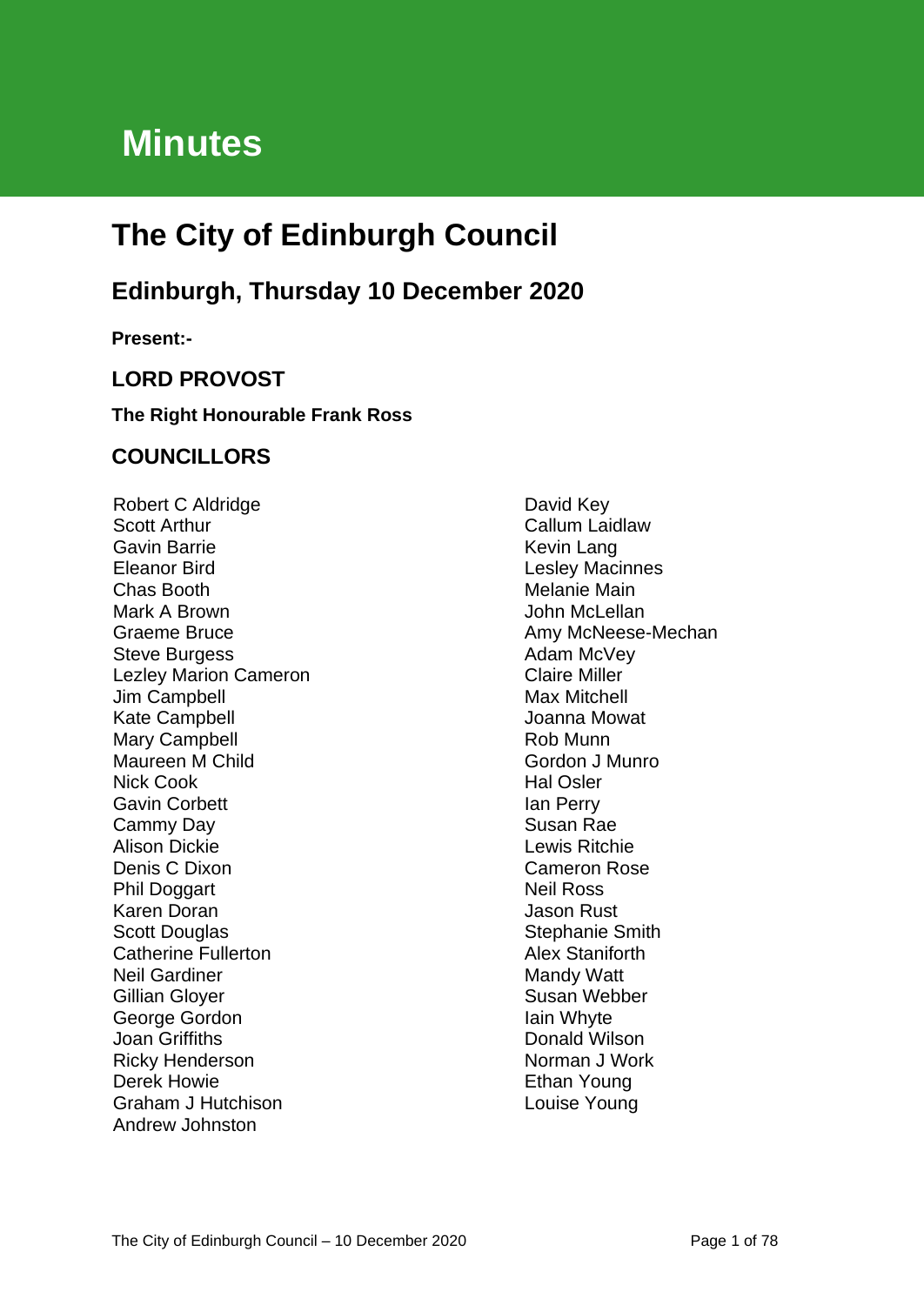# **1 Supporting Our City Centre - Motion by Councillor Mowat**

#### **(a) Deputation – Unite the Union Edinburgh Cab Branch**

A written deputation was presented on behalf of Unite the Union Edinburgh Cab Branch.

The deputation fully supported the motion by Councillor Mowat for supporting the city centre as the pandemic and the restrictions had had a detrimental effect upon it. They indicated that although free parking may bring some more customers into the city centre, one issue this would cause would be the public parking in taxi ranks, as they already did this on a Sunday, when it was currently free parking.

The deputation also felt that it was imperative that Council protected and supported local traders, businesses and all those who relied on them so they could once again thrive and flourish when they reopened and got back to normal. They indicated that one solution to help the taxi trade would be to use taxis to transport PPE and now that the vaccine had arrived in Scotland, they felt that they were the easiest and quickest transport provider to get this around the town to clinics and care homes.

#### **(b) Deputation – Keith Falconer and Whizz-Kidz**

A written deputation was presented on behalf of Keith Falconer and Whizz Kidz.

The deputation welcomed the motion by Councillor Mowat calling for support of City Centre businesses and the appropriate measures suggested to encourage local residents to access shops safely and with proper facilities in place. They asked the Council to ensure that any measures put in place to facilitate local residents' access to shops also include those with disabilities.

The deputation asked the Council to work with disabled people to include sufficient disabled parking bays, improved dropped kerbs and access to appropriate toilet facilities and changing places in any plans to encourage local residents to access shops.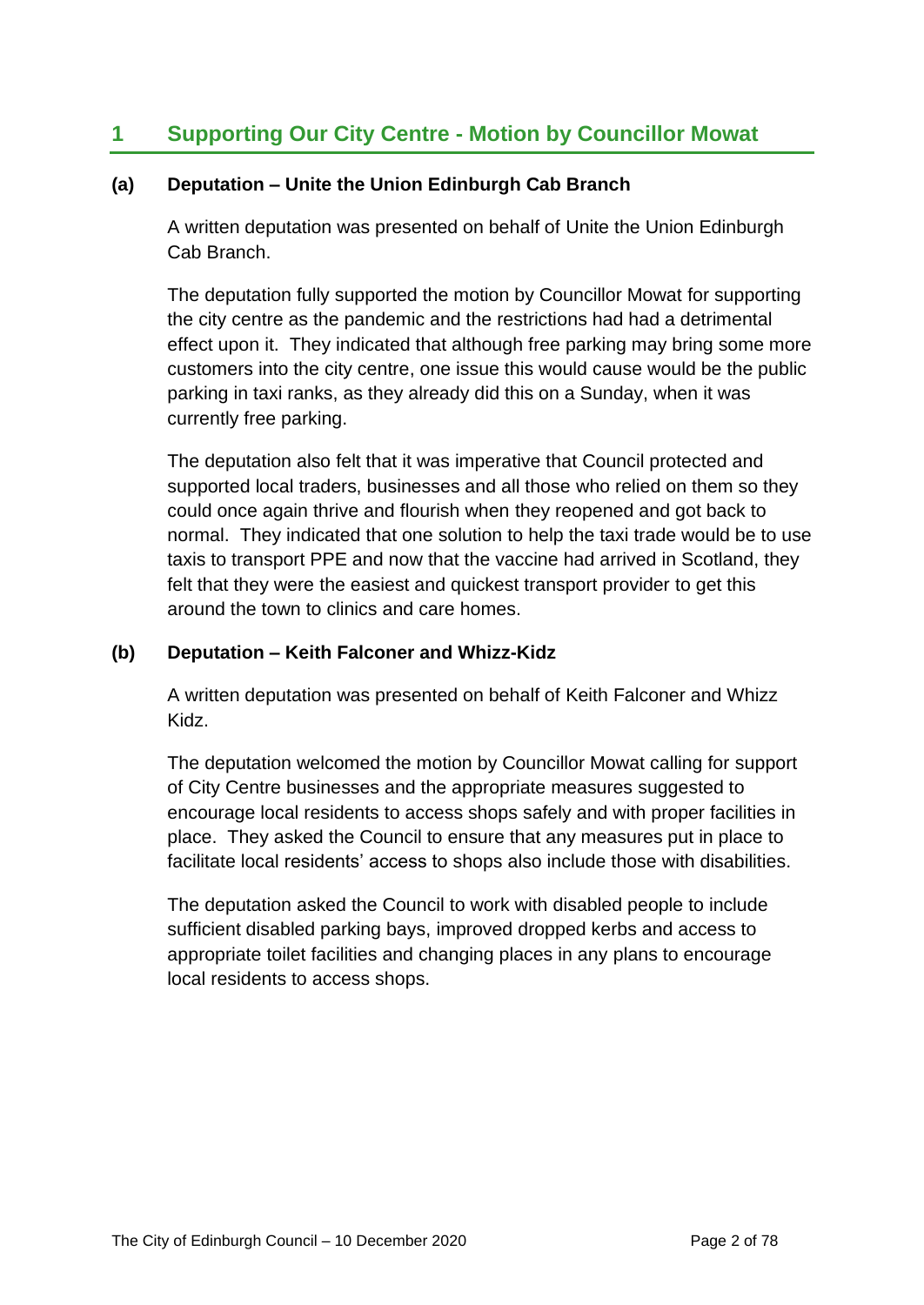#### **(c) Motion by Councillor Mowat**

The following motion by Councillor Mowat was submitted in terms of Standing Order 17:

"Council:

Recognises:

- a) that the Scottish Government's Protection Levels Framework has been agreed to continue to suppress the virus, but notes that this has caused significant hardship to the businesses operating in the City Centre;
- b) that the Shop Local campaign is welcome, but the funding excludes areas with a Business Improvement District in place which means that there is no support for the Essential Edinburgh area which encompasses the major shopping streets in the City centre which are significant employers; and
- c) that whilst the city remains in Level 3 of the Strategic framework and surrounded by local authorities in differing levels, no one should be coming in to or leaving the city except for essential purposes;

Therefore calls for an urgent meeting of appropriate officers to consider immediate short term measures that could be put in place to support the message that this year Edinburgh City Centre belongs to us – the residents of Edinburgh -- and just as your local high street needs your support so does your city centre; which could include:

- re-instating any parking bays in the city centre that have been removed for any reason;
- first hour free parking to recognise that whilst the city remains in Level 3 public transport for non-essential journeys is not encouraged or designate saving the city centre as essential;
- a communications campaign reminding people that the city centre and its shops need us as they have no one else and that the businesses and those who work in them are relying on the people of Edinburgh to get them through to the other side of the pandemic;
- whether on street stand-alone public toilets can be provided quickly so that resident who want to enjoy the city without the visitors are confident this provision is in place if they choose to venture in;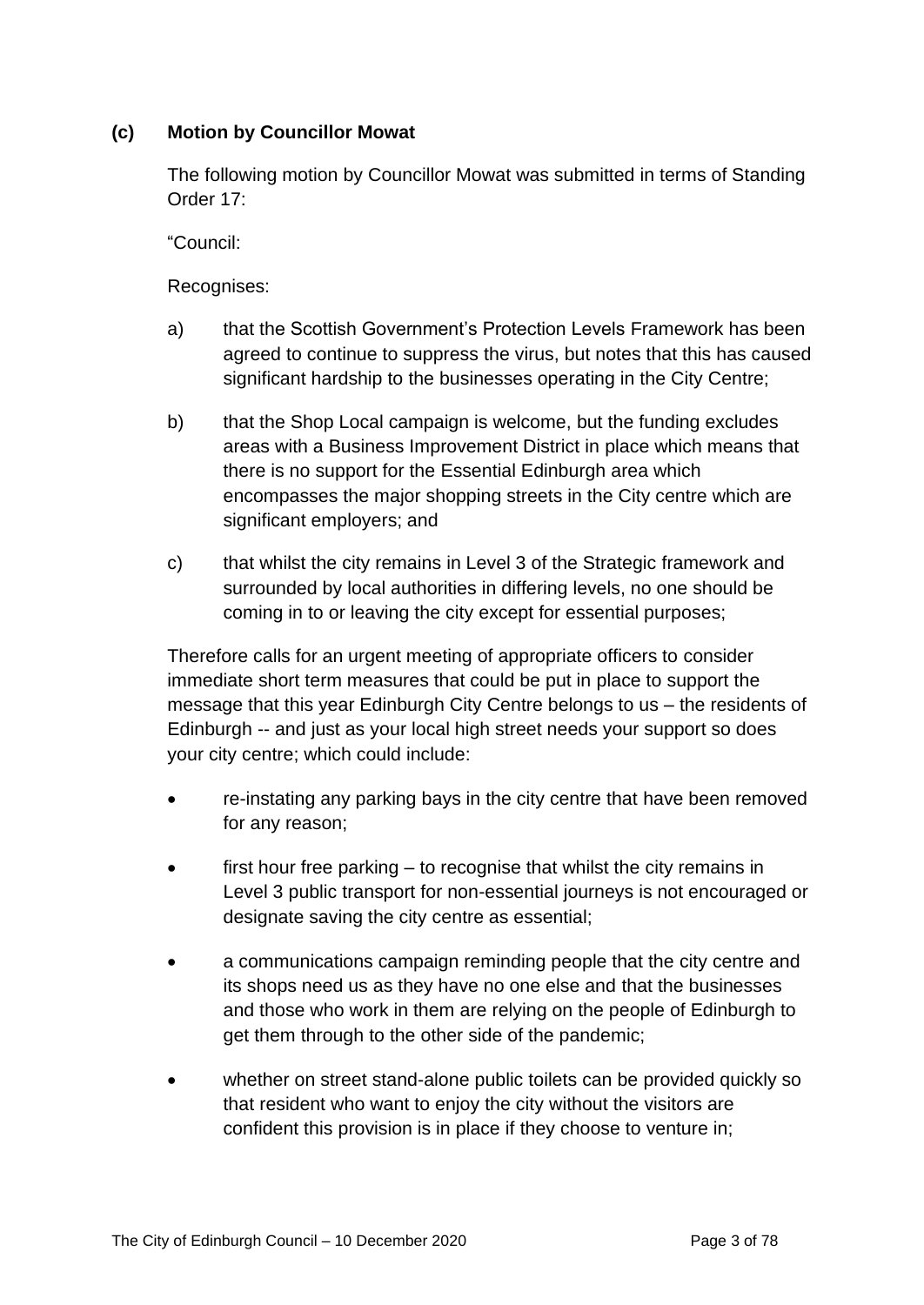and any other ideas to encourage people to safely visit the businesses that remain open and which we wish to support."

#### **Motion**

To approve the motion by Councillor Mowat.

- moved by Councillor Mowat, seconded by Councillor Douglas

#### **Amendment 1**

Deletes all of the motion by Councill Mowat and replace with:

Notes with concern, the serious impact which COVID19 has had, and continues to have, upon on the footfall, vibrancy, operating and trading conditions for shops, hospitality businesses, cultural attractions within Edinburgh's City Centre, and their respective supply chain businesses.

Notes and appreciates all measures taken by Edinburgh businesses to innovate, adapt and adhere to current and changes to Scottish Government restrictions in place, ensuring their businesses are safe environments for customers and staff.

Notes that during the past 10 years, Essential Edinburgh BID levy payers have generated circa £9 million which has been invested in making improvements to, creating events, campaigns and initiatives to promote Edinburgh's City Centre.

Notes funding of £290,000 has been allocated to support the City Centre specifically through the Towns and Business Improvement Districts Resilience and Recovery Fund, and further notes that to date in excess of £123m has been paid to support over 12000 businesses across the City, helping many City Centre businesses.

Notes that [www.edinburgh.org](http://www.edinburgh.org/) and its associated Social Media Channels, as well as the part Council funded Forever Edinburgh campaign specifically is promoting City Centre traders and as a destination.

Notes the Council Leader and officers meet business leaders weekly, with regular check-ins from cross-industry groups including Essential Edinburgh, Edinburgh Chamber of Commerce, Federation of Small Business, Edinburgh Hotelier Association and other key industry reps.

Notes the Council Leader and Chief Executive meet the Scottish Government weekly and have made consistent representations to ensure Edinburgh was allocated the lowest possible level of restrictions while keeping communities safe- and have made direct representations on the make-up of Level 3 while Edinburgh was in this level to try push for changes to better support business operations while keeping communities safe.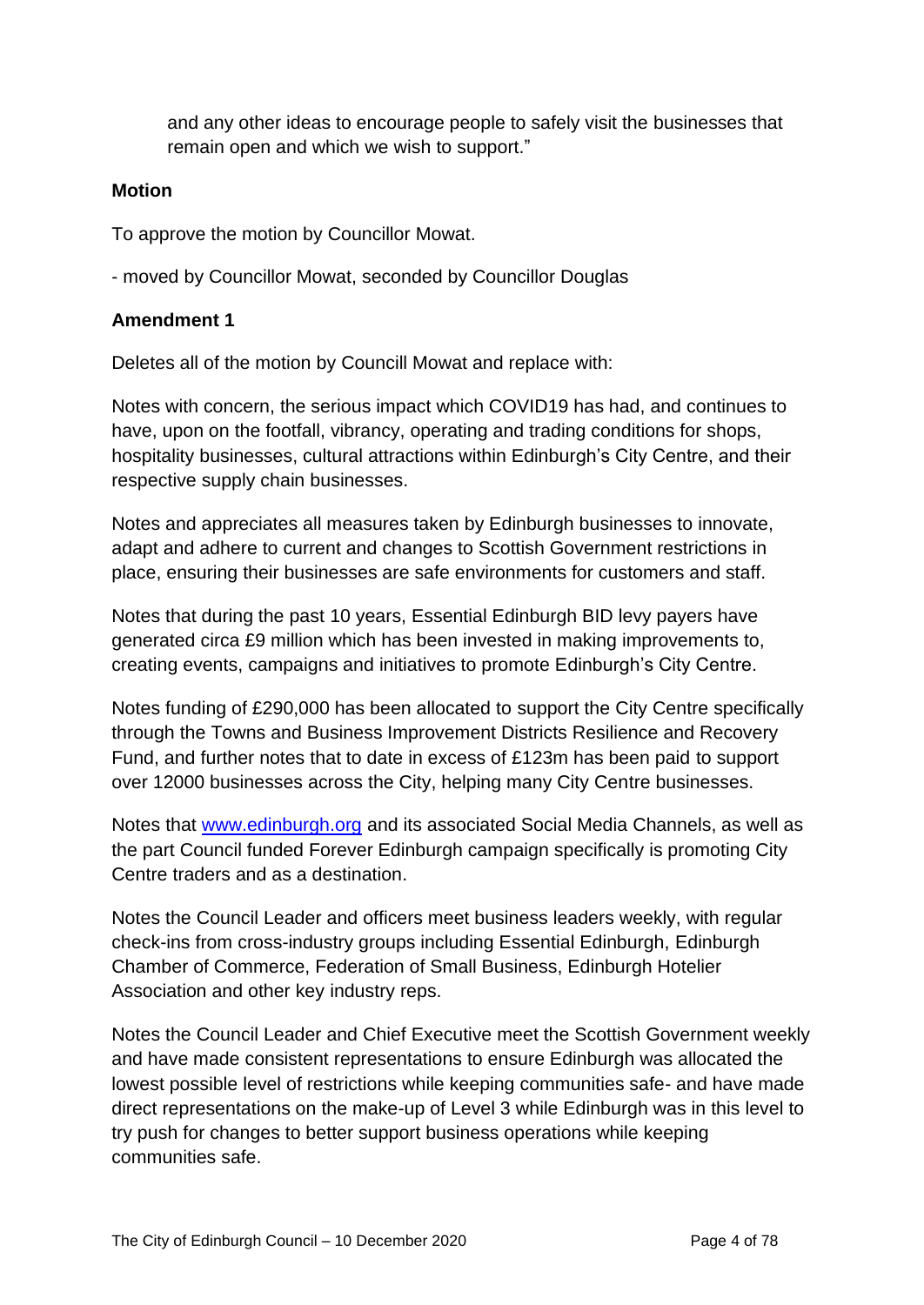Notes actions to support businesses have been taken up by the Council's Business Gateway service which provides 1to1 advisory support, funding guidance, webinars and online tutorials, DigitalBoost upskilling and access to market research data.

- moved by Councillor McVey, seconded by Councillor Day

#### **Amendment 2**

1) To re-word point b) of the motion by Councillor Mowat as follows:

"...which means that there is no support for the Essential Edinburgh area which encompasses the major shopping streets in the City centre which are significant employers has relied on Scottish Government Business Improvement Districts COVID-19 Resilience Funds (receiving £190,000 for the period April to October 2020, and £100,000 for the period October 2020 to March 2021)"

2) To delete the following points:

"- re-instating any parking bays in the city centre that have been removed for any reason;

- first hour free parking – to recognise that whilst the city remains in Level 3 public transport for non-essential journeys is not encouraged or designate saving the city centre as essential;"

3) To replace the points deleted with:

"- Encouraging people to make use of expanded space for walking, wheeling and cycling through Spaces for People changes in the city centre, noting the higher spend from active travel customers"

- moved by Councillor Miller, seconded by Councillor Corbett

#### **Amendment 3**

To delete all in the motion by Councillor Mowat after the words 'support so does your city centre.'

- moved by Councillor Aldridge, seconded by Councillor Osler

In accordance with Standing Order 22(12), the motion was adjusted, Amendments 1 and 2 were adjusted and accepted as addendums to the motion and Amendment 3 was accepted as an amendment to the motion.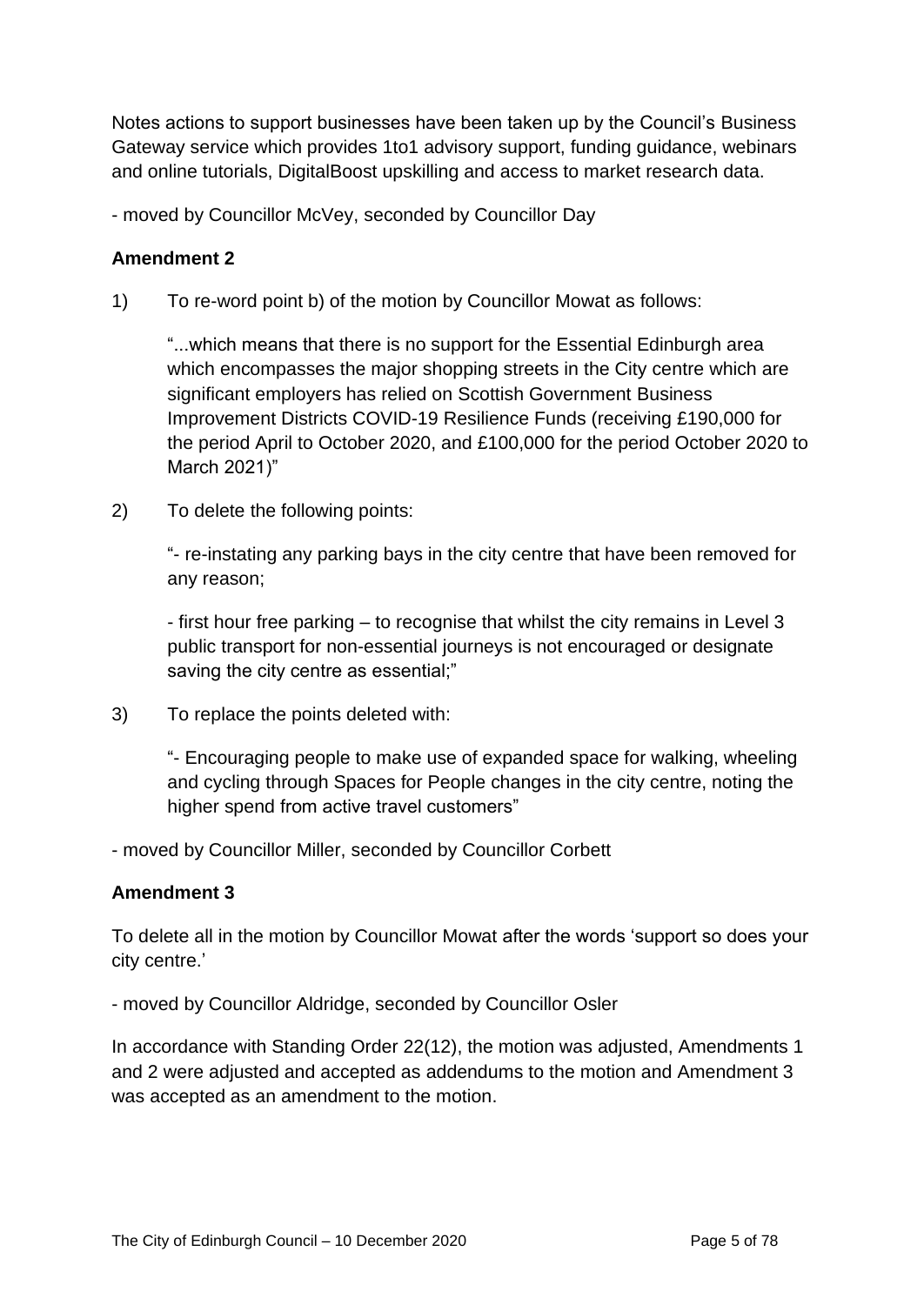#### **Decision**

To approve the following adjusted motion by Councillor Mowat:

- 1) To note with concern, the serious impact which COVID19 had had, and continued to have, upon on the footfall, vibrancy, operating and trading conditions for shops, hospitality businesses, cultural attractions within Edinburgh's City Centre, and their respective supply chain businesses.
- 2) To note and appreciates all measures taken by Edinburgh businesses to innovate, adapt and adhere to current and changes to Scottish Government restrictions in place, ensuring their businesses were safe environments for customers and staff.
- 3) To note that during the past 10 years, Essential Edinburgh BID levy payers had generated circa £9 million which had been invested in making improvements to, creating events, campaigns and initiatives to promote Edinburgh's City Centre.
- 4) To note funding of £290,000 had been allocated to support the City Centre specifically through the Towns and Business Improvement Districts Resilience and Recovery Fund, and further note that to date in excess of £123m had been paid to support over 12000 businesses across the City, helping many City Centre businesses.
- 5) To note that [www.edinburgh.org](http://www.edinburgh.org/) and its associated Social Media Channels, as well as the part Council funded Forever Edinburgh campaign specifically was promoting City Centre traders and as a destination.
- 6) To note the Council Leader and officers met business leaders weekly, with regular check-ins from cross-industry groups including Essential Edinburgh, Edinburgh Chamber of Commerce, Federation of Small Business, Edinburgh Hotelier Association and other key industry reps.
- 7) To note the Council Leader and Chief Executive met the Scottish Government weekly and had made consistent representations to ensure Edinburgh was allocated the lowest possible level of restrictions while keeping communities safe- and had made direct representations on the make-up of Level 3 while Edinburgh was in this level to try push for changes to better support business operations while keeping communities safe.
- 8) To note actions to support businesses had been taken up by the Council's Business Gateway service which provided 1to1 advisory support, funding guidance, webinars and online tutorials, DigitalBoost upskilling and access to market research data.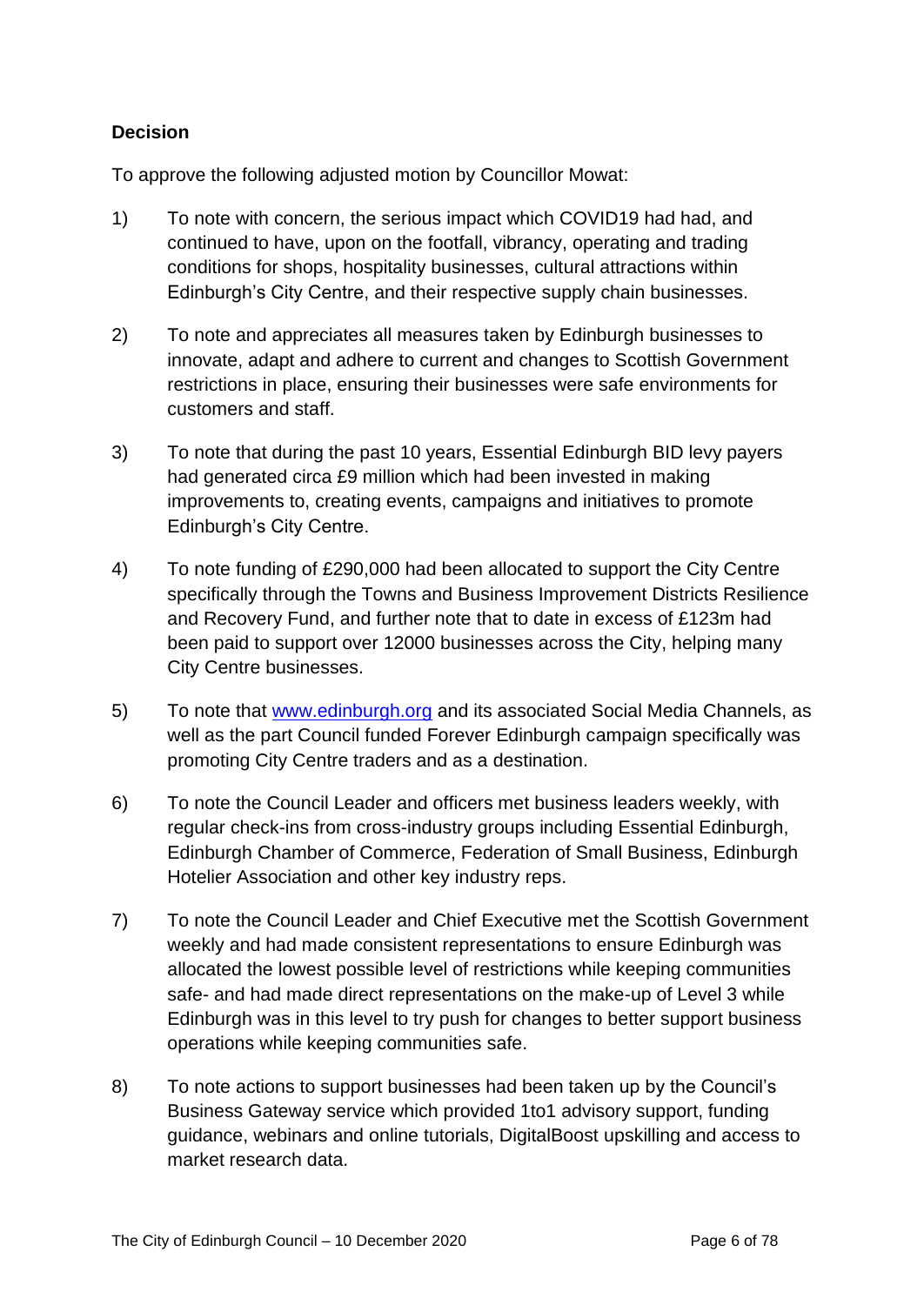- 9) To encourage people to make use of expanded space for walking, wheeling and cycling through Spaces for People changes in the city centre, noting the higher spend from active travel customers.
- 10) Therefore to call for an urgent meeting of appropriate officers to consider immediate short term measures that could be put in place to support the message that this year Edinburgh City Centre belongs to us – the residents of Edinburgh -- and just as your local high street needs your support so does your city centre.

# **2 Public Sector Pay Freeze – Motion by Councillor McVey**

## **(a) Deputation from the Joint Trade Unions of City of Edinburgh Council SJC Trade Unions; UNISON, GMB and Unite the Union**

A written deputation was presented on behalf of the Joint Trade Unions of City of Edinburgh Council SJC Trade Unions; UNISON, GMB and Unite the Union.

The deputation welcomed the motion by Councillor McVey. They indicated that Council staff, in all services, had been providing essential, preventative and lifesaving services throughout the pandemic without a break. Many of them had worked beyond their normal hours and in difficult circumstances to continue with the provision of essential services in the communities in which they lived, worked, and served.

The deputation asked the Council to be committed to ensuring that the value of any past or future pay award was not undermined by internal processes that diminished the Pay and Benefits of the staff that they claimed to support, and that they treat any such proposals as being unfair and inappropriate and act accordingly.

#### **(b) Motion by Councillor McVey**

The following motion by Councillor McVey was submitted in terms of Standing Order 17:

"Council condemns the UK Government is proposing a public sector pay freeze for the vast majority of employees and a below inflation rise for even the lowest paid employees as a part of the Chancellor's Comprehensive Spending Review.

Council notes the role of public service workers has been critical in responding to and helping both Scotland and Edinburgh manage the impact of Covid-19 and considers that without the hard work of public servants, especially front line workers, such as cleaners and care assistants, we would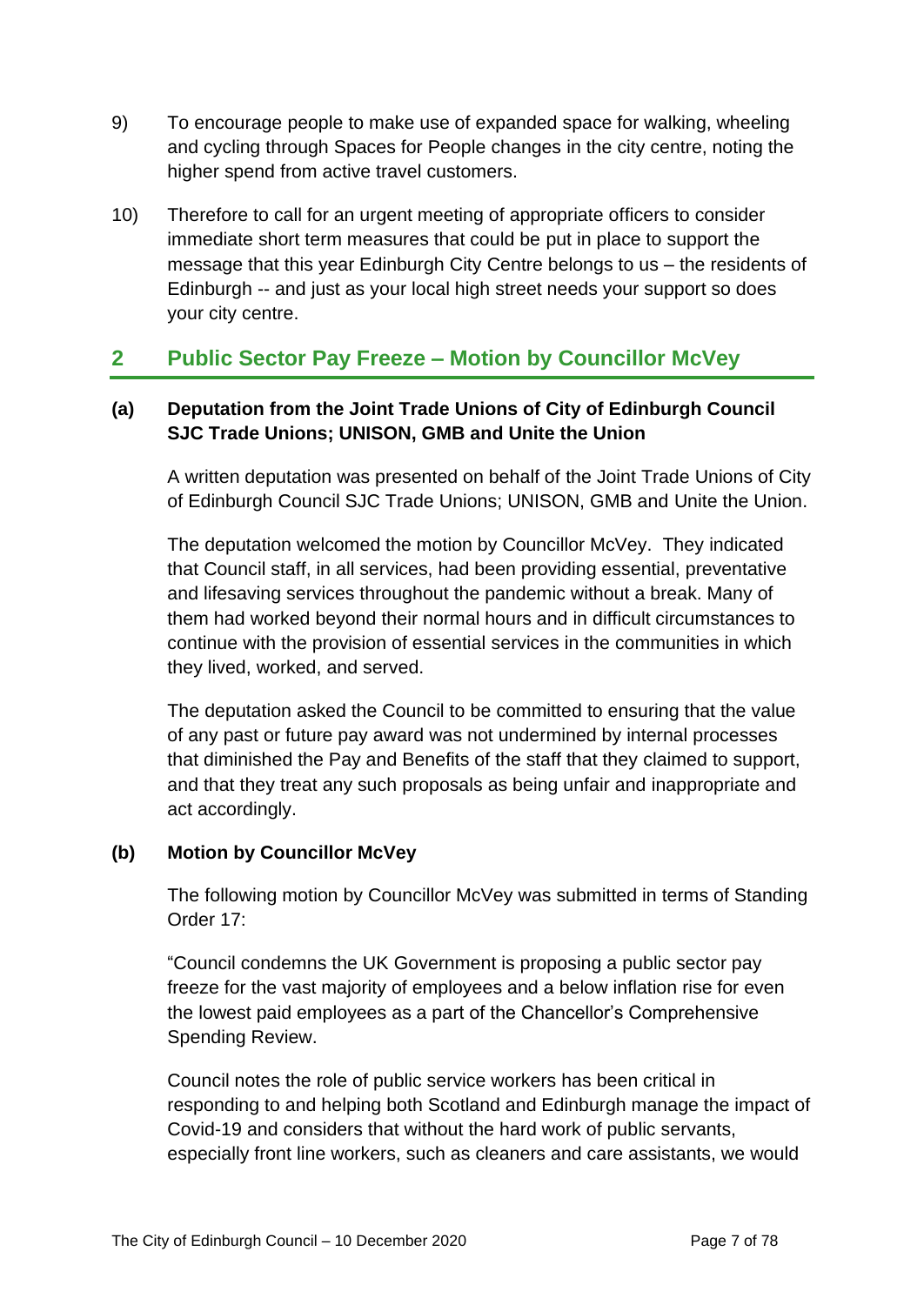not have been able to protect the city and support vulnerable people to the extent that we have through this crisis.

Council recognises that the economic impact of Covid-19 goes far beyond the public sector, but agrees the specific contribution of public sector employees should be recognised and appropriately rewarded.

Requests that the Council Leader & Depute Leader write to the UK and Scottish Governments to make clear that public sector workers should be paid fairly and appropriately by fully funding any future pay increases that are agreed between employers and trade unions."

#### **Motion**

To approve the motion by Councillor McVey.

- moved by Councillor McVey, seconded by Councillor Day

#### **Amendment**

To delete all of the motion by Councillor McVey and replace with:

- 1) To recognise the "economic emergency" caused by Covid-19 has only just begun, impacting all sectors of the UK economy, including the culture, hospitality and retail sectors in our capital city.
- 2) To salute the heroism of frontline employees, and efforts of all employees, volunteers and residents across the city during this unprecedented challenging year, including our own hardworking Council staff.
- 3) To accept that pausing headline pay awards next year for some workforces will allow the UK Government to protect public sector jobs and investment in public services to respond to spending pressures from Covid-19 and also avoid further expansion of the gap between public and private sector pay award.
- 4) To request the Leader and Depute Leader write to the Rt. Hon. Rishi Sunak MP, Chancellor of the Exchequer welcoming:
	- (a) the furlough scheme introduced and extended by the UK Government;
	- (b) the announcement by the UK Government of a 2.2% increase to the national living wage, making it one of the highest in the world;
	- (c) the UK Government's funding to aid the global search for a vaccine, funding more international research than any other country of comparable size; and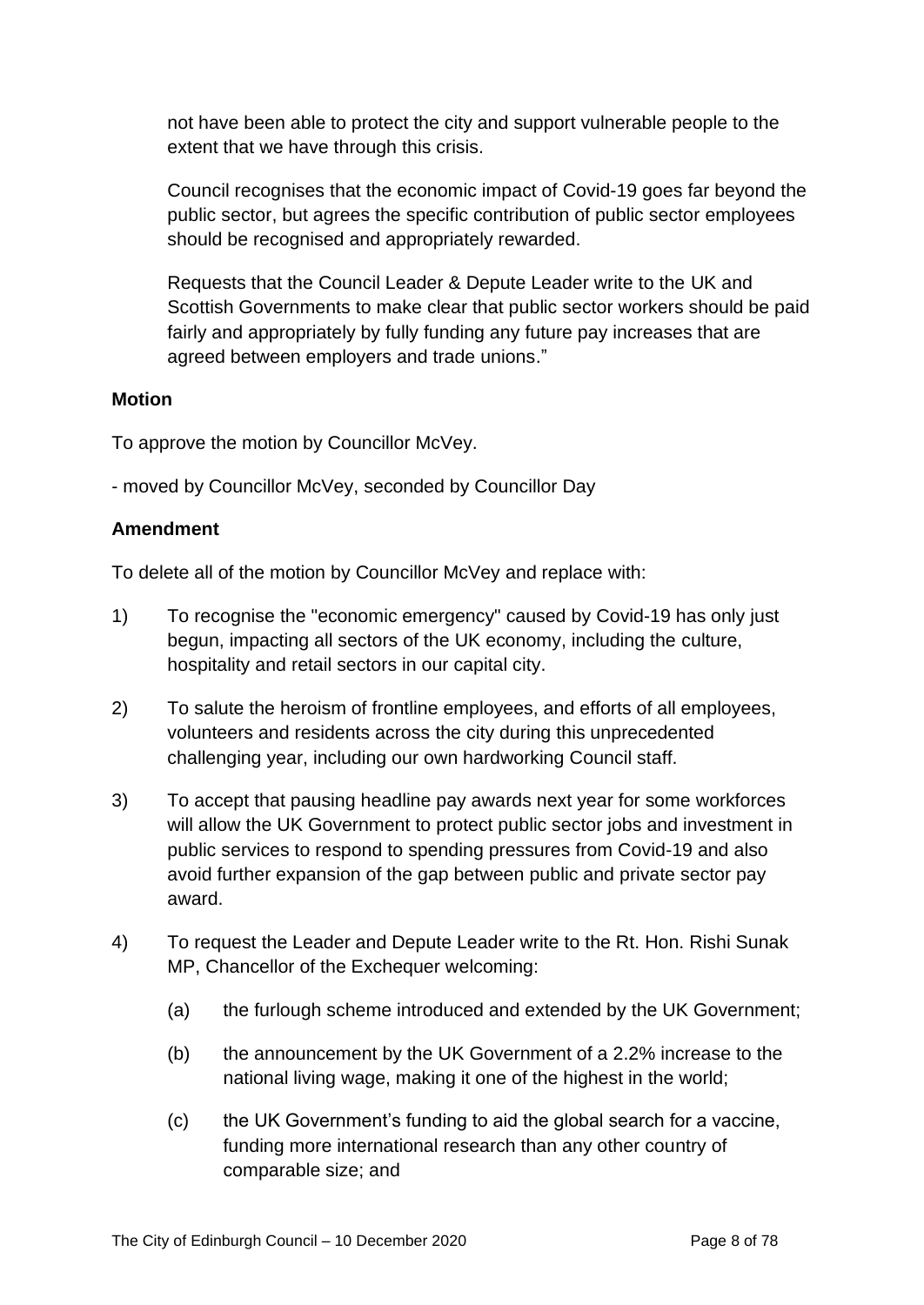- (d) the nearly £10 billion provided by the UK Government for the Scottish Budget to tackle the pandemic.
- moved by Councillor Rust, seconded by Councillor Mitchell

In accordance with Standing Order 22(12), paragraphs 1 and 2 of the amendment were accepted as an addendum to the motion.

#### **Voting**

The voting was as follows:

| For the motion (as adjusted) | $\overline{\phantom{0}}$ | 42 votes |
|------------------------------|--------------------------|----------|
| For the amendment            | -                        | 18 votes |

(For the motion (as adjusted): The Lord Provost, Councillors Aldridge, Arthur, Barrie, Bird, Booth, Burgess,Cameron, Kate Campbell, Mary Campbell, Child, Corbett, Day, Dickie, Dixon, Doran, Fullerton, Gardiner, Gloyer, Gordon, Griffiths, Henderson, Howie, Key, Lang, Macinnes, Main, McNeese-Mechan, McVey, Miller, Munn, Munro, Osler, Perry, Rae, Neil Ross, Staniforth, Watt, Wilson, Work, Ethan Young and Louise Young.

For the amendment: Councillors Brown, Bruce, Jim Campbell, Cook, Doggart, Douglas, Hutchison, Johnston, Laidlaw, McLellan, Mitchell, Mowat, Ritchie, Rose, Rust, Smith, Webber and Whyte.)

#### **Decision**

To approve the following adjusted motion by Councillor McVey:

- 1) To condemn that the UK Government was proposing a public sector pay freeze for the vast majority of employees and a below inflation rise for even the lowest paid employees as a part of the Chancellor's Comprehensive Spending Review.
- 2) To note the role of public service workers had been critical in responding to and helping both Scotland and Edinburgh manage the impact of Covid-19 and considered that without the hard work of public servants, especially front line workers, such as cleaners and care assistants, the Council would not have been able to protect the city and support vulnerable people to the extent that it had through this crisis.
- 3) To recognise that the economic impact of Covid-19 went far beyond the public sector, but agree the specific contribution of public sector employees should be recognised and appropriately rewarded.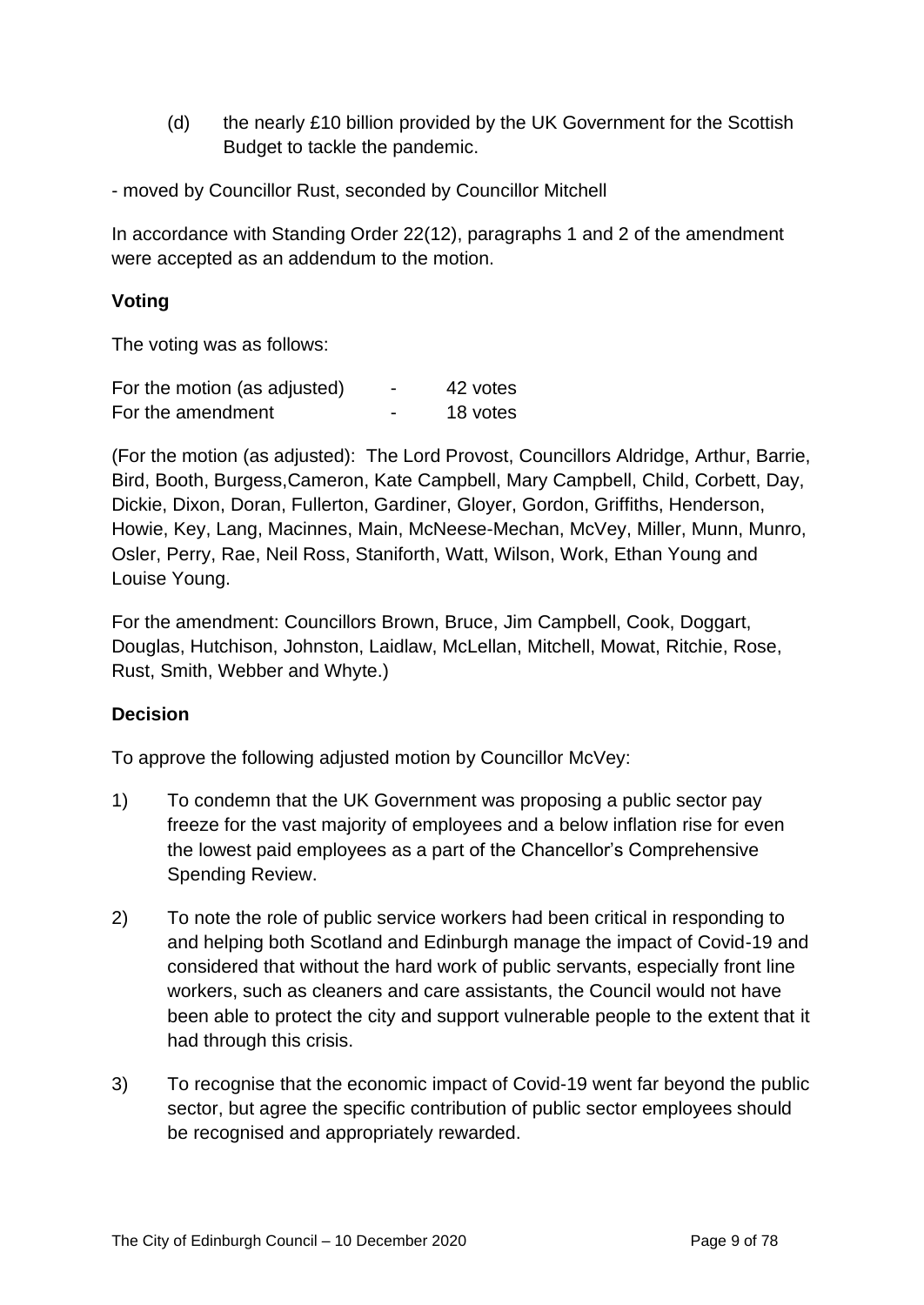- 4) To recognise that the Council Leader and Depute Leader write to the UK and Scottish Governments to make clear that public sector workers should be paid fairly and appropriately by fully funding any future pay increases that were agreed between employers and trade unions.
- 5) To recognise the "economic emergency" caused by Covid-19 had only just begun, impacting all sectors of the UK economy, including the culture, hospitality and retail sectors in the capital city.
- 6) To salute the heroism of frontline employees, and efforts of all employees, volunteers and residents across the city during this unprecedented challenging year, including the Council's own hardworking staff.

## **3 Minutes**

#### **Decision**

To approve the minute of the Council of 19 November 2020 as a correct record.

### **4 Questions**

The questions put by members to this meeting, written answers and supplementary questions and answers are contained in Appendix 1 to this minute.

## **5 Leader's Report**

The Leader presented his report to the Council. He commented on:

- Welcome to Councillor Ethan Young
- Thanks to those who organised the recent by-election
- Edinburgh's COVID level status
- Thanks to work of officers over the past months
- Break over the festive season

The following questions/comments were made:

| <b>Councillor Whyte</b>      | $\sim 100$ | Edinburgh's COVID level status – threshold<br>numbers                                                         |
|------------------------------|------------|---------------------------------------------------------------------------------------------------------------|
| <b>Councillor Staniforth</b> | $\sim 100$ | Pensions Committee – decision to refuse to<br>consider divestment from investment in fossil fuel<br>companies |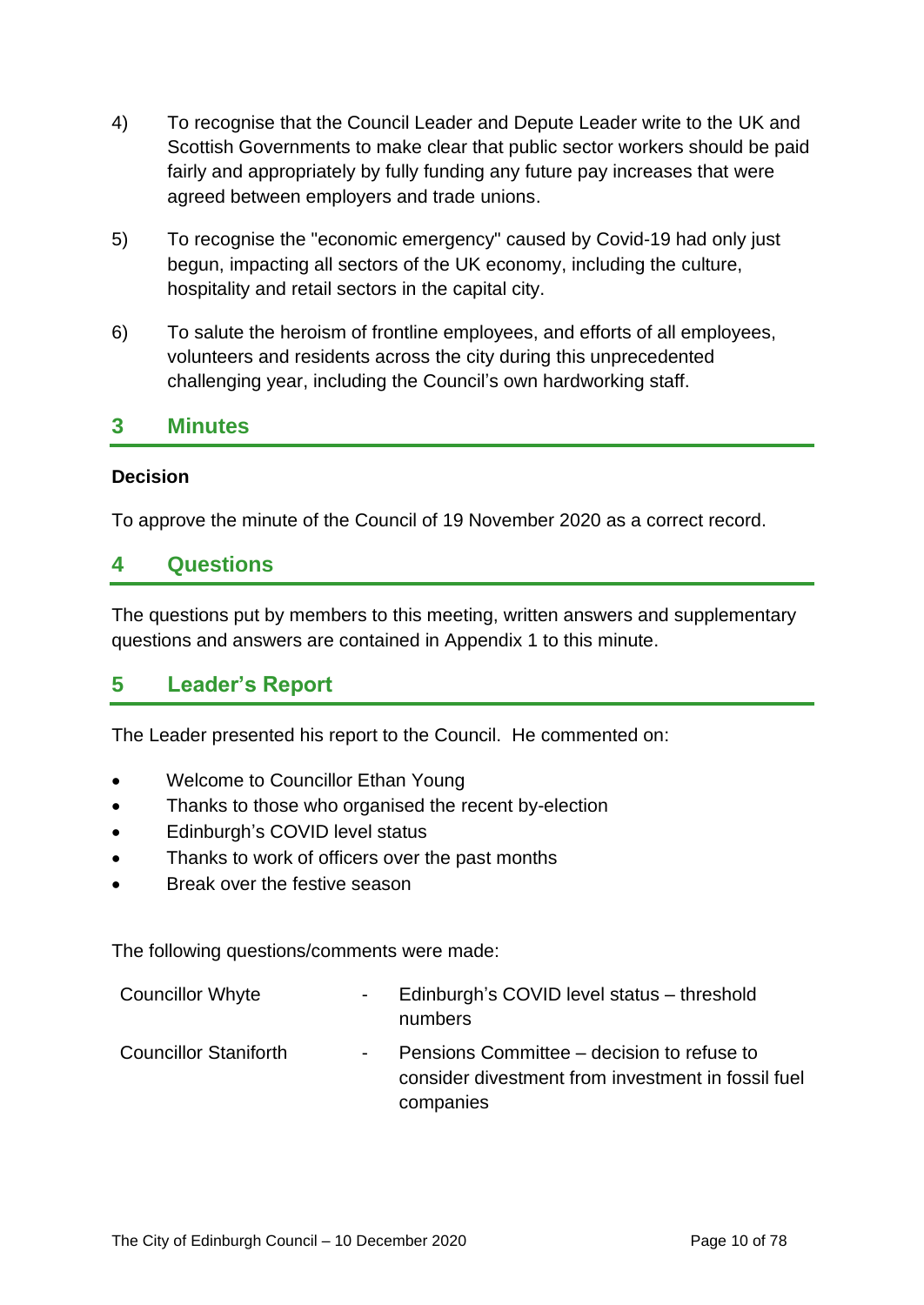| <b>Councillor Aldridge</b>     |                              | Thanks to staff for work in recent months                                                                               |
|--------------------------------|------------------------------|-------------------------------------------------------------------------------------------------------------------------|
|                                | $\qquad \qquad \blacksquare$ | Thanks to Councillor McVey for circulation of letter<br>regarding tier levels - addition of additional risks            |
| <b>Councillor Day</b>          | -                            | Congratulations to Councillors Douglas and<br>Webber on selection as Scottish Parliament<br>candidates                  |
|                                | $\blacksquare$               | Edinburgh's COVID level status - disappointment                                                                         |
| <b>Councillor Fullerton</b>    | -                            | Bank branch closures in Edinburgh                                                                                       |
| <b>Councillor Johnston</b>     | $\overline{\phantom{0}}$     | Hospitality in Edinburgh - Tourist tax                                                                                  |
| <b>Councillor Main</b>         | $\overline{\phantom{0}}$     | Thanks to staff for commitment over recent<br>months                                                                    |
|                                |                              | 2019 suicide figures – access to mental health<br>services                                                              |
| <b>Councillor Louise Young</b> | $\overline{\phantom{0}}$     | EIS - request for distance learning for last 2 days<br>of this school term                                              |
| <b>Councillor Munro</b>        | $\overline{\phantom{0}}$     | Edinburgh's COVID restriction level - funding from<br><b>Scottish Government</b>                                        |
| <b>Councillor Gardiner</b>     | $\overline{\phantom{a}}$     | Impact on economy of Brexit – moving forward as<br>an independent Scotland                                              |
| <b>Councillor Webber</b>       |                              | Accounts Commission Best Value Audit report -<br>reconsideration of plans following objections                          |
| <b>Councillor Barrie</b>       | -                            | Thanks to all staff                                                                                                     |
|                                |                              | Accounts Commission Best Value Audit report -<br>recommendations                                                        |
| <b>Councillor Howie</b>        |                              | Easing of restrictions over the festive period                                                                          |
| <b>Councillor Lang</b>         |                              | Economic consequences of keeping Edinburgh in<br>Level 3 and economic consequences of leaving<br>the EU in 3 weeks time |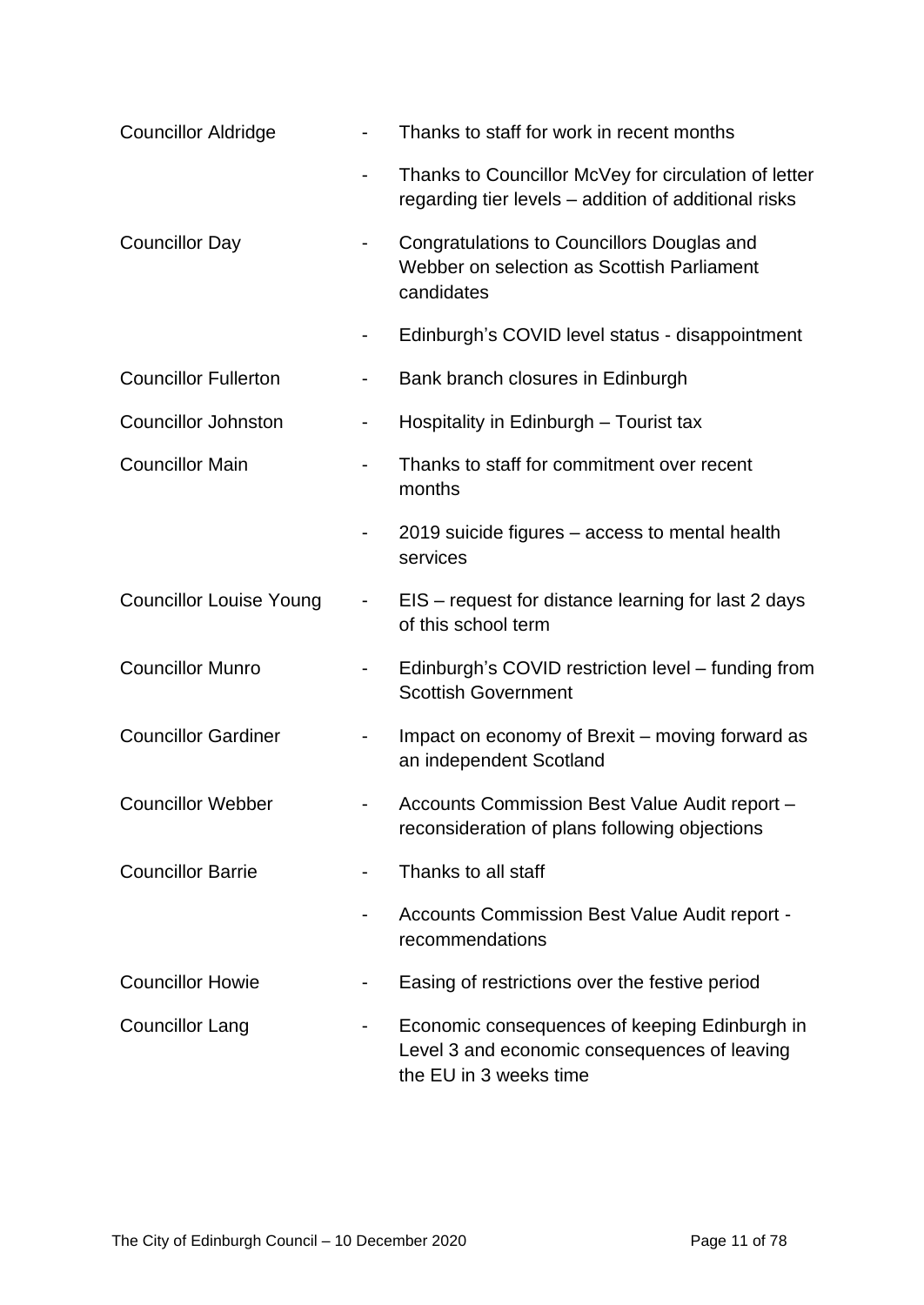## **6 Appointment to Committees etc**

#### **Decision**

- 1) To appoint Councillor Ethan Young in place of Councillor Munn on the Planning Committee and the Development Management Sub-Committee and relevant Local Review Body.
- 2) To appoint Councillor Ethan Young in place of Councillor Fullerton on the Culture and Communities Committee.

## **7 Review of Political Management Arrangements December 2020**

At their meeting on 25 August 2020, the Council had agreed Interim Procedural Standing Orders to allow Council business to continue to be carried out for the period 1 September 2020 to 31 December 2020.

Details were provided on the proposed political management arrangements to carry out Council business going forward.

#### **Motion**

- 1) To agree all formal meetings of the Council, including Council, executive committees and other committees should continue to take place virtually until restrictions were lessened to a degree that the Council could operate 90% attendance within the Main Council Chamber.
- 2) To note the work being progressed to improve the experience of virtual meetings for Councillors including electronic voting.
- 3) To suspend Procedural Standing Orders until 31 March 2021 and to agree the Interim Standing Orders set out in Appendix 2 to the report by the Chief Executive, to take effect from 14 December 2020, with the following additional changes:
	- a) To agree to change the order of business as set out point 9 of the interim standing orders in Appendix 2 to put Council Questions as the last item of business. This is in order to maximise the front loading of decision time for Council while retaining the accountability of the administration though Leaders' questions.
	- b) To agree to add a point 22.15 of the interim standing orders in Appendix 2 to read "Individual agenda items, (excluding the budget and quasi-judicial items) will be subject to a 40-minute time limit, unless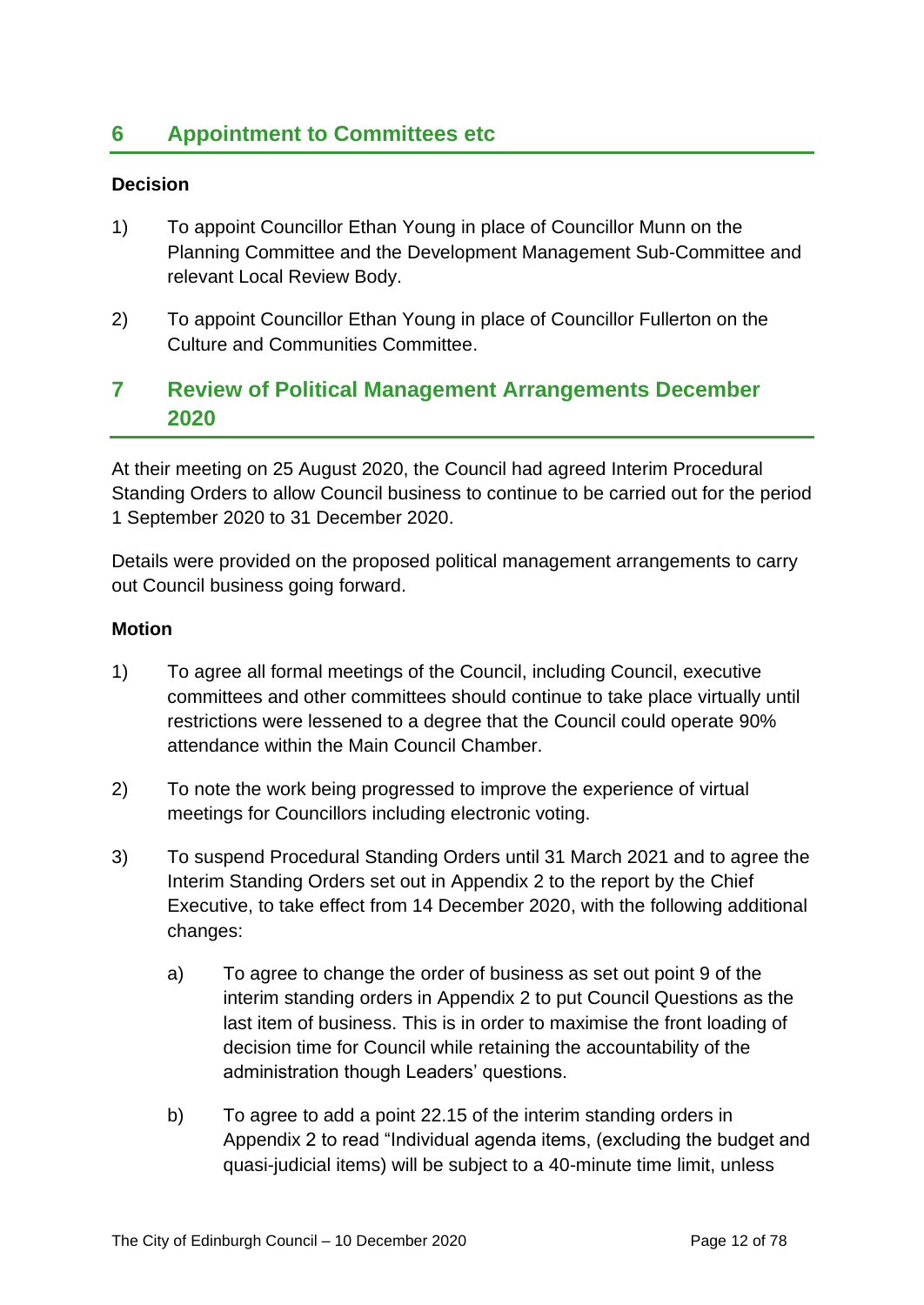specifically agreed by committee at the order of business by a straightforward majority vote if required. This will include time for any questions to officers', proposing and seconding speeches and general debate but not including time to conduct voting. In the event of no express agreement by committee, the Convenor will have the discretion to allow proceedings to continue but should explain why they are doing so."

- c) To agree to add a sentence at the start of the interim standing orders in Appendix 2 to read: "Members are responsible for acting in accordance with the Members' code of conduct at Council meetings."
- d) To agree to amend the proportion required under standing order 31.1 of the interim standing orders in Appendix 2 from "not less than one quarter" to "not less than one third".
- e) To delegate to the Chief Executive to explore the introduction of a simpler pro-forma online process of submitting deputations to make it clearer for groups to follow and easier for committees and Council to digest the information of the deputation.
- 4) To agree that the Policy and Sustainability Committee would revert to an 8 weekly cycle.
- 5) To agree Elected Member Champions report to their corresponding executive committee on an annual basis via the business bulletin.

- moved by Councillor McVey, seconded by Councillor Day

#### **Amendment 1**

- 1) To agree all formal meetings of the Council, including Council, executive committees and other committees should continue to take place virtually until restrictions were lessened to a degree that the Council could operate 90% attendance within the Main Council Chamber.
- 2) To note the work being progressed to improve the experience of virtual meetings for Councillors including electronic voting.
- 3) To suspend Procedural Standing Orders until 31 March 2021 and to agree the Interim Standing Orders set out in Appendix 2 to the report by the Chief Executive, to take effect from 14 December 2020, subject to the following changes to the Standing Orders set out in Appendix 2, renumbering as required:
	- a) To remove clause 25 End of Session Decisions (report item 4.19.5).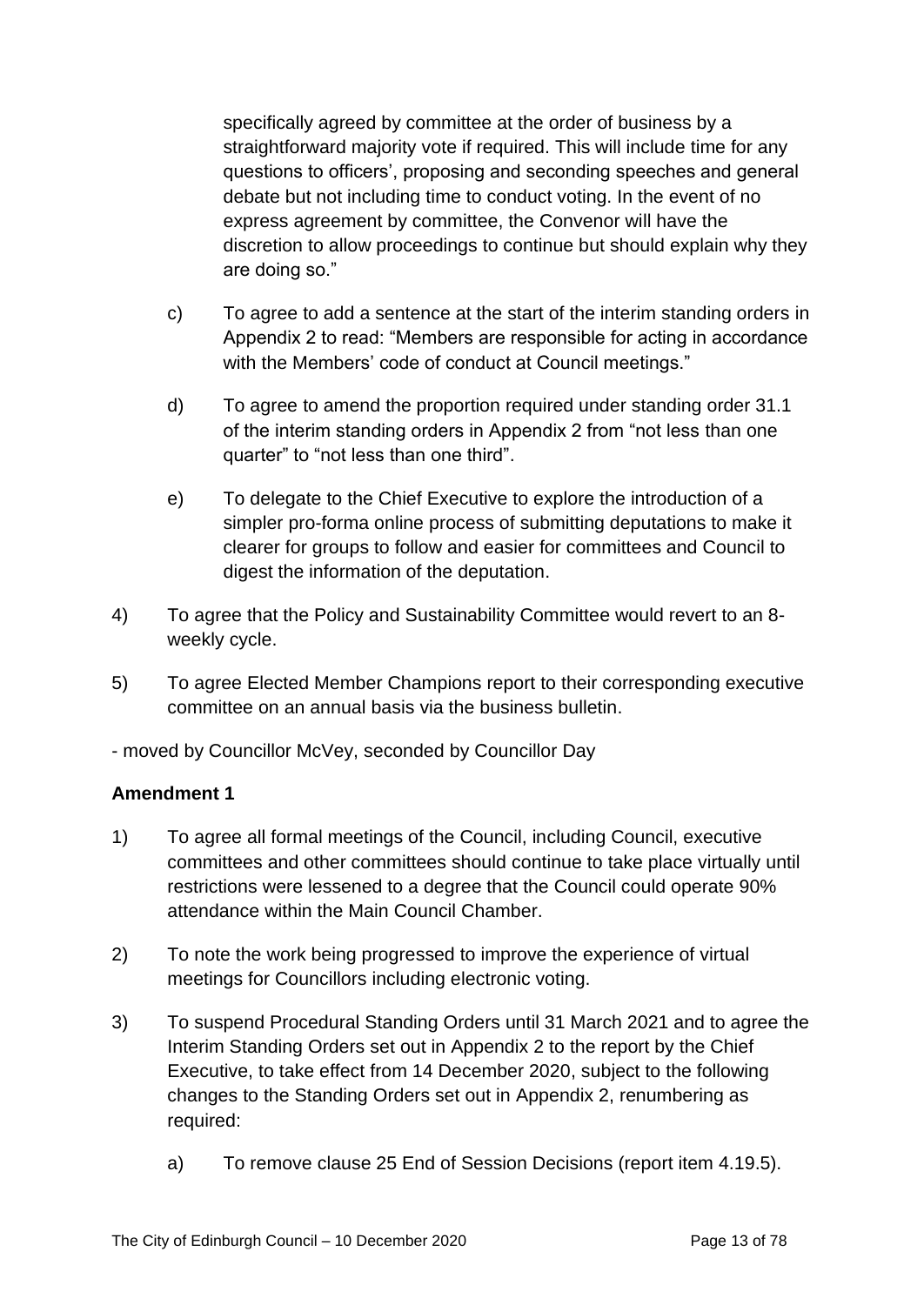- b) To add "and with a clear public audit trail from vote to Member" at the end of 24.1
- 4) To believe that these changes should help to promote brevity. Encourage all Members to consider if further training would help them become more effective at contributing or convening virtual meetings. Promote an open dialogue between Members and Officers as a way of spurring continuous improvement in that regard.
- 5) To agree that a small representative group of Member and relevant officers meet to review Standing Orders before March 2021, with the clear objective of reaching an enduring consensus, and that a super majority should be required thereafter to make any permanent changes.
- 6) To agree that the Policy and Sustainability Committee would revert to an 8 weekly cycle.
- 7) To agree Elected Member Champions report to their corresponding executive committee on an annual basis via the business bulletin.

- moved by Councillor Jim Campbell, seconded by Councillor Whyte

#### **Amendment 2**

- 1) To agree all formal meetings of the Council, including Council, executive committees and other committees should continue to take place virtually until restrictions were lessened to a degree that the Council could operate 90% attendance within the Main Council Chamber.
- 2) To note the work being progressed to improve the experience of virtual meetings for Councillors including electronic voting.
- 3) To suspend Procedural Standing Orders until 31 March 2021 and to agree the Interim Standing Orders set out in Appendix 2 to the report by the Chief Executive, to take effect from 14 December 2020, with the exception of new Standing Order 25, and renumber accordingly.
- 4) To agree that the Policy and Sustainability Committee would revert to an 8 weekly cycle.
- 5) To agree Elected Member Champions report to their corresponding executive committee on an annual basis via the business bulletin.

- moved by Councillor Lang, seconded by Councillor Aldridge

In accordance with Standing Order 21(12), Amendment 1 was adjusted and accepted as an addendum to the motion.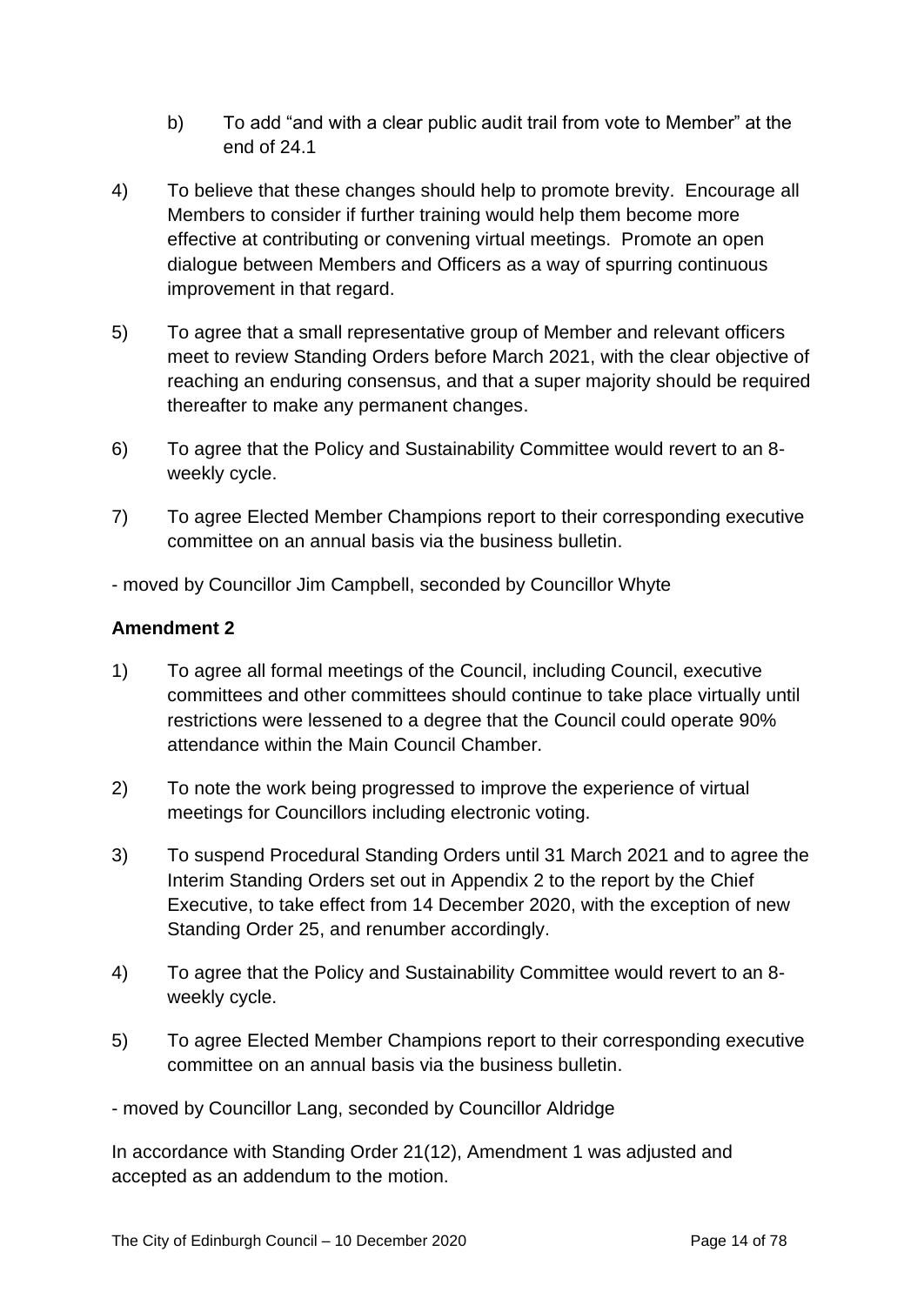## **Voting**

The voting was as follows:

| For the Motion (as adjusted) | $\overline{\phantom{0}}$ | 35 votes |
|------------------------------|--------------------------|----------|
| For Amendment 1              | $\overline{\phantom{0}}$ | 17 votes |
| For Amendment 2              | $\blacksquare$           | 8 votes  |

(For the Motion (as adjusted): The Lord Provost, Councillors Arthur, Bird, Booth, Burgess, Cameron, Kate Campbell, Mary Campbell, Child, Corbett, Day, Dickie, Dixon, Doran, Fullerton, Gardiner, Gordon, Griffiths, Henderson, Howie, Key, Macinnes, Main, McNeese-Mechan, McVey, Miller, Munn, Munro, Perry, Rae, Staniforth, Watt, Wilson, Work and Ethan Young

For Amendment 1: Councillors Brown, Bruce, Jim Campbell, Cook, Doggart, Douglas, Hutchison, Johnston, Laidlaw, McLellan, Mitchell, Mowat, Rose, Rust, Smith, Webber and Whyte.

For Amendment 2: Councillors Aldridge, Barrie, Gloyer, Lang, Osler, Ritchie, Neil Ross and Louise Young,)

#### **Decision**

To approve the following adjusted motion by Councillor McVey:

- 1) To agree all formal meetings of the Council, including Council, executive committees and other committees should continue to take place virtually until restrictions were lessened to a degree that the Council could operate 90% attendance within the Main Council Chamber.
- 2) To note the work being progressed to improve the experience of virtual meetings for Councillors including electronic voting.
- 3) To suspend Procedural Standing Orders until 31 March 2021 and to agree the Interim Standing Orders set out in Appendix 2 to the report by the Chief Executive, to take effect from 14 December 2020, with the following additional changes:
	- a) To agree to change the order of business as set out point 9 of the interim standing orders in Appendix 2 to put Council Questions as the last item of business. This is in order to maximise the front loading of decision time for Council while retaining the accountability of the administration though Leaders' questions.
	- b) To agree to add a point 22.15 of the interim standing orders in Appendix 2 to read "Individual agenda items, (excluding the budget and quasi-judicial items) will be subject to a 40-minute time limit, unless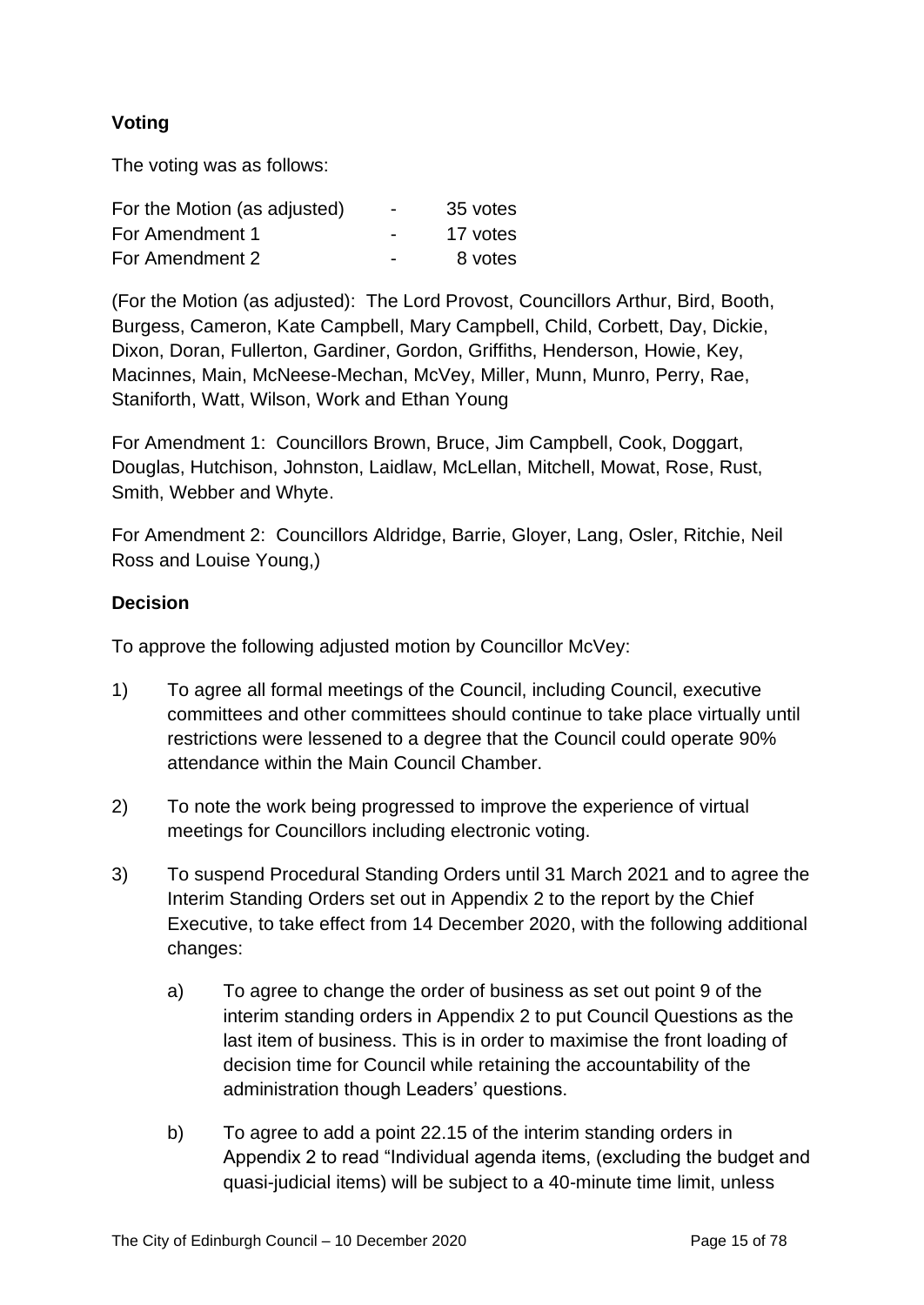specifically agreed by committee at the order of business by a straightforward majority vote if required. This will include time for any questions to officers', proposing and seconding speeches and general debate but not including time to conduct voting. In the event of no express agreement by committee, the Convenor will have the discretion to allow proceedings to continue but should explain why they are doing so."

- c) To agree to add a sentence at the start of the interim standing orders in Appendix 2 to read: "Members are responsible for acting in accordance with the Members' code of conduct at Council meetings."
- d) To agree to amend the proportion required under standing order 31.1 of the interim standing orders in Appendix 2 from "not less than one quarter" to "not less than one third".
- e) To delegate to the Chief Executive to explore the introduction of a simpler pro-forma online process of submitting deputations to make it clearer for groups to follow and easier for committees and Council to digest the information of the deputation.
- f) To add "and with a clear public audit trail from vote to Member" at the end of 24.1
- 4) To agree that the Policy and Sustainability Committee would revert to an 8 weekly cycle.
- 5) To agree Elected Member Champions report to their corresponding executive committee on an annual basis via the business bulletin.
- 6) To believe that these changes should help to promote brevity. Encourage all Members to consider if further training would help them become more effective at contributing or convening virtual meetings. Promote an open dialogue between Members and Officers as a way of spurring continuous improvement in that regard.
- 7) To agree that a small representative group of Member and relevant officers meet to review Standing Orders before March 2021, with the clear objective of reaching an enduring consensus.

(Reference – Act of Council No 5 of 25 August 2020; report by the Chief Executive, submitted.)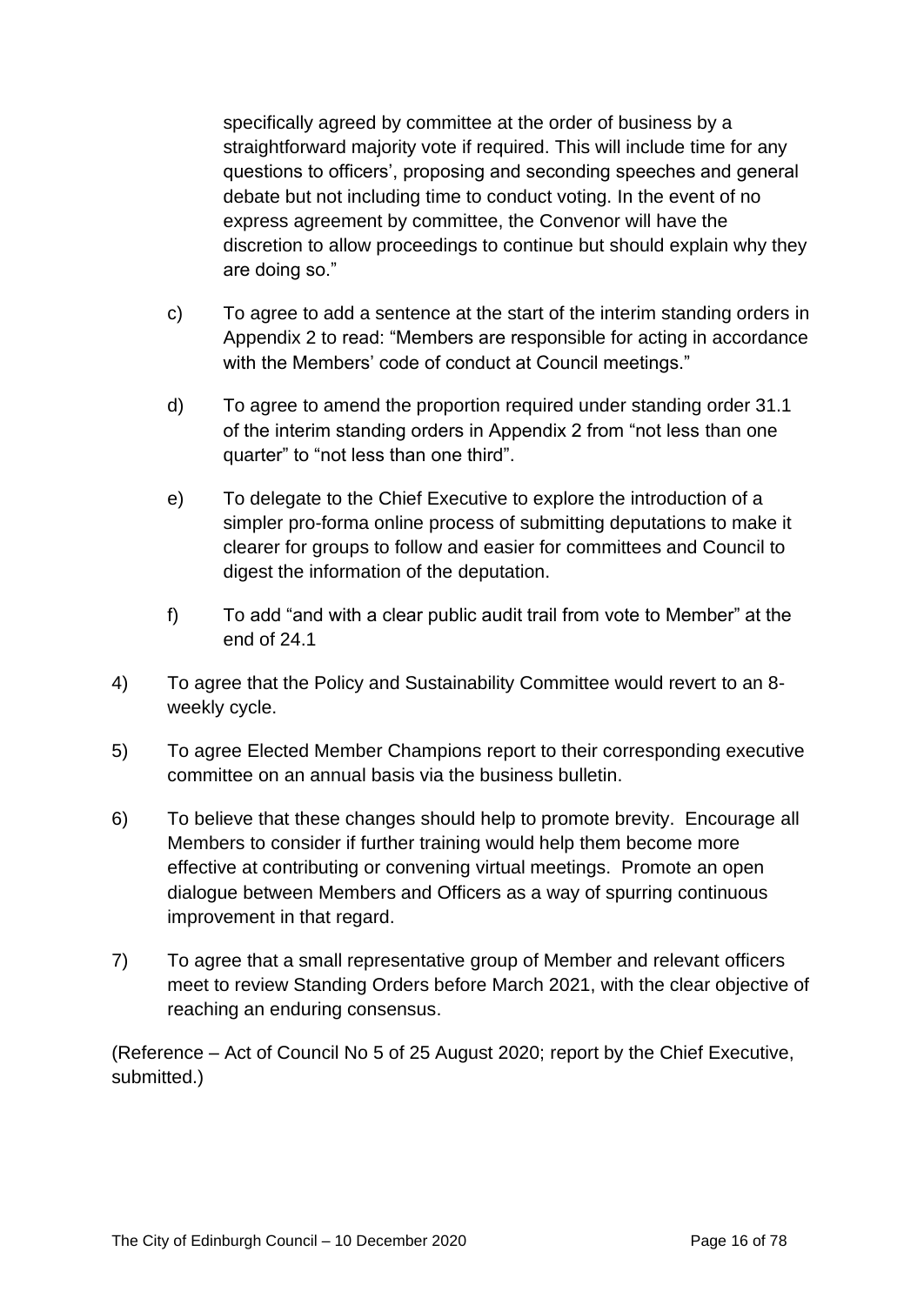# **8 Treasury Management: Mid-Term Report 2020/21 – referral from the Finance and Resources Committee**

The Finance and Resources Committee had referred a report which provided an update on Treasury Management Activity undertaken in the first half of 2020/21, to the Council, for approval of the Treasury Management Strategy.

#### **Decision**

- 1) To approve the Treasury Management Strategy.
- 2) To refer the report to the Governance, Risk and Best Value Committee for scrutiny.

(References – Finance and Resources Committee of 3 December 2020 (item 6); referral from the Finance and Resources Committee, submitted.)

## **9 Best Value Assurance Audit – referral from the Policy and Sustainability Committee**

The Policy and Sustainability Committee had referred a report which detailed the findings of the City of Edinburgh Council's Best Value Assurance Audit and set out the approach to fully review and respond with a joined up, comprehensive approach to the findings to the Council for information.

#### **Motion**

To note the report by the Chief Executive.

- moved by Councillor McVey, seconded by Councillor Day

#### **Amendment 1**

- 1) To note the findings of the Best Value Assurance Audit Report and the Accounts Commission's Findings which highlighted a large number of significant failings including:
	- The council "does not have adequate public performance reporting arrangements"
	- The council "does not have a structured approach to continuous improvement"
	- residents' satisfaction rates "with many services have declined"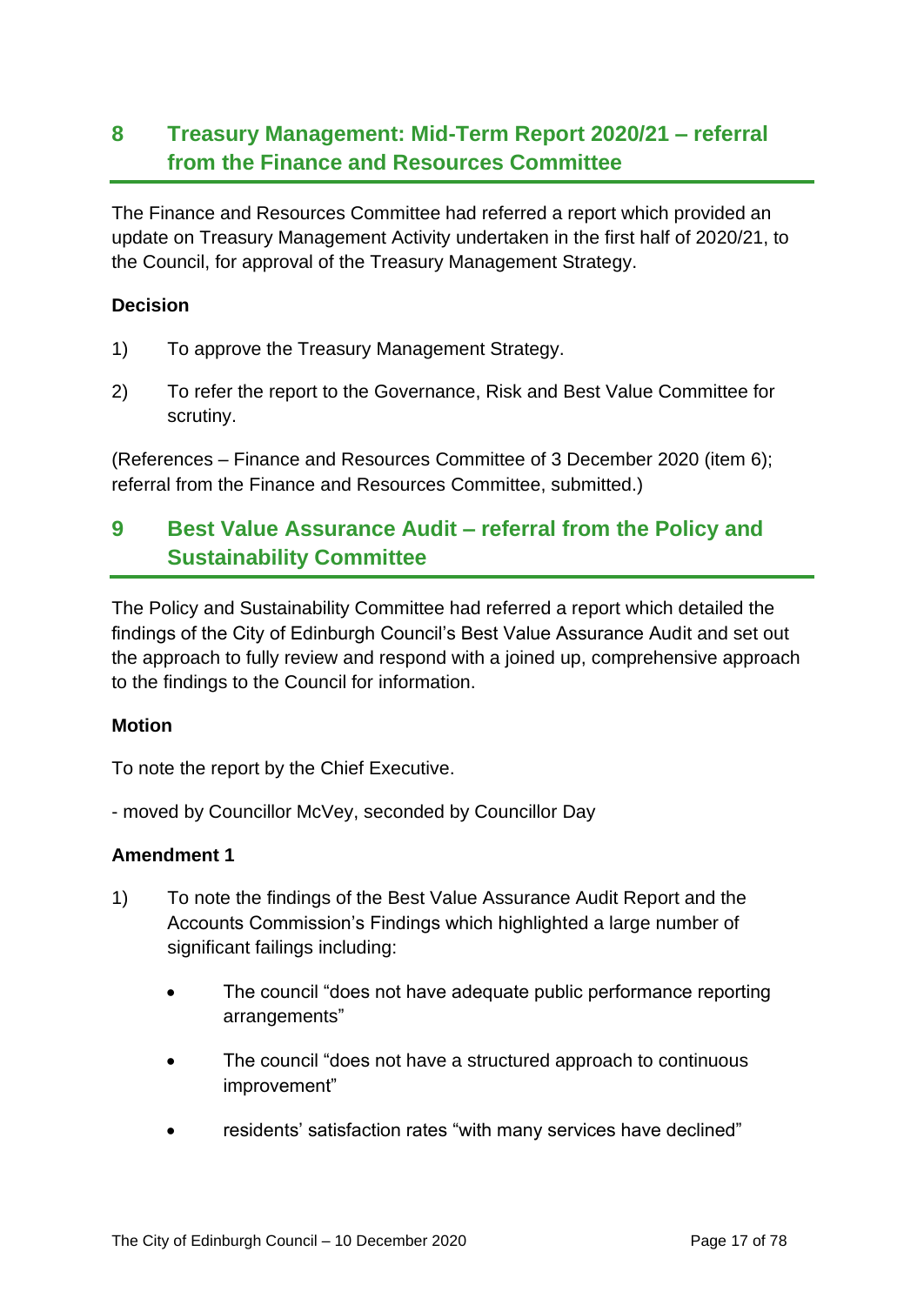- Progress reports to elected members on its Change Portfolio which includes transformation projects – "do not set out details of the savings expected or achieved"
- "it does not have a longer-term financial plan to address its significant revenue budget challenges"
- the Council's Workforce Plan vital to controlling cost and prioritising staff resource in the right areas – "has become less detailed than the 2016 version"
- "staff are not always positive about their leadership"
- while the report suggests improving KPIs the benchmarking reported at Exhibit 6 still shows a worse position than in 2014/15 and 2015/16
- The Edinburgh Integration Joint Board "not yet developed the detailed plans needed to address significant financial pressures"
- The Business Plan intended to implement the Coalition's 52 Council Commitments "does not provide a clear focus for the council", many of commitments "are not easily measured and they are not prioritised" and the Change Strategy to implement the Business Plan "does not include the 52 commitments or set out specific actions to deliver them".
- "The pace of change in establishing effective community planning governance arrangements has been slow and there is limited evidence to demonstrate the impact of partnership working on outcomes."
- "Community empowerment is not embedded in the council's culture."
- There is a "lack of involvement of some members in decision-making"
- 2) To recognise that these findings often contradicted the Council's selfassessment which was little surprise given that it was undertaken without seeking widespread input and did not include the views of all elected members. Even overall positive statements like "The council has ambitious plans for the future of Edinburgh" were heavily caveated with "but its priorities are not clearly articulated" and exposed the Administration's approach which relied on publishing glossy strategic documentation but routinely omitted implementation plans, performance plans and funding details.
- 3) To note that these significant failings were a direct result of political decisions taken by the current coalition Administration to reject repeated calls by the Conservative Group for an improved Council Performance Framework and a new culture of continuous improvement.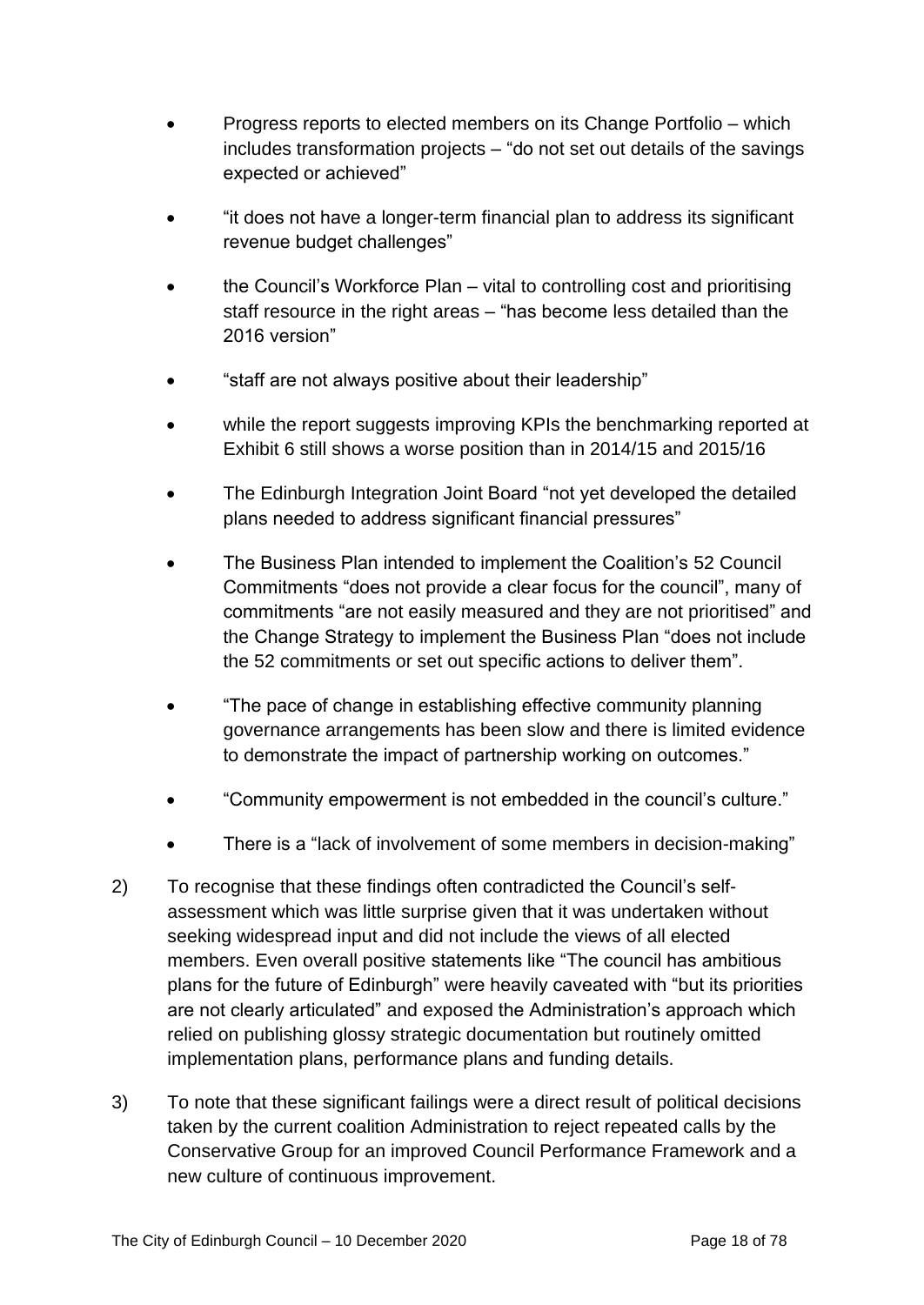- 4) To therefore agree that, notwithstanding the Chief Executive's intention to address the improvement actions arising from the report in the refreshed Council Business Plan, these issues and the areas of Council service where performance improvement was required needed an additional and specific reporting mechanism and progress tracker.
- 5) To instruct the Chief Executive to incorporate the improvement actions into the development of a revised Council Performance Framework so that it met the aspirations in the recommendations of the Report.
- 6) To further instruct that a specific Best Value Improvement Plan be created to monitor progress on the totality of the recommendations in the report, including those to the Edinburgh Partnership

- moved by Councillor Whyte, seconded by Councillor Doggart

#### **Amendment 2**

- 1) To note the report by the Chief Executive.
- 2) To also note the decision of the Policy and Sustainability Committee at its meeting on 1st December 2020 and the scrutiny and consideration of the report by Governance, Risk and Best Value Committee on 8th December.
- 3) To further note:
	- a) Policy and Sustainability Committee requested 'further consideration of genuine local community empowerment'
	- b) The Audit findings concluded that Community engagement is not embedded in the council's culture; the Council and its partners have not yet established effective community planning governance arrangements.
	- c) There is concern within communities across Edinburgh and the Council that communities are not supported to engage effectively with community planning or development of Council services.
- 4) To therefore request that the 'further consideration', includes development with the community, stakeholders and members, of a community engagement and communications plan for Council and proposals for effective support for community planning arrangements.
- moved by Councillor Main, seconded by Councillor Miller

In accordance with Standing Order 21(12), Paragraph 5 of Amendment 1 and the whole of Amendment 2 were accepted as addendums to the motion.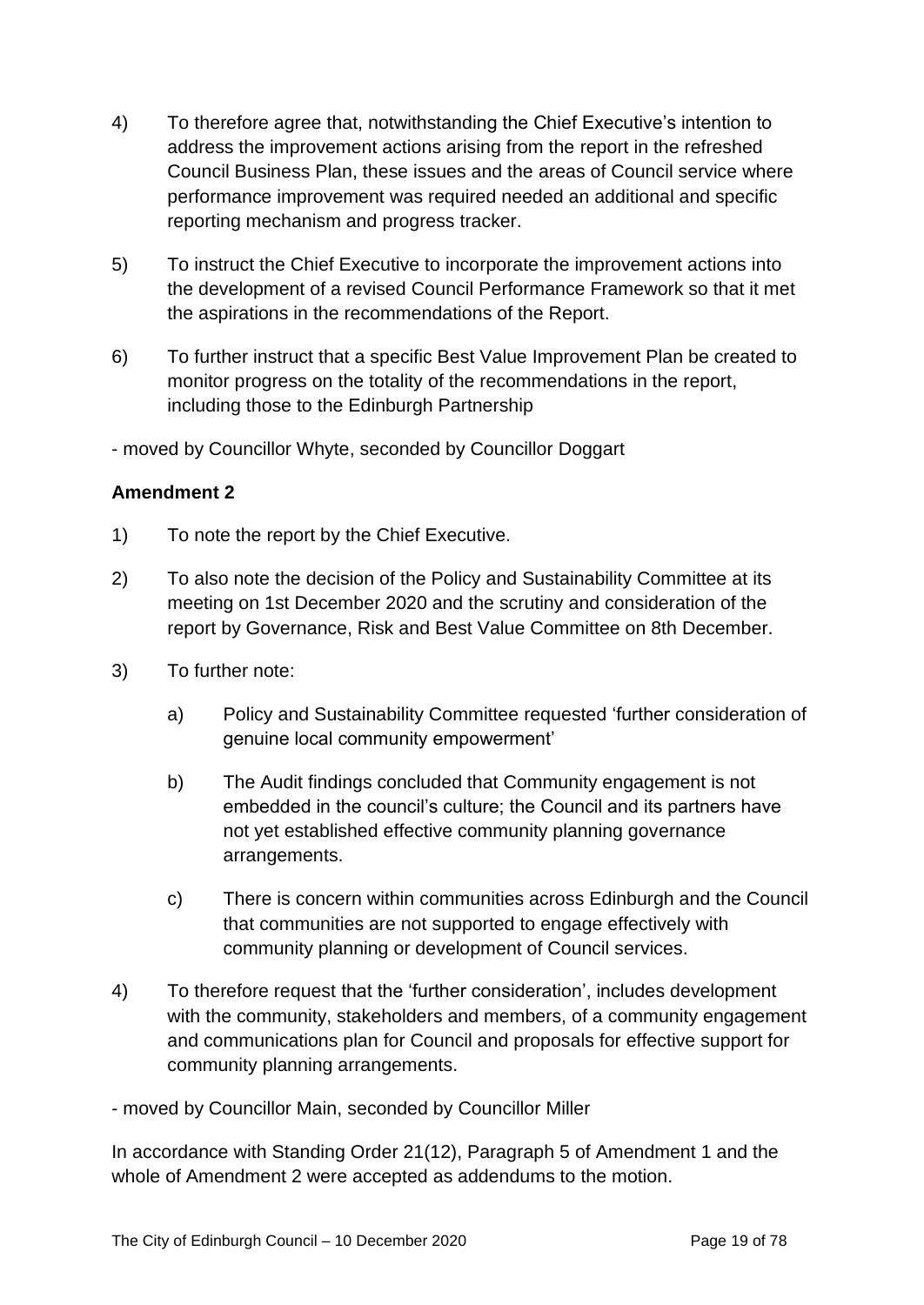## **Voting**

The voting was as follows:

| For the Motion (as adjusted) | $\blacksquare$           | 43 votes |
|------------------------------|--------------------------|----------|
| For Amendment 1              | $\overline{\phantom{0}}$ | 17 votes |

(For the Motion (as adjusted): The Lord Provost, Councillors Aldridge, Arthur, Barrie, Bird, Booth, Burgess,Cameron, Kate Campbell, Mary Campbell, Child, Corbett, Day, Dickie, Dixon, Doran, Fullerton, Gardiner, Gloyer, Gordon, Griffiths, Henderson, Howie, Key, Lang, Macinnes, Main, McNeese-Mechan, McVey, Miller, Munn, Munro, Osler, Perry, Rae, Ritchie, Neil Ross, Staniforth, Watt, Wilson, Work, Ethan Young and Louise Young.

For Amendment 1: Councillors Brown, Bruce, Jim Campbell, Cook, Doggart, Douglas, Hutchison, Johnston, Laidlaw, McLellan, Mitchell, Mowat, Rose, Rust, Smith, Webber and Whyte.)

#### **Decision**

To approve the following adjusted motion by Councillor McVey:

- 1) To note the report by the Chief Executive.
- 2) To also note the decision of the Policy and Sustainability Committee at its meeting on 1st December 2020 and the scrutiny and consideration of the report by Governance, Risk and Best Value Committee on 8th December.
- 3) To further note:
	- a) Policy and Sustainability Committee requested 'further consideration of genuine local community empowerment'
	- b) The Audit findings concluded that Community engagement was not embedded in the council's culture; the Council and its partners had not yet established effective community planning governance arrangements.
		- c) There was concern within communities across Edinburgh and the Council that communitieswere not supported to engage effectively with community planning or development of Council services.
- 4) To therefore request that the 'further consideration', included development with the community, stakeholders and members, of a community engagement and communications plan for Council and proposals for effective support for community planning arrangements.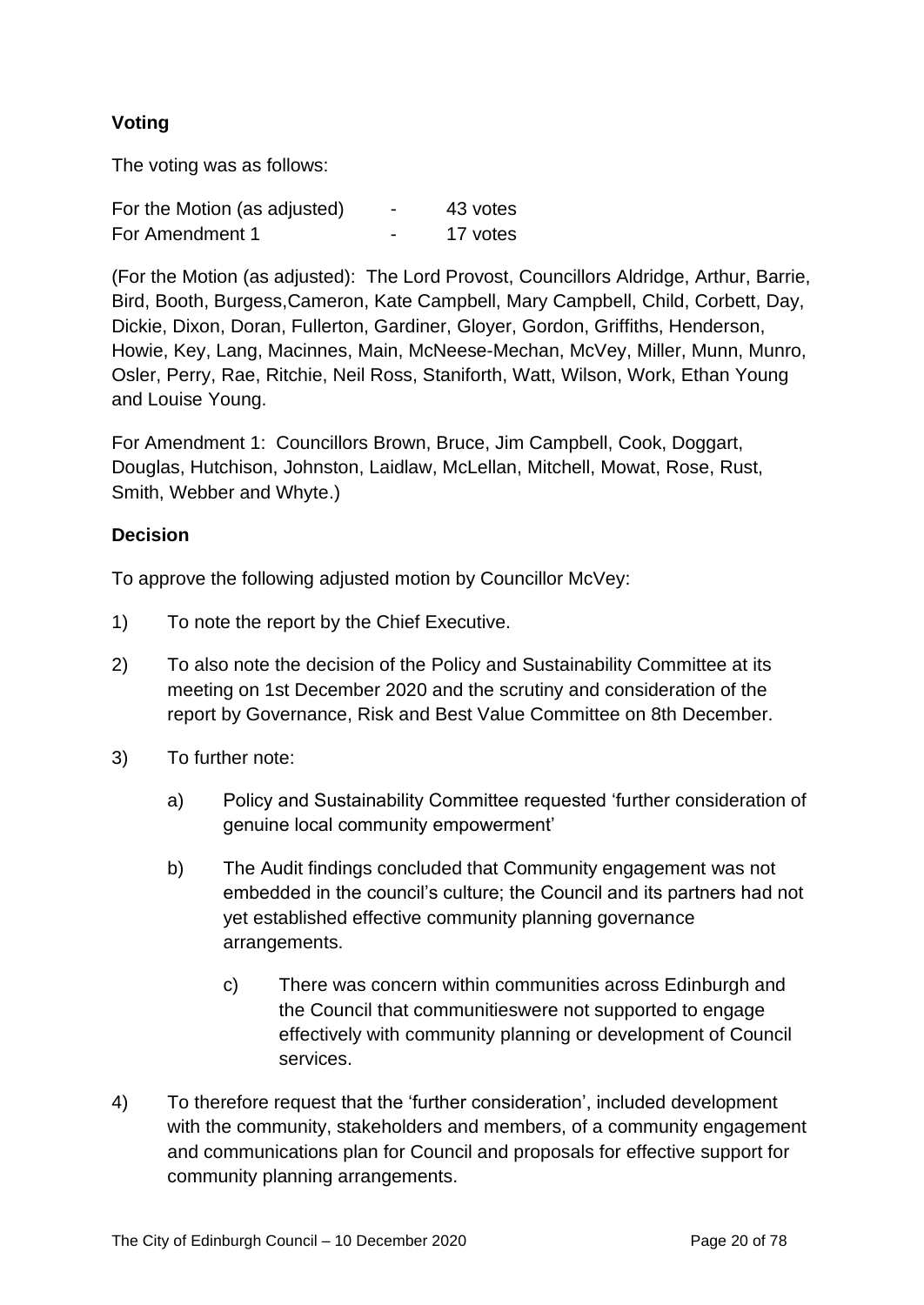5) To instruct the Chief Executive to incorporate the improvement actions into the development of a revised Council Performance Framework so that it met the aspirations in the recommendations of the Report.

(References – Policy and Sustainability Committee of 1 December 2020 (item 9); referral from the Policy and Sustainability Committee, submitted.)

#### **Declaration of Interests**

Councillor Cameron declared a non-financial interest in the above item as a member of EICC, EDI and CEC Holdings and a Director of the Edinburgh Community Solar Cooperative (ECSC).

Councillor Gordon declared a non-financial interest in the above item as Chair of EICC and a member of Capital City Partnership and Edinburgh Leisure.

Councillor Smith declared a non-financial interest in the above item as a member of EICC, Capital City Partnership and Edinburgh Leisure.

Councillors Bruce, Dixon, Osler and Staniforth declared a non-financial interest in the above item as members of Edinburgh Leisure.

# **10 Controlled Parking Zones and Carers - Motion by Councillor Lang**

The following motion by Councillor Lang was submitted in terms of Standing Order 17:

"Council:

- 1) recognises the immense contribution of carers across Edinburgh and the particular pressures they have faced this year as a result of the spread of COVID-19.
- 2) notes the Council's Essential User Parking Permit Scheme allows some healthcare professionals to be exempt from day-to-day charges in controlled parking zones, but is not available to carers registered with the Scottish Social Services Council and unregistered home care workers and personal assistants who provide a large proportion of social and personal care at home Edinburgh, often through the Council's direct payments scheme.
- 3) notes that, in addition, no support arrangements are in place for unpaid carers which means these vital and dedicated individuals can incur substantial parking costs when caring for vulnerable loved ones who stay within CPZ areas.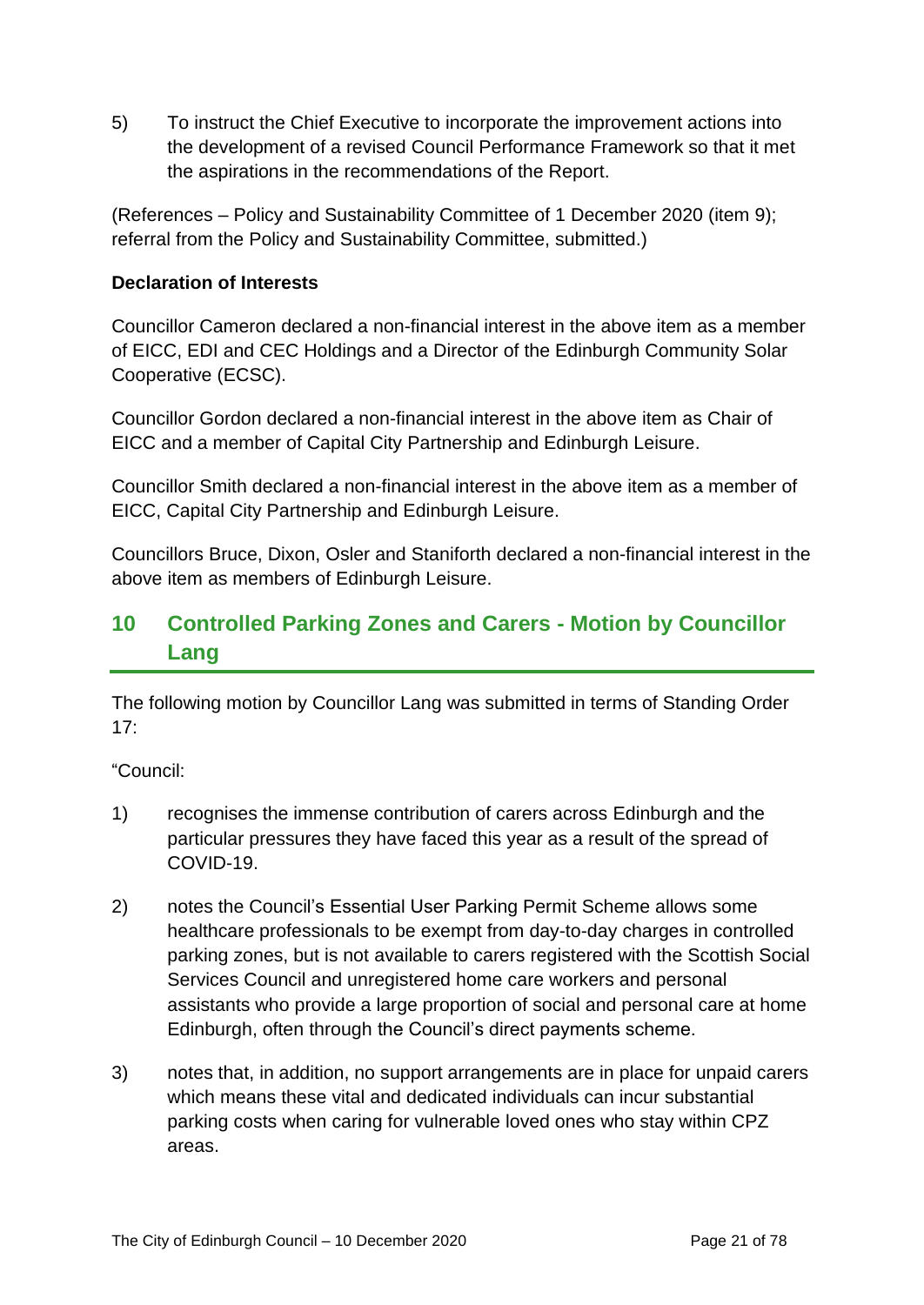- 4) recognises that the much needed expansion of controlled parking across the city means this issue is likely to become greater in the years ahead.
- 5) therefore seeks a report to the Transport and Environment Committee within three cycles on:
	- (a) widening the Essential User Parking Permit Scheme to cover paid carers registered with the Scottish Social Services Council and unregistered home care workers and personal assistants and
	- (b) exempting those in receipt of carer's allowance from paying pay and display parking charges within controlled parking zones when carrying out their caring responsibilities"

#### **Motion**

#### Council:

- 1) recognises the immense contribution of carers across Edinburgh and the particular pressures they have faced this year as a result of the spread of COVID-19.
- 2) notes the Council's Essential User Parking Permit Scheme allows some healthcare professionals to be exempt from day-to-day charges in controlled parking zones, but is not available to carers registered with the Scottish Social Services Council and unregistered home care workers and personal assistants who provide a large proportion of social and personal care at home Edinburgh, often through the Council's direct payments scheme.
- 3) notes that, unpaid carers can also incur substantial parking costs when caring for vulnerable loved ones who stay within CPZ areas.
- 4) recognises that the much needed expansion of controlled parking across the city means this issue is likely to become greater in the years ahead.
- 5) therefore seeks a report to the Transport and Environment Committee within three cycles on:
	- (a) widening the Essential User Parking Permit Scheme to cover paid carers registered with the Scottish Social Services Council and unregistered home care workers and personal assistants and
	- (b) exempting those in receipt of carer's allowance from paying pay and display parking charges within controlled parking zones when carrying out their caring responsibilities

- moved by Councillor Lang, seconded by Councillor Neil Ross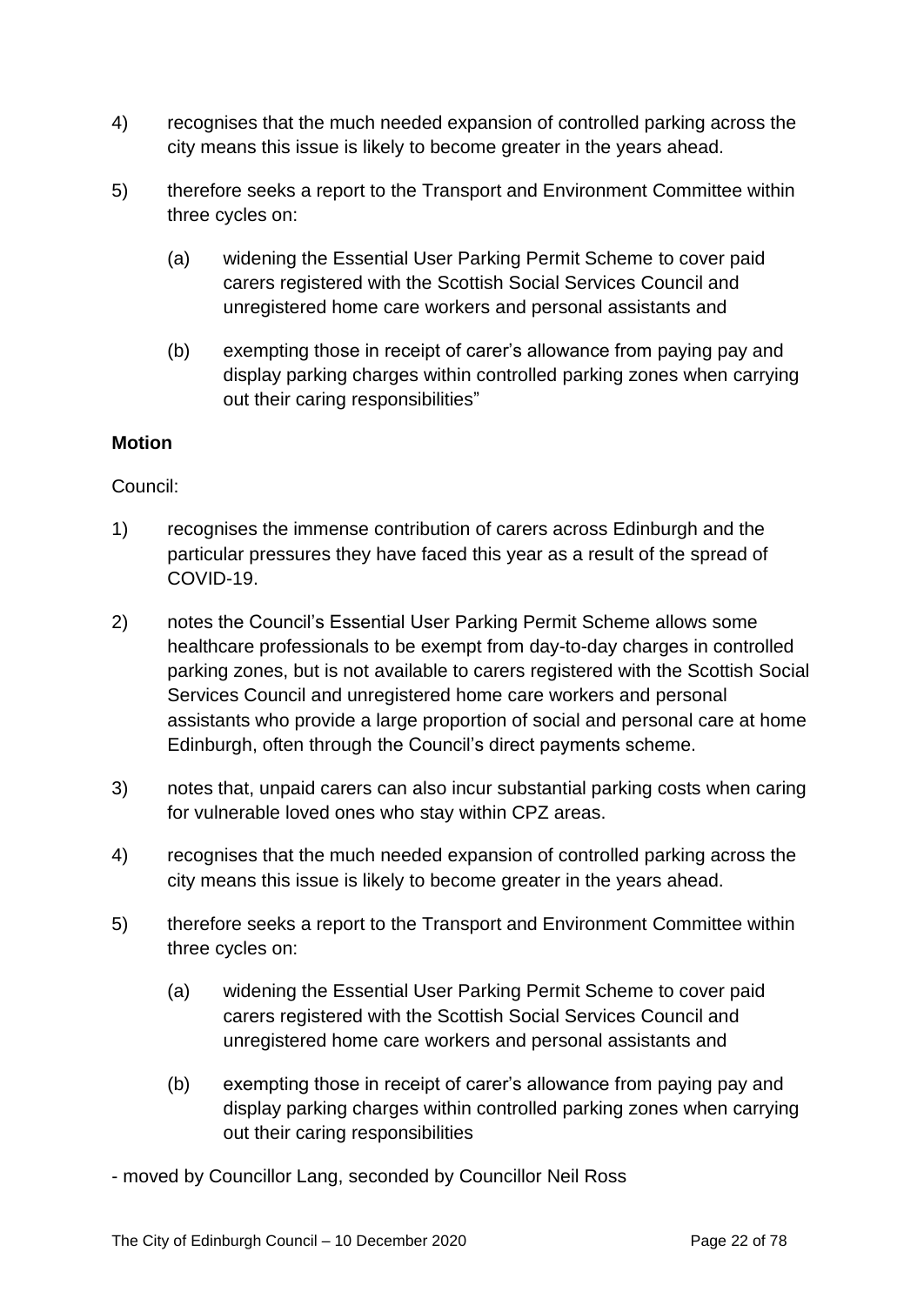#### **Amendment 1**

1) To amend the first paragraph of the motion by Councillor Lang to:

Council:

- 1) recognises the immense and valued contribution of carers across Edinburgh and the particular pressures they have faced this year as a result of the spread of COVID-19.
- 2) To amend Point 2 in the motion to include:
	- 2) notes the Council's Essential User Parking Permit Scheme allows some healthcare professionals to be exempt from day-to-day charges in controlled parking zones through the purchase of exemption permits for limited use, but is not available to carers registered with the Scottish Social Services Council and unregistered home care workers and personal assistants who provide a large proportion of social and personal care at home Edinburgh, often through the Council's direct payments scheme.
- 3) To delete point 3 in the motion and replace with:
	- 3) Recognises the understandable desire expressed in the original motion to acknowledge this valued contribution to the city's well-being by carers through exemption from parking fees, similar to that currently provided to some GP staff, for example.
- 4) To retain point 4 of the motion.
- 5) To amend point 5 of the motion to include:

Therefore seeks a report to the Transport and Environment Committee within three cycles which will examine the feasibility of implementing support to carers by

- (a) widening the Essential User Parking Permit Scheme to cover paid carers registered with the Scottish Social Services Council and unregistered home care workers and personal assistants.
- (b) exempting those in receipt of carer's allowance from paying pay and display parking charges within controlled parking zones when carrying out their caring responsibilities.

- moved by Councillor Macinnes, seconded by Councillor Doran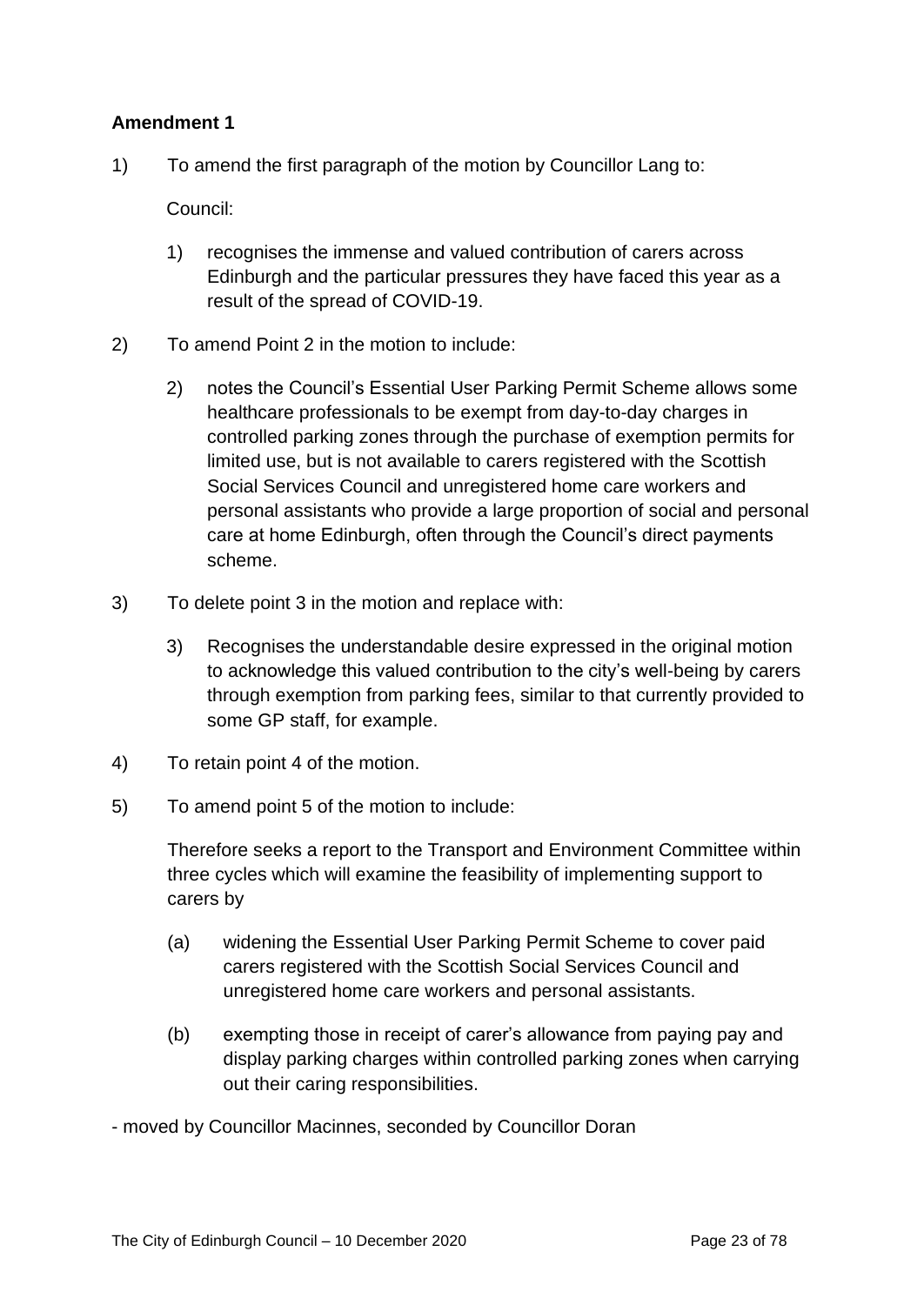#### **Amendment 2**

To add the following additional points to paragraph 5 of Councillor Lang's motion:

- (c) ensuring that paid carers and volunteers who are working for companies in partnership with Edinburgh are always reimbursed in full for travel expenses, that assessments for care include travel expenses and that carers grant funding can cover additional travel expenses if needed
- (d) exploring how the Council can best support those carers, particularly those receiving benefits including carers allowance, to ensure they are able to make best sustainable travel choices for their health and wellbeing
- moved by Councillor Miller, seconded by Councillor Main

In accordance with Standing Order 21(12), Amendment 1 was adjusted and accepted as an amendment to the motion and Amendment 2 was accepted as an addendum to the motion.

#### **Decision**

To approve the following adjusted motion by Councillor Lang:

- 1) To recognise the immense and valued contribution of carers across Edinburgh and the particular pressures they had faced this year as a result of the spread of COVID-19
- 2) To note the Council's Essential User Parking Permit Scheme allowed some healthcare professionals to be exempt from day-to-day charges in controlled parking zones through the purchase of exemption permits for limited use, but was not available to carers registered with the Scottish Social Services Council and unregistered home care workers and personal assistants who provided a large proportion of social and personal care at home Edinburgh, often through the Council's direct payments scheme.
- 3) To note that, unpaid carers could also incur substantial parking costs when caring for vulnerable loved ones who stayed within CPZ areas.
- 4) To recognise that the much needed expansion of controlled parking across the city meant this issue was likely to become greater in the years ahead.
- 5) To therefore seek a report to the Transport and Environment Committee within three cycles which would examine the feasibility of implementing support to carers by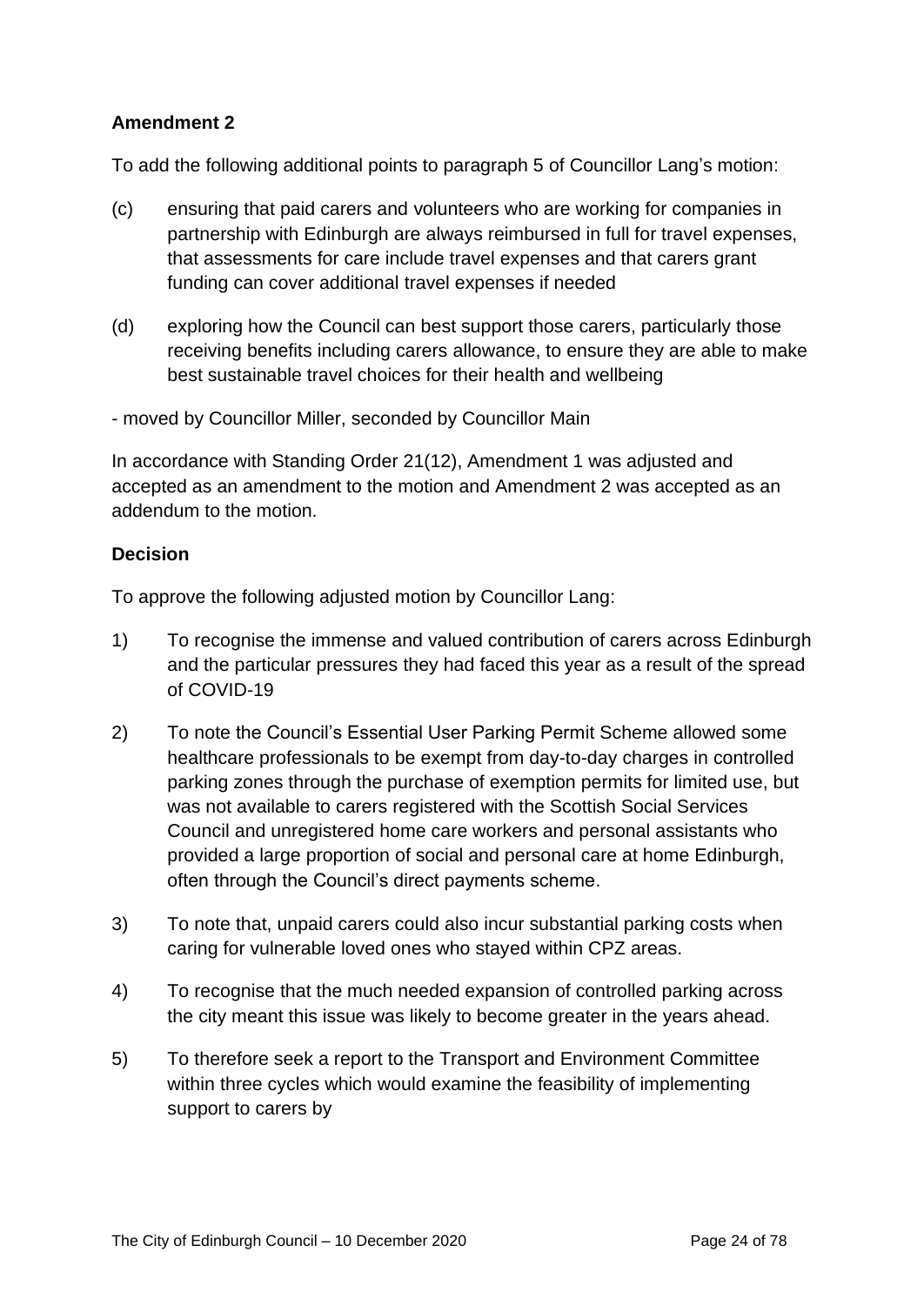- (a) widening the Essential User Parking Permit Scheme to cover paid carers registered with the Scottish Social Services Council and unregistered home care workers and personal assistants.
- (b) exempting those in receipt of carer's allowance from paying pay and display parking charges within controlled parking zones when carrying out their caring responsibilities.

## **11 Wardie Bay Beachwatch - Motion by Councillor Bird**

The following motion by Councillor Bird was submitted in terms of Standing Order 17:

#### "Council

Thanks Wardie Bay Beachwatch and all the volunteers from across the area and beyond, that have helped to maintain this invaluable local asset and monitor levels of waste and debris for the Marine Conservation Society.

Recognises the valuable ecosystem services of Wardie Bay and the important role of biodiversity at this site.

Notes that the recent application for bathing water status for Wardie Bay, based on the noticeable increase in numbers of visitors and wild swimmers (particularly since the beginning of the pandemic), was refused.

Recognises the efforts of Wardie Bay Beachwatch, alongside other stakeholders, to submit an appeal to this decision and garner public support through an online petition which is, at time of writing, at 1384 signatures -

[https://www.change.org/p/sepainclude-wardie-bay-edinburgh-in-scotland-s-list-of](https://www.change.org/p/sepainclude-wardie-bay-edinburgh-in-scotland-s-list-of-designatedbathing-waters-a44504df-b0a6-4452-a6b2-2f4e3ff4c6bb?redirect=false)[designatedbathing-waters-a44504df-b0a6-4452-a6b2-2f4e3ff4c6bb?redirect=false](https://www.change.org/p/sepainclude-wardie-bay-edinburgh-in-scotland-s-list-of-designatedbathing-waters-a44504df-b0a6-4452-a6b2-2f4e3ff4c6bb?redirect=false) .

Appreciates the complexity of the mixed ownership of the beach but also recognises the opportunity for the Council to show leadership in this much loved urban blue space.

Agrees that the 'Vision for Water Management' and 'Edinburgh Coastline - update' reports to the November Transport and Environment Committee, outline some of the work that is already underway in the Council to protect and improve Edinburgh's coastal communities.

Requests, however, that a report is brought back to Transport and Environment Committee in two cycles, outlining specific measures that the Council could consider to match the investment of the local community and support their calls for a cleaner, safer beach for the people and wildlife that benefit from it."

- moved by Councillor Bird, seconded by Councillor Day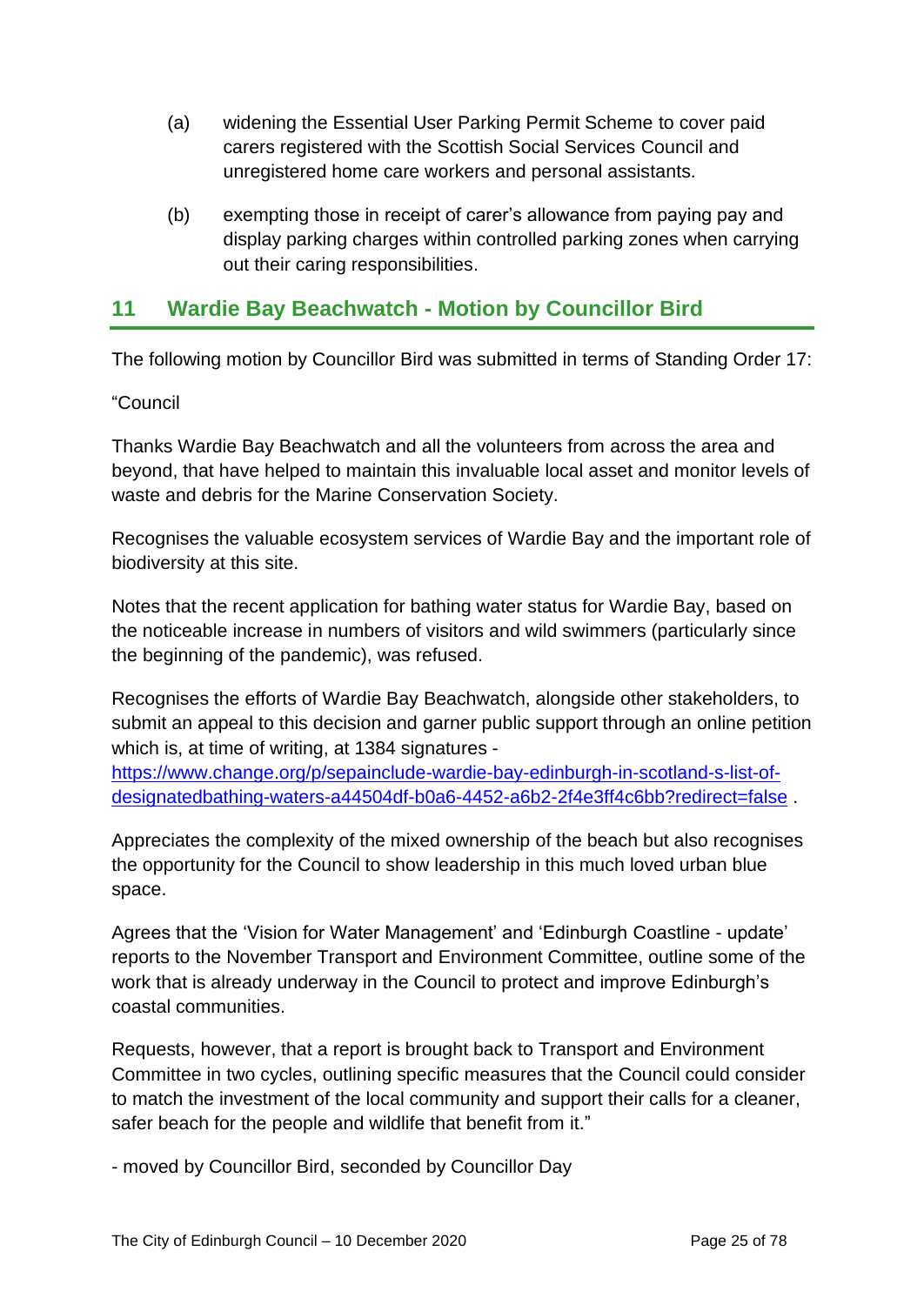#### **Decision**

To approve the motion by Councillor Bird.

# **12 Edinburgh's Farmers Market Turning 20 in 2020 - Motion by Councillor Lezley Marion Cameron**

The following motion by Councillor Lezley Marion Cameron was submitted in terms of Standing Order 17:

"Council notes:

In July 1999, following a request from the then Convener of the Economic Development Committee, officers commenced work on the feasibility for, and viability of establishing an Edinburgh's Farmers Market.

In February 2000, the Economic Development Committee; Environmental Services Committee; and General Purposes Committee all respectively agreed to the establishment of an Edinburgh Farmers Market, initially on a pilot basis.

The Edinburgh Farmers Market, located at Castle Terrace, quickly became, and continues to be, a busy and popular way for Edinburgh residents and visitors to buy fresh food and vegetables directly from local suppliers.

In August 2020, the Farmers Market Cooperative Committee (of market stall holders) took over the running of the weekly market from Essential Edinburgh.

Council:

Congratulates the Edinburgh Farmers Market on reaching its 20<sup>th</sup> Year Anniversary in 2020;

Welcomes the transition of the Edinburgh Farmers Market into a Cooperative Business Model;

Welcomes the role Edinburgh Farmers' Market plays in supporting the strategic aims of the Edible Edinburgh Partnership, which works to promote healthy, local, sustainable food as part of delivering economic and environmental benefits for our citizens;

and

Asks the Lord Provost to express and convey the congratulations on behalf of the Council to the Farmers Market Cooperative Committee in an appropriate and fitting manner."

- moved by Councillor Lezley Marion Cameron, seconded by Councillor Gordon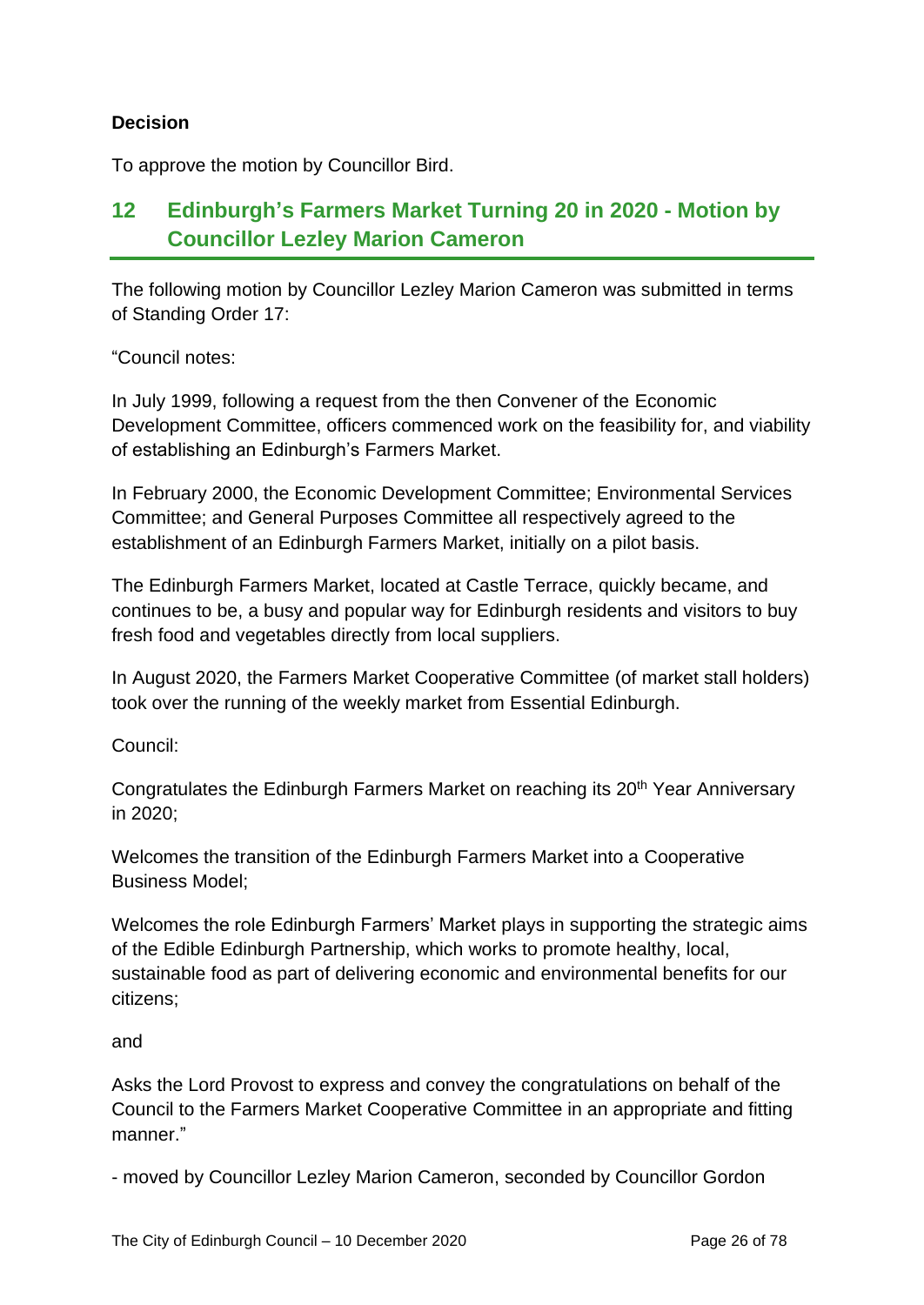#### **Decision**

To approve the motion by Councillor Lezley Marion Cameron.

## **13 Former Royal High School - Motion by Councillor Corbett**

The following motion by Councillor Corbett was submitted in terms of Standing Order 17:

#### "Council

- 1) Notes that the former Royal High School building is one of the world's most significant examples of Greek Revival neo-classical buildings in the world, but that it was vacated in 1968 when the school moved to Barnton and has lacked a permanent use since then;
- 2) Notes that the city council granted Duddingston House Properties a 125-year ground lease on the building following an open competition in 2010, but that this lease was conditional on DHP securing planning and listed building consent for their proposals;
- 3) Notes that the planning application by Duddingston House Properties and Urbanist Hotels for the former Royal High School was rejected unanimously by the council's Development Management Sub-Committee in 2017 and the appeal to Scottish Ministers was dismissed on 27 October 2020: as contrary to the Local Development Plan overall, contrary to 11 LDP policies and "that the Proposed Development would not preserve the former Royal High School listed building or its setting and would neither preserve nor enhance the character and appearance of the Edinburgh New Town Conservation Area;"
- 4) Notes that the Cockburn Association, Edinburgh's Civic Trust, has called on the council to sever its contractual relationship with the hotel developers to allow proposals from St Mary's Music School and the Royal High School Preservation Trust to advance;
- 5) Therefore agrees to a report to Finance and Resources Committee by the end of January 2021 outlining the contractual relationship with the current developer and setting out options for moving forward with a viable and acceptable use for the building; including ending the contractual relationship with the current developer; and alternative building uses and development pathways.
- 6) Agrees further to review options for a viable "meantime" use which could also address some of the short-term maintenance and security issues for the building."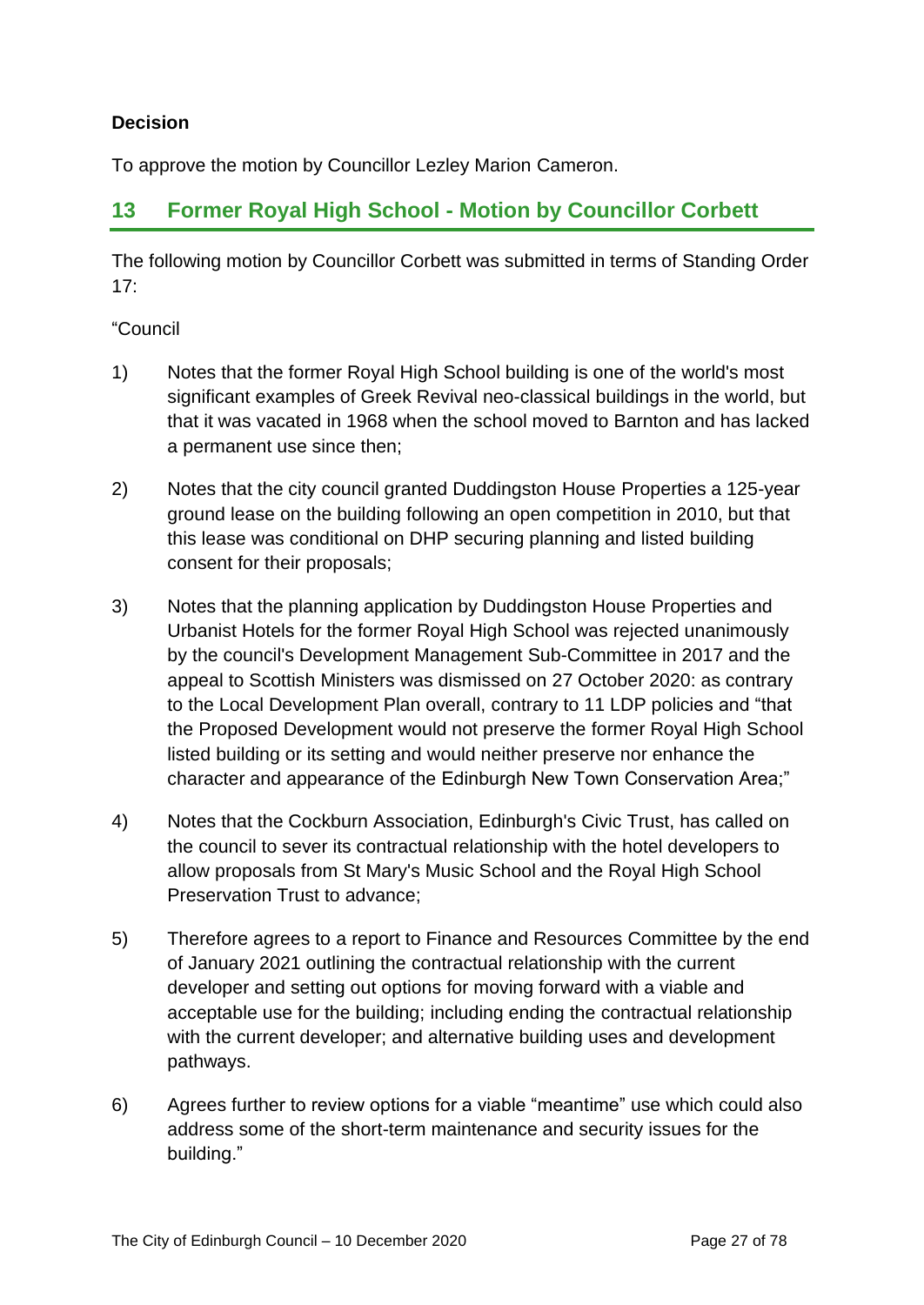#### **Motion**

To approve the motion by Councillor Corbett.

- moved by Councillor Corbett, seconded by Councillor Miller

#### **Amendment**

- 1) To accept paragraphs 1, 2 and 3 of the motion by Councillor Corbett.
- 2) To delete paragraphs 4, 5 and 6 and replace with:
	- "4) Therefore agrees to receive a report to the January meeting of the Finance and Resources Committee that considers the options available to the Council in terms of progressing a viable future use of this important building. As part of the report consideration should be given to a) ensuring future options for the building that would allow for public access b) any short term uses of the building."
- moved by Councillor Munn, seconded by Councillor Griffiths

In accordance with Standing Order 22(12), the amendment was accepted as an amendment to the motion.

#### **Decision**

To approve the following adjusted motion by Councillor Corbett:

- 1) To note that the former Royal High School building was one of the world's most significant examples of Greek Revival neo-classical buildings in the world, but that it was vacated in 1968 when the school moved to Barnton and had lacked a permanent use since then.
- 2) To note that the city council granted Duddingston House Properties a 125 year ground lease on the building following an open competition in 2010, but that this lease was conditional on DHP securing planning and listed building consent for their proposals.
- 3) To note that the planning application by Duddingston House Properties and Urbanist Hotels for the former Royal High School was rejected unanimously by the council's Development Management Sub-Committee in 2017 and the appeal to Scottish Ministers was dismissed on 27 October 2020: as contrary to the Local Development Plan overall, contrary to 11 LDP policies and "that the Proposed Development would not preserve the former Royal High School listed building or its setting and would neither preserve nor enhance the character and appearance of the Edinburgh New Town Conservation Area.".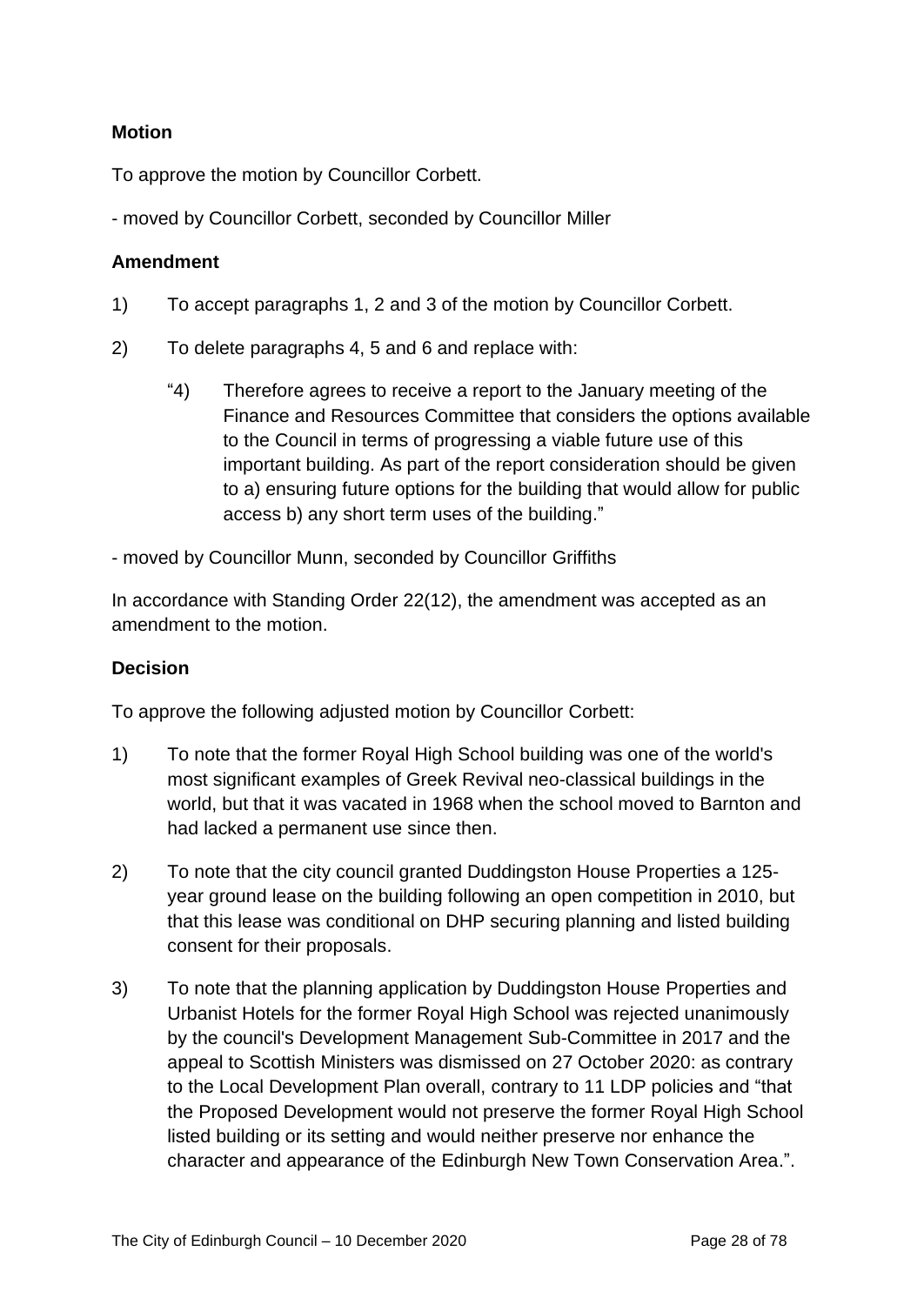4) Therefore to agree to receive a report to the January meeting of the Finance and Resources Committee that considered the options available to the Council in terms of progressing a viable future use of this important building. As part of the report consideration should be given to a) ensuring future options for the building that would allow for public access b) any short term uses of the building.

# **14 Great British Bake Off - Peter is our Star Baker – Motion by Councillor Webber**

The following motion by Councillor Webber was submitted in terms of Standing Order 17:

#### "Council

This is an iconic British programme that has brought much needed levity to our mundane lockdown lives on Tuesday evenings.

Should we ever be able to host receptions in the City Chambers then can the Lord Provost look to invite Peter and his family to celebrate in style with us.

Wishes to send a "telegram" from the Lord Provost to Mr Peter Sawkins, an Accountancy student at the University of Edinburgh, and ex-pupil and Head Boy from Currie Community High School to congratulate him on his sumptuous success at becoming, not only the youngest ever winner of the Great British Bake Off, but also the first Scottish winner.

Recognises that Peter has kept this secret for quite some time and hope his flatmates are now tucking into award winning baking."

#### **Motion**

To approve the motion by Councillor Webber.

- moved by Councillor Webber, seconded by Councillor Bruce

#### **Amendment**

To add to the motion by Councillor Webber:

"In acknowledgement of this significant achievement and with the approval of the Incorporated Trades of Edinburgh the Lord Provost further agrees to bestow the Honorary title of Burgess of the City of Edinburgh in recognition, not only of his contribution to the Baking trade, but also to the wellbeing and reputation of City.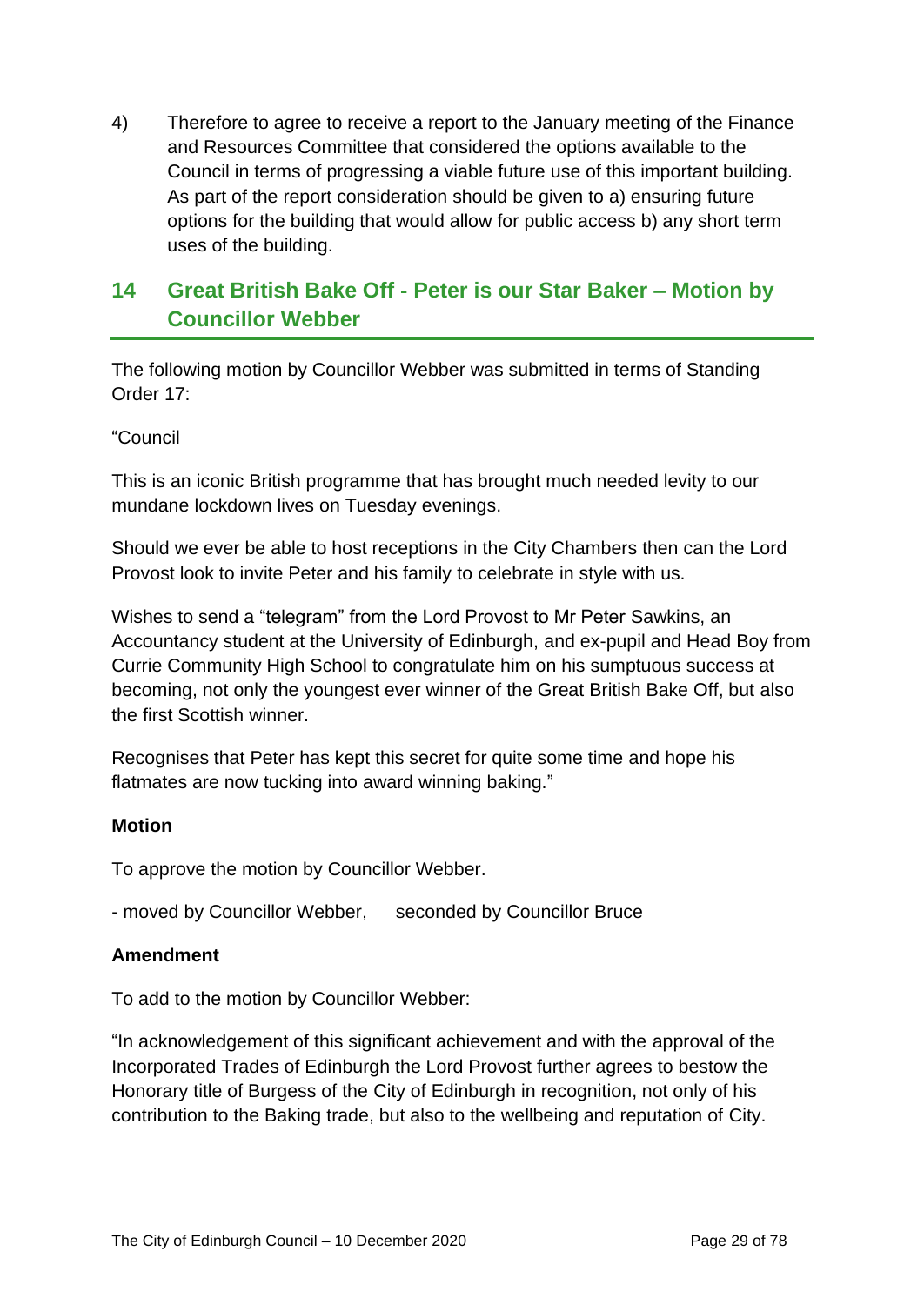The title of Burgess is Freedom of the City as related to the Incorporated Trades and Merchants. It is normally proposed by the Burgess Association but in exceptional cases can be awarded by the Council. This would open the door for Peter to also receive Honorary membership of the Incorporation of Baxters (Bakers) of the City of Edinburgh."

- moved by Councillor Wilson, seconded by the Lord Provost

In accordance with Standing order 22(12) the amendment was accepted as an addendum to the motion.

#### **Decision**

To approve the following adjusted motion by Councillor Webber:

- 1) To note that this was an iconic British programme that had brought much needed levity to our mundane lockdown lives on Tuesday evenings.
- 2) To agree that should we ever be able to host receptions in the City Chambers then the Lord Provost look to invite Peter and his family to celebrate in style with us.
- 3) To agree that the Council send a "telegram" from the Lord Provost to Mr Peter Sawkins, an Accountancy student at the University of Edinburgh, and ex-pupil and Head Boy from Currie Community High School to congratulate him on his sumptuous success at becoming, not only the youngest ever winner of the Great British Bake Off, but also the first Scottish winner.
- 4) To recognise that Peter had kept this secret for quite some time and hope his flatmates were now tucking into award winning baking.
- 5) In acknowledgement of this significant achievement and with the approval of the Incorporated Trades of Edinburgh the Lord Provost further agree to bestow the Honorary title of Burgess of the City of Edinburgh in recognition, not only of his contribution to the Baking trade, but also to the wellbeing and reputation of City.

The title of Burgess is Freedom of the City as related to the Incorporated Trades and Merchants. It is normally proposed by the Burgess Association but in exceptional cases can be awarded by the Council. This would open the door for Peter to also receive Honorary membership of the Incorporation of Baxters (Bakers) of the City of Edinburgh.

#### **Declaration of Interests**

Councillor Arthur declared a non-financial interest in the above item as the father of the recipient was a work colleague.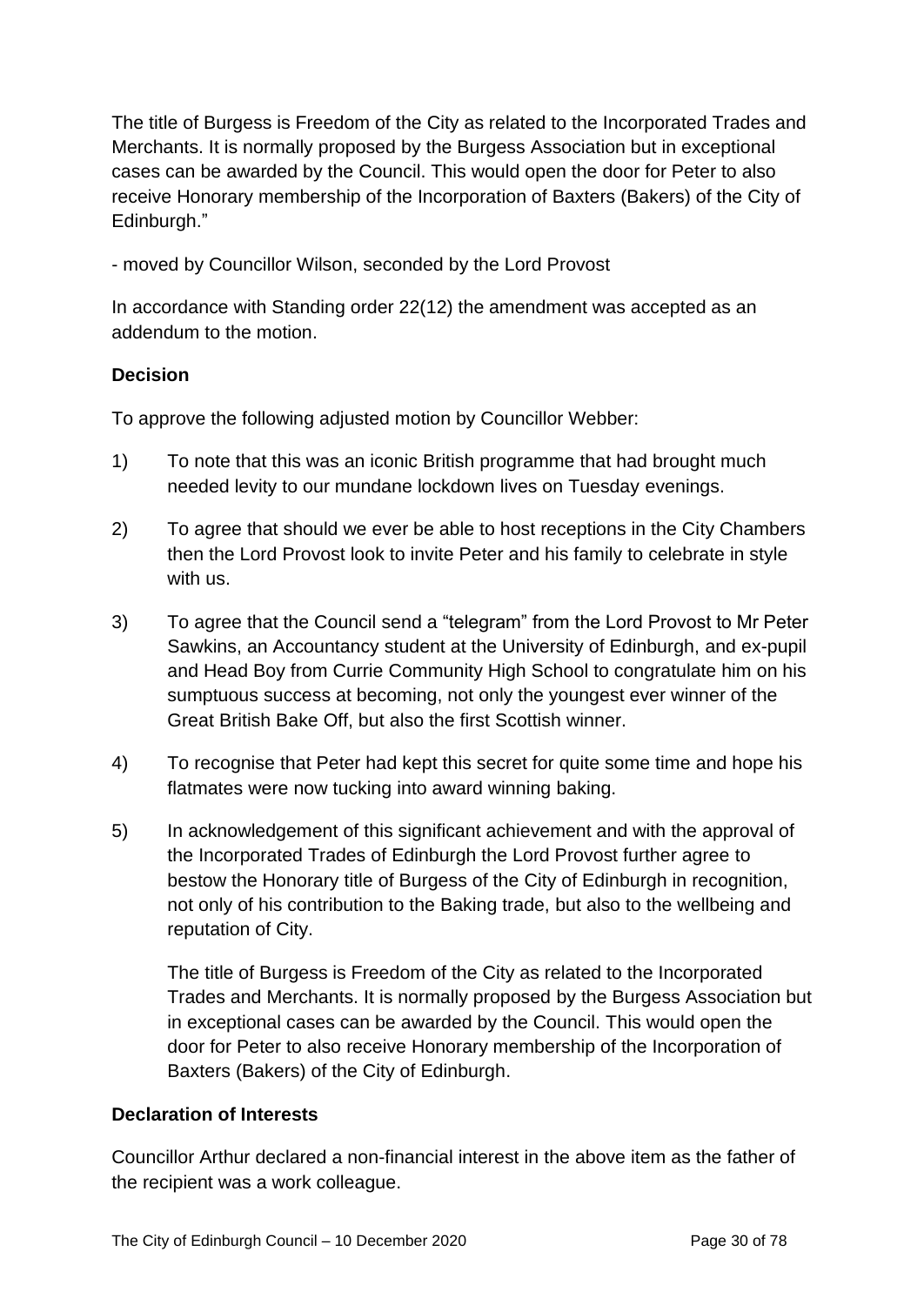## **15 Cardboard Recycling – Motion by Councillor Mowat**

The following motion by Councillor Mowat was submitted in terms of Standing Order 17:

"Council recognises that the instruction to work from home where possible has changed where waste is generated and that there is increased waste being produced from people's homes which is further increased by deliveries which generate packaging that needs to be disposed of;

that many residents want to do the right thing and dispose of their packaging waste separately from general waste, which is to be applauded, however the increased volume of waste is creating problems especially in areas with communal bins where there is an insufficient supply of packaging containers, as identified in the project to review and enhance communal bin provision;

recognising that what is already a problem is likely to get worse in the coming weeks as people prepare for Christmas; and calls for an immediate cross-party meeting with officers to come up with quick, easily implemented, low-cost solutions to this problem to keep the streets clean and maximise the income the Council can make from collecting as much cardboard as possible which can then be recycled."

- moved by Councillor Mowat, seconded by Councillor Smith

#### **Amendment 1**

To accept paragraph 1 of the motion by Councillor Mowat and replace paragraphs 2 and 3 with:

Recognises that the additional household waste and packaging materials generated by changing work patterns and the upcoming Christmas period can or are likely to cause pressures on communal bin capacity.

Welcomes efforts by residents to dispose of their waste correctly including flattening of cardboard boxes and similar packaging.

Recognises that the Waste department has anticipated this and made considerable efforts to mitigate these differences across this festive period including:

- Suspending garden waste collections to allow additional resource to be redirected to communal bin collection.
- Applying that additional resource to communal bin collection for the two weeks prior to Christmas and for some of that additional capacity to continue in the weeks post- Christmas Day.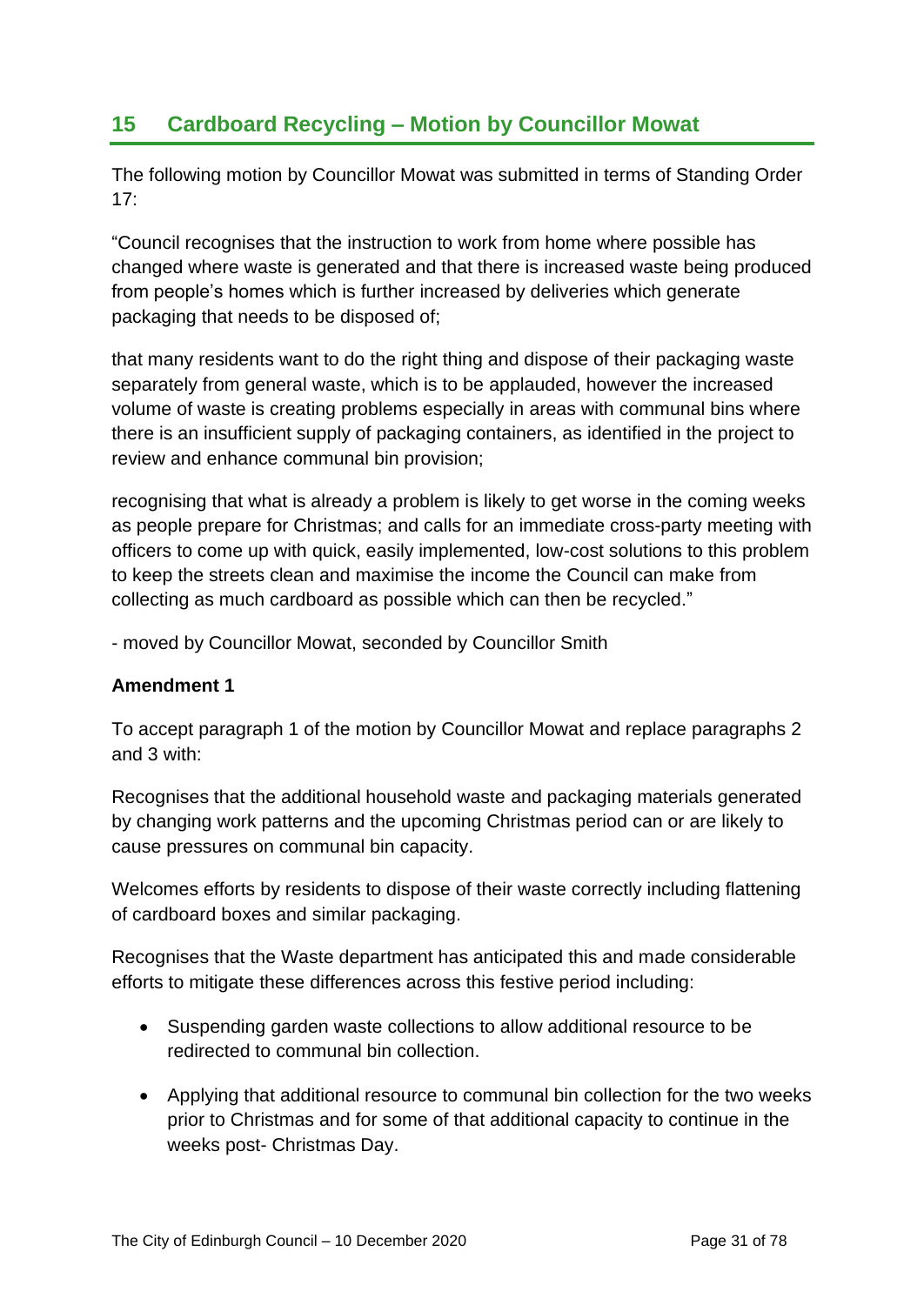- Applying the balance of redirected resource to Christmas tree street collections.
- Creation of a comprehensive multi-media campaign (social media, radio, outdoor and lamp wraps etc) to be launched on Monday which encourages residents to embrace ways of reducing waste and to 'go green' this Christmas.

Recognises that any other feasible option would include creating additional collection routes which would produce significant budget pressures on the Waste service.

- moved by Councillor Macinnes, seconded by Councillor Doran

#### **Amendment 2**

To add to the motion by Councillor Mowat:

"To note that recycling is at the lower end of the waste hierarchy and agrees that the discussions should include how best to encourage people to shop local, to support local traders and businesses, which will reduce surplus packaging, and to actively choose lower packaging options; further notes and commends many of the "Share" platforms in neighbourhoods throughout the city and applauds their role in re-using and re-purposing items, diverting them from waste streams."

- moved by Councillor Corbett, seconded by Councillor Miller

In accordance with Standing Order 22(12), Amendment 1 was adjusted and accepted as an addendum to the motion, and Amendment 2 was accepted as an addendum to the motion.

#### **Decision**

To approve the following adjusted motion by Councillor Mowat:

- 1) To recognise that the instruction to work from home where possible had changed where waste was generated and that there was increased waste being produced from people's homes which was further increased by deliveries which generated packaging that needed to be disposed of.
- 2) To note that many residents wanted to do the right thing and dispose of their packaging waste separately from general waste, which was to be applauded, however the increased volume of waste was creating problems especially in areas with communal bins where there was an insufficient supply of packaging containers, as identified in the project to review and enhance communal bin provision.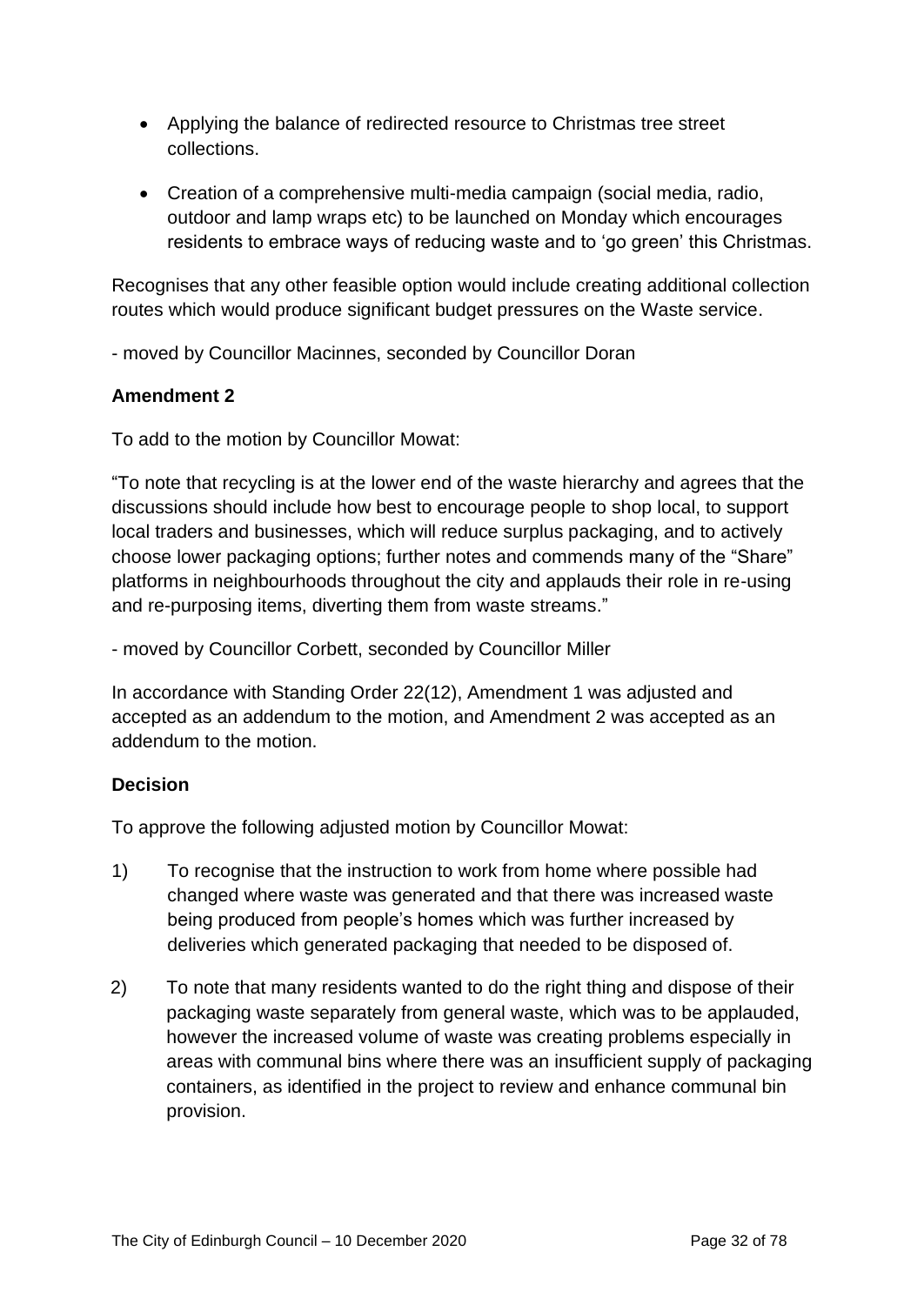- 3) To recognise that the additional household waste and packaging materials generated by changing work patterns and the upcoming Christmas period couls or were likely to cause pressures on communal bin capacity.
- 4) To welcome efforts by residents to dispose of their waste correctly including flattening of cardboard boxes and similar packaging.
- 5) To recognise that the Waste department had anticipated this and made considerable efforts to mitigate these differences across this festive period including:
	- Suspending garden waste collections to allow additional resource to be redirected to communal bin collection.
	- Applying that additional resource to communal bin collection for the two weeks prior to Christmas and for some of that additional capacity to continue in the weeks post- Christmas Day.
	- Applying the balance of redirected resource to Christmas tree street collections.
	- Creation of a comprehensive multi-media campaign (social media, radio, outdoor and lamp wraps etc) to be launched on Monday which encourages residents to embrace ways of reducing waste and to 'go green' this Christmas.
- 6) To recognise that any other feasible option would include creating additional collection routes which would produce significant budget pressures on the Waste service.

# **16 Reasons for Exclusion – Motion by Councillor Mowat**

The following motion by Councillor Mowat was submitted in terms of Standing Order 17:

"Council is concerned that the forms required to be completed by schools when excluding a pupil require the use of a drop down menu provided by SEEMIS to complete the reason for the exclusion of the child and that some of the categories appear to assign criminal behaviour to the child, which will remain on the child's record for their school career and calls for a report to the Education Children and Families Committee detailing these categories, how they are set and whether the Council has the authority to alter the reasons or whether an approach would need to be made to the Scottish Government to alter them."

- moved by Councillor Mowat, seconded by Councillor Laidlaw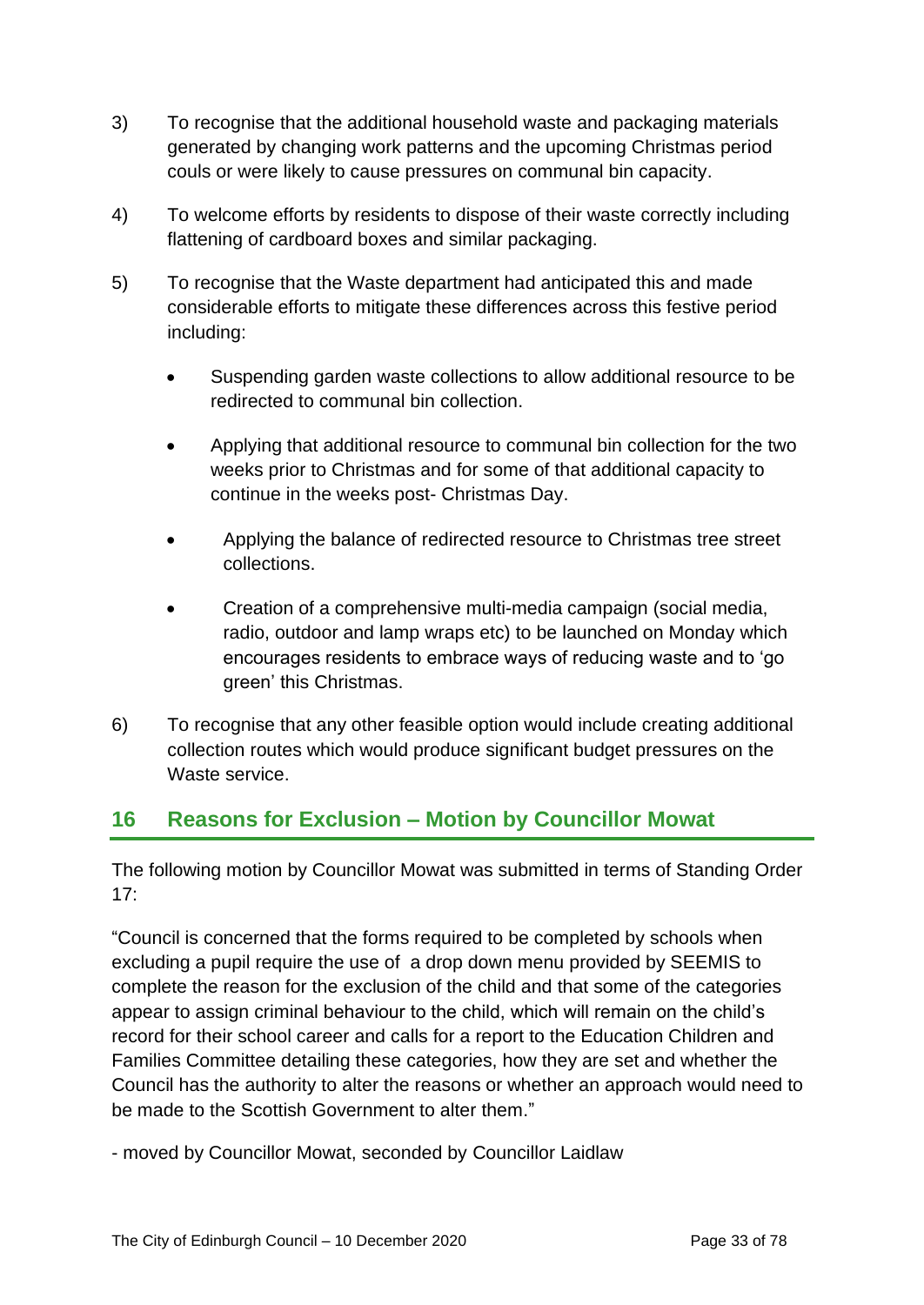#### **Decision**

To approve the motion by Councillor Mowat.

# **17 Funding of Flu Vaccine by Head Teachers for Staff– Motion by Councillor Laidlaw**

The following motion by Councillor Laidlaw was submitted in terms of Standing Order  $17<sup>·</sup>$ 

"Council:

Notes that in previous winter terms, Headteachers were permitted to use school funds to cover winter flu jabs and a number had planned and budgeted this vaccination for staff in 2020, especially as a means to help reduce absences and coinfection with COVID; noting that supply teachers are in particularly short supply due to the pressures of the pandemic.

Notes that the private provision of flu vaccination can be done quickly and at relatively low cost (circa £12-15 per head).

Notes that a new Directive from City of Edinburgh Council advised Headteachers that they were no longer to use discretionary school funds to pay for flu vaccines for staff.

Notes that this new Directive has led some Headteachers to request that vaccination funds are covered by Parent Councils.

Notes that, given the pandemic, greater numbers of people have been offered the flu vaccine by government and all those offered the vaccine are being urged to take up the offer to protect themselves and others and help the NHS avoid additional pressure over the winter period.

Notes that ordering by private providers of flu vaccination is done many months in advance of the flu season and thus schools choosing to spend discretionary funds on flu jabs for staff will not be impacting on supplies provided to vulnerable groups free of charge.

Requests that City of Edinburgh Council rescinds the directive to headteachers asking them not to spend discretionary funds on flu vaccinations and allows them to make a decision based on their perceived need and with the goal to protect staff and prevent absences in this challenging year."

#### **Motion**

To approve the motion by Councillor Laidlaw.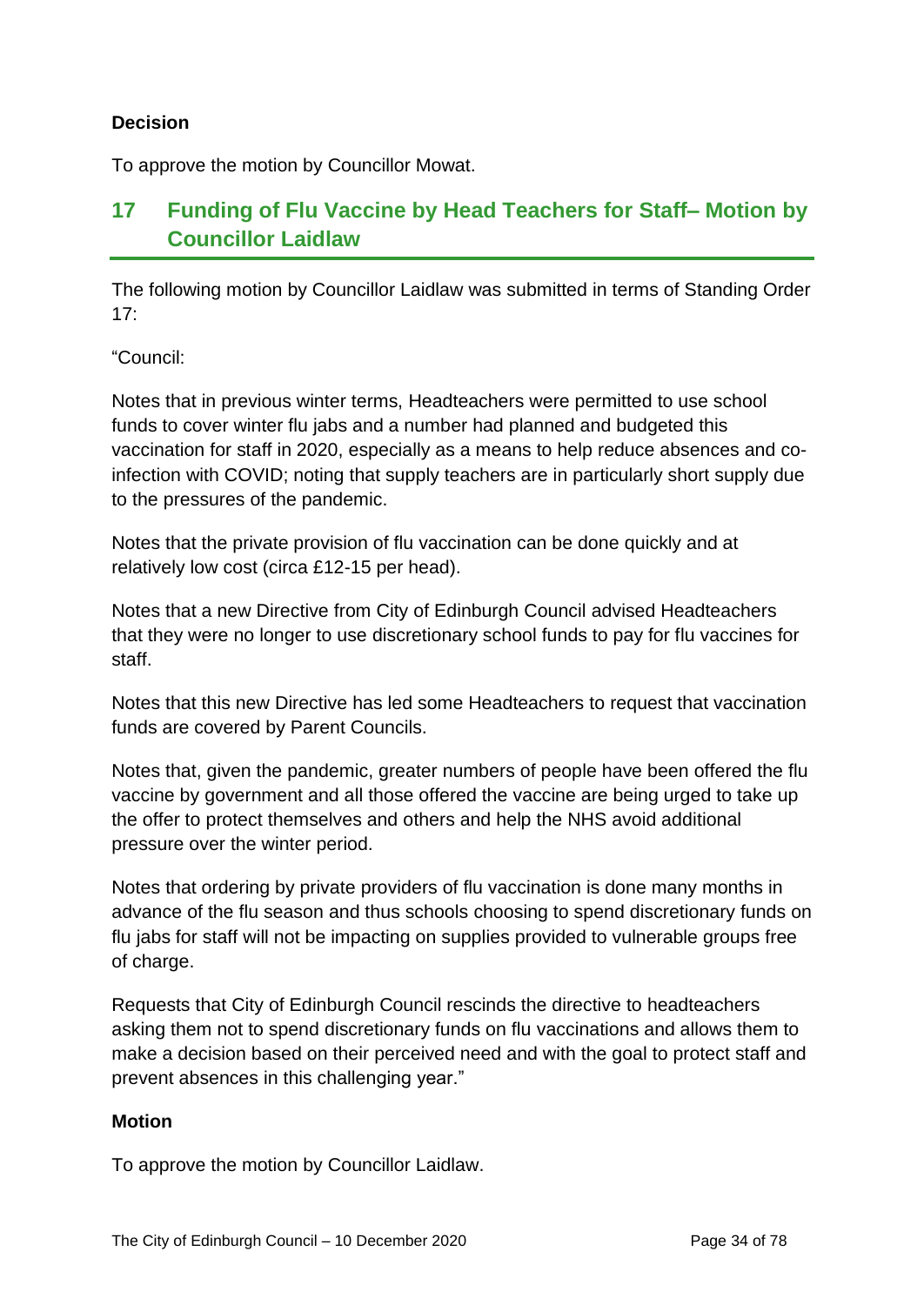- moved by Councillor Laidlaw, seconded by Councillor Webber

#### **Amendment**

Council agrees to remit the motion to the Education, Children and Families Committee to allow proper investigation and discussion with officers to agree the way forward.

- moved by Councillor Perry seconded by Councillor Dickie

#### **Decision**

To remit the motion to the Education, Children and Families Committee to allow proper investigation and discussion with officers to agree the way forward.

## **18 Accessability of New Buildings – Motion by Councillor Booth**

The following motion by Councillor Booth was submitted in terms of Standing Order 17:

"Council:

- 1) Notes that in terms of newly built council homes, current policy is that a minimum of 10% should be fully wheelchair accessible, potentially leaving the remaining 90% inaccessible, thereby potentially excluding many disabled people, particularly wheelchair users. This can result in reduced contact and increased isolation for many disabled people since they are unable to visit the homes of family, friends and others;
- 2) Notes that many buildings can be made at least partially and more easily accessible for disabled people, including wheelchair users by, for example, alterations to the minimum standards for width/sizes of front doors as well as all ground floor room doors, thereby enabling disabled people to enter the accommodation and move around the ground floor. Being able to reach the front door of the accommodation via ramping would be a further important factor in facilitating greater access.
- 3) Recognises that investing in increased ease of access for more council homes may in some instances reduce the demand for full adaption at a later date, and thereby lead to a reduction or at least a check on the council's adaptations budget;
- 4) Requests a report to Housing, Homelessness and Fair Work Committee within 2 cycles examining accessibility in the council's new build council homes and examining the scope to extend the 10% target and ensure that more of the council's new build homes are at least partially accessible to more people;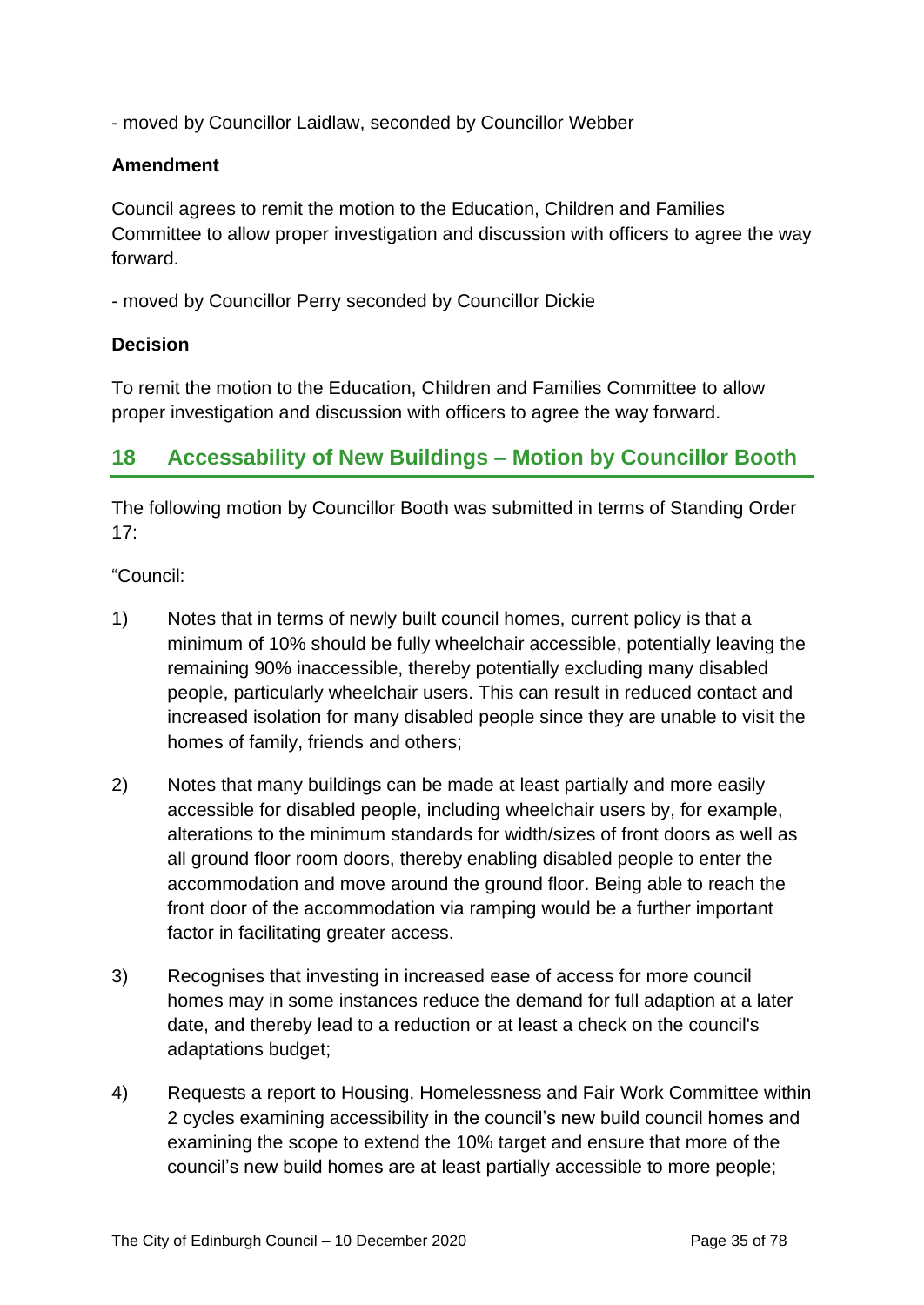5) Requests a further report to Planning Committee within 2 cycles examining a) compliance with building regulations on accessibility, in particular on step-free access to ground floor properties, and b) examining the potential to ensure greater compliance with building regulations on accessibility and c) examining the potential to use the planning system to demand greater accessibility from developers."

#### **Motion**

To approve the motion by Councillor Booth.

- moved by Councillor Booth, seconded by Councillor Howie

#### **Amendment 1**

- 1) To delete points 1, 3, 4 and 5 of the motion by Councillor Booth and replace with:
	- "1) Notes that for new build council homes current policy is that a minimum of 10% should be fully wheelchair accessible and that all homes are built to the Housing for Varying Need (HFVN) standard making ground floor properties accessible for wheelchair users including doorways that are wide enough to accommodate a wheel chair, level entry access, space for a wheelchair turning manoeuvre in both the kitchen and at least one bathroom and a wheel chair accessible path through property. The 10% that are fully wheelchair accessible include further specialist adaptations and where feasible plans are discussed with relevant professionals including Occupational Therapists during the design process to allow additional specialist adaptations for example lowered work surfaces, wet floor shower room or stair lifts. Further notes that a study has been commissioned into future need and demand for wheelchair accessible housing to feed into the updated Housing Needs & Demand Assessment for the city region and target setting as part of the SHIP process.
	- 3) Recognises that by building to the HVN standard and investing in increased ease of access for all ground floor new build council homes the demand for full adaption at a later date is reduced, leading to a reduction on pressure on the council's adaptations budget;
	- 4) Notes that the commitment to delivering accessible homes was increased from 3000 to 4500 and that the Strategic Housing Investment Plan (SHIP) report, which will be at the next Housing, Homelessness and Fair Work Committee, will contain a detailed update on the council's strategy for maximising delivery of new build accessible housing as part of the council's new build programme. Agrees that this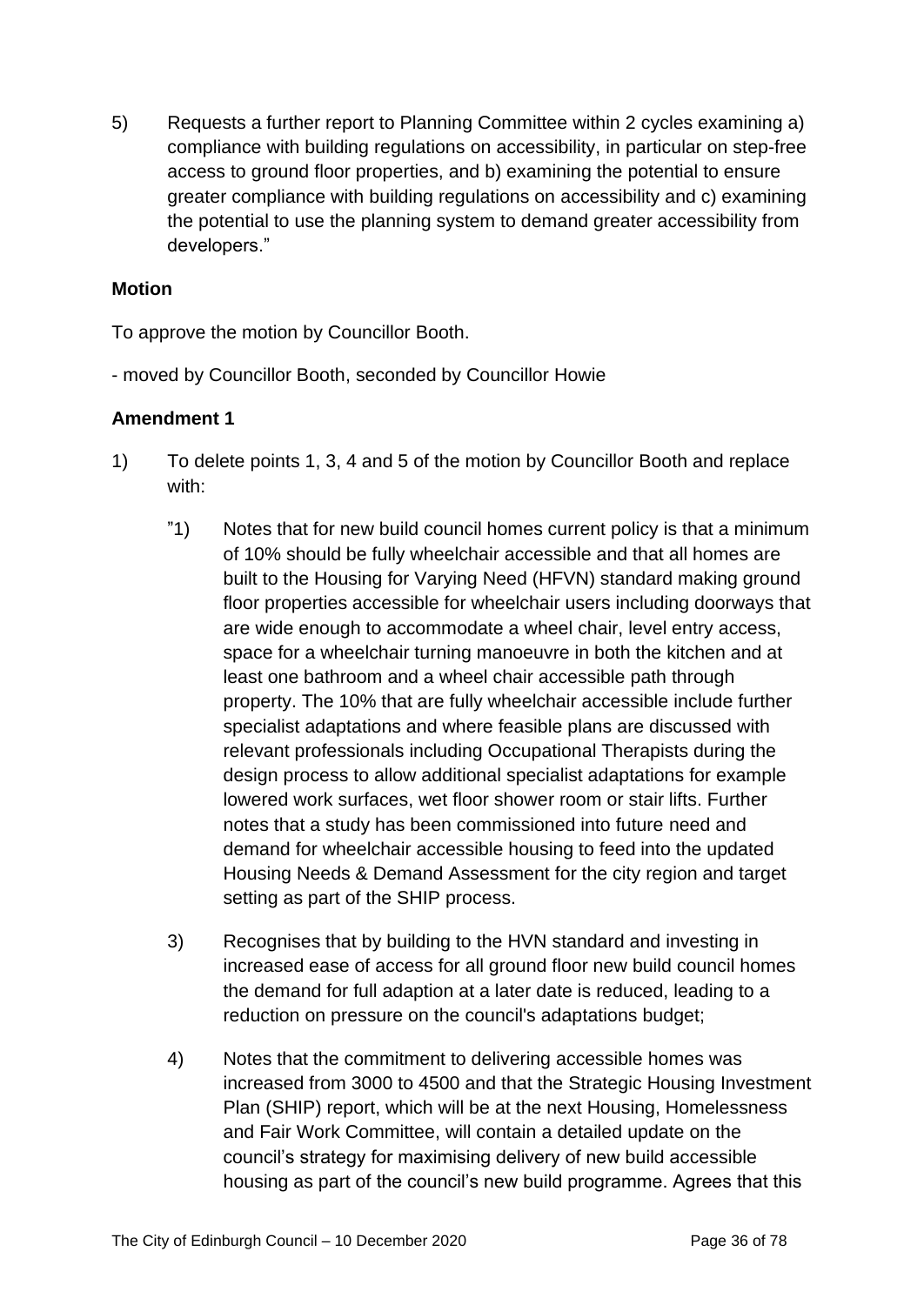report should include information on the current and anticipated future demand for accessible housing and a plan for how the council will this.

- 5) Requests a report to Planning Committee on 3rd February (1 cycle) setting out how accessibility is considered through Building Standards and the planning system and how compliance with the Building Regulations is ensured.
- 2) Notes: the matter of accessibility has been the subject of a City Plan Leadership Forum meeting. This issue will be considered as part of a policy approach to the proposed City Plan 2030 and will be set within the context of the legislative powers of the planning system. This matter will be addressed, in some measure, as part of the proposed City Plan and presentation to Planning Committee on 24 February 2021 (2 cycles).

- moved by Councillor Kate Campbell, seconded by Councillor Child

In accordance with Standing Order 22(12), the amendment was accepted as an amendment to the motion.

### **Decision**

To approve the following adjusted motion by Councillor Booth:

- 1) To note that for new build council homes current policy was that a minimum of 10% should be fully wheelchair accessible and that all homes were built to the Housing for Varying Need (HFVN) standard making ground floor properties accessible for wheelchair users including doorways that were wide enough to accommodate a wheel chair, level entry access, space for a wheelchair turning manoeuvre in both the kitchen and at least one bathroom and a wheel chair accessible path through property. The 10% that were fully wheelchair accessible included further specialist adaptations and where feasible plans were discussed with relevant professionals including Occupational Therapists during the design process to allow additional specialist adaptations for example lowered work surfaces, wet floor shower room or stair lifts. Further note that a study had been commissioned into future need and demand for wheelchair accessible housing to feed into the updated Housing Needs and Demand Assessment for the city region and target setting as part of the SHIP process.
- 2) To note that many buildings could be made at least partially and more easily accessible for disabled people, including wheelchair users by, for example, alterations to the minimum standards for width/sizes of front doors as well as all ground floor room doors, thereby enabling disabled people to enter the accommodation and move around the ground floor. Being able to reach the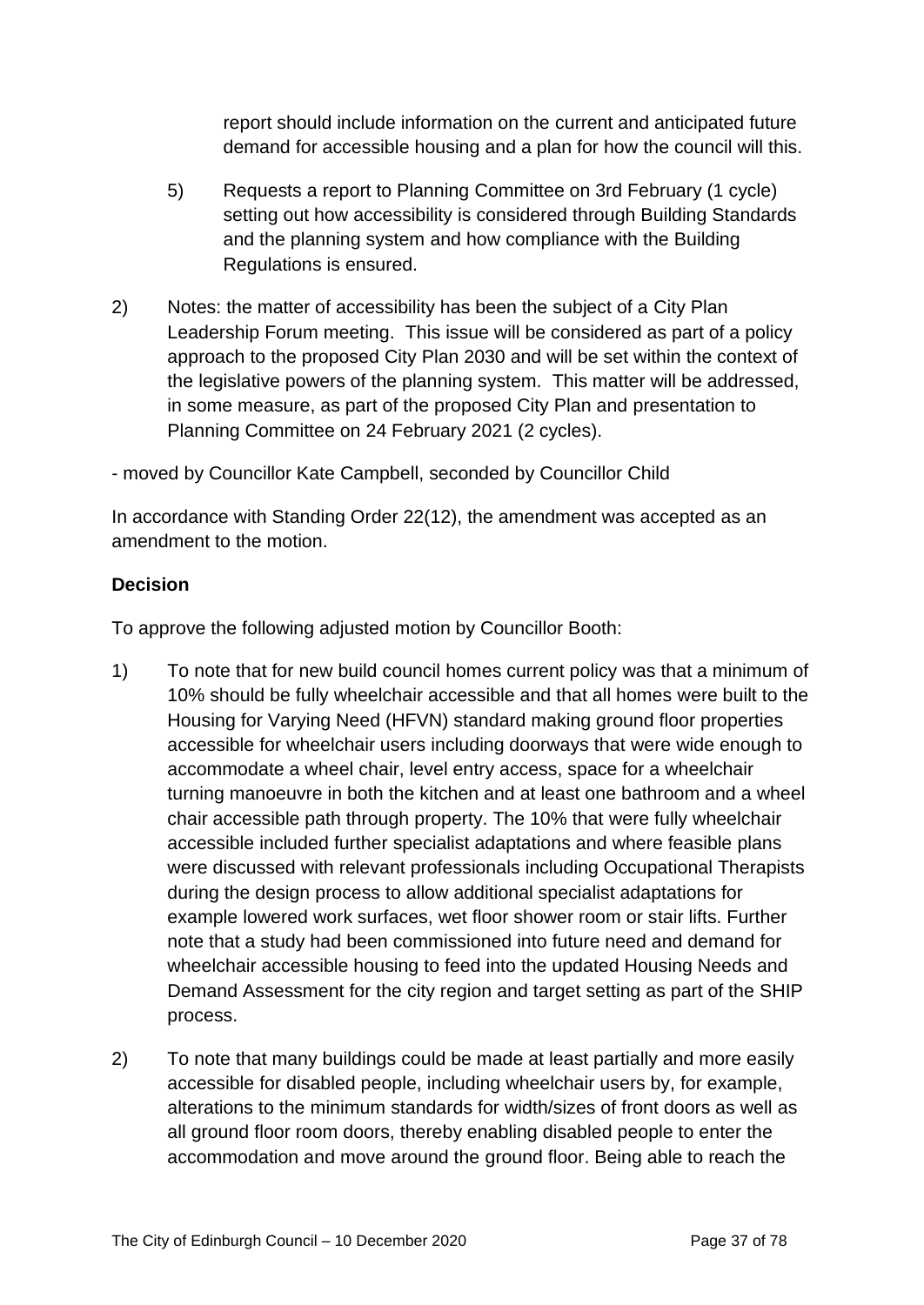front door of the accommodation via ramping would be a further important factor in facilitating greater access

- 3) To recognise that by building to the HVN standard and investing in increased ease of access for all ground floor new build council homes the demand for full adaption at a later date was reduced, leading to a reduction on pressure on the council's adaptations budget;
- 4) To note that the commitment to delivering accessible homes was increased from 3000 to 4500 and that the Strategic Housing Investment Plan (SHIP) report, which would be at the next Housing, Homelessness and Fair Work Committee, would contain a detailed update on the council's strategy for maximising delivery of new build accessible housing as part of the council's new build programme. To agree that this report should include information on the current and anticipated future demand for accessible housing and a plan for how the council would this.
- 5) To request a report to the Planning Committee on 3rd February 2021 (1 cycle) setting out how accessibility was considered through Building Standards and the planning system and how compliance with the Building Regulations was ensured.
- 6) To note the matter of accessibility had been the subject of a City Plan Leadership Forum meeting. This issue would be considered as part of a policy approach to the proposed City Plan 2030 and would be set within the context of the legislative powers of the planning system. This matter would be addressed, in some measure, as part of the proposed City Plan and presentation to Planning Committee on 24 February 2021 (2 cycles).

# **19 Edinburgh's COVID Restriction Level - Emergency Motion by Councillor McVey**

The Lord Provost ruled that the following item, notice of which had been given at the start of the meeting, be considered as a matter of urgency to allow the Council to give early consideration to this matter.

The following motion by Councillor McVey was submitted in terms of Standing Order 17:

"Council commends residents and businesses (including the hospitality sector) who, through their hard work and adherence to guidance have driven Edinburgh's COVID transmission case numbers to within level 2 rates- along with all other indicators of the framework.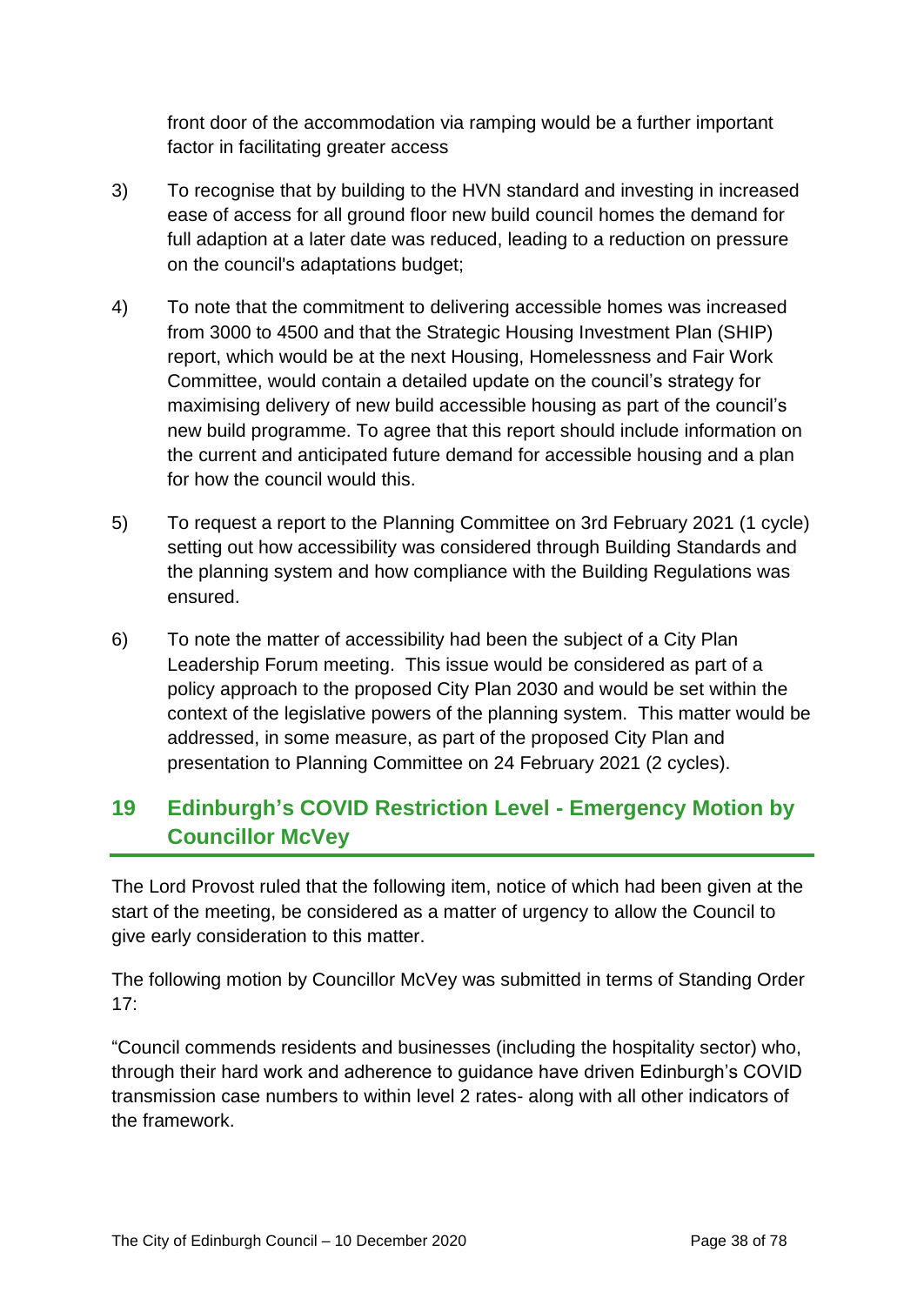Council notes that the Leader and Chief Executive have met with public health officials and The Deputy First Minister weekly and have consistently made Edinburgh's case for the least restrictive level, within the context of public health's recommendations - putting the protection of residents as the first priority.

Further notes following regular engagement with businesses and trade bodies in the City, the Leader has also made the case for changes to support the specific circumstances of Edinburgh's businesses, wider society and economy.

Council seriously regrets that despite robust representations from Edinburgh Council to the Cabinet and public health advice supporting a case to reduce Edinburgh's level of restrictions to level 2, this has not happened.

Council notes a letter from the Scottish Government, requested by the Council Leader, giving an explanation of the Cabinet's decision will be published on the Council's website and emailed to members when received.

Council agrees to continue to lobby the Scottish Government and at next scheduled meeting insist the government follow scientific evidence and advice that indicates that Edinburgh have been consistently in Tier 2

Council also agrees, if the recommendation is to keep Edinburgh in level 3, approach the Scottish Government and requests they allocate an appropriate level of funding to help deal with the unique circumstances facing the Edinburgh economy which will to help protect as many jobs as possible."

- moved by Councillor McVey, seconded by Councillor Day

### **Decision**

To approve the motion by Councillor McVey.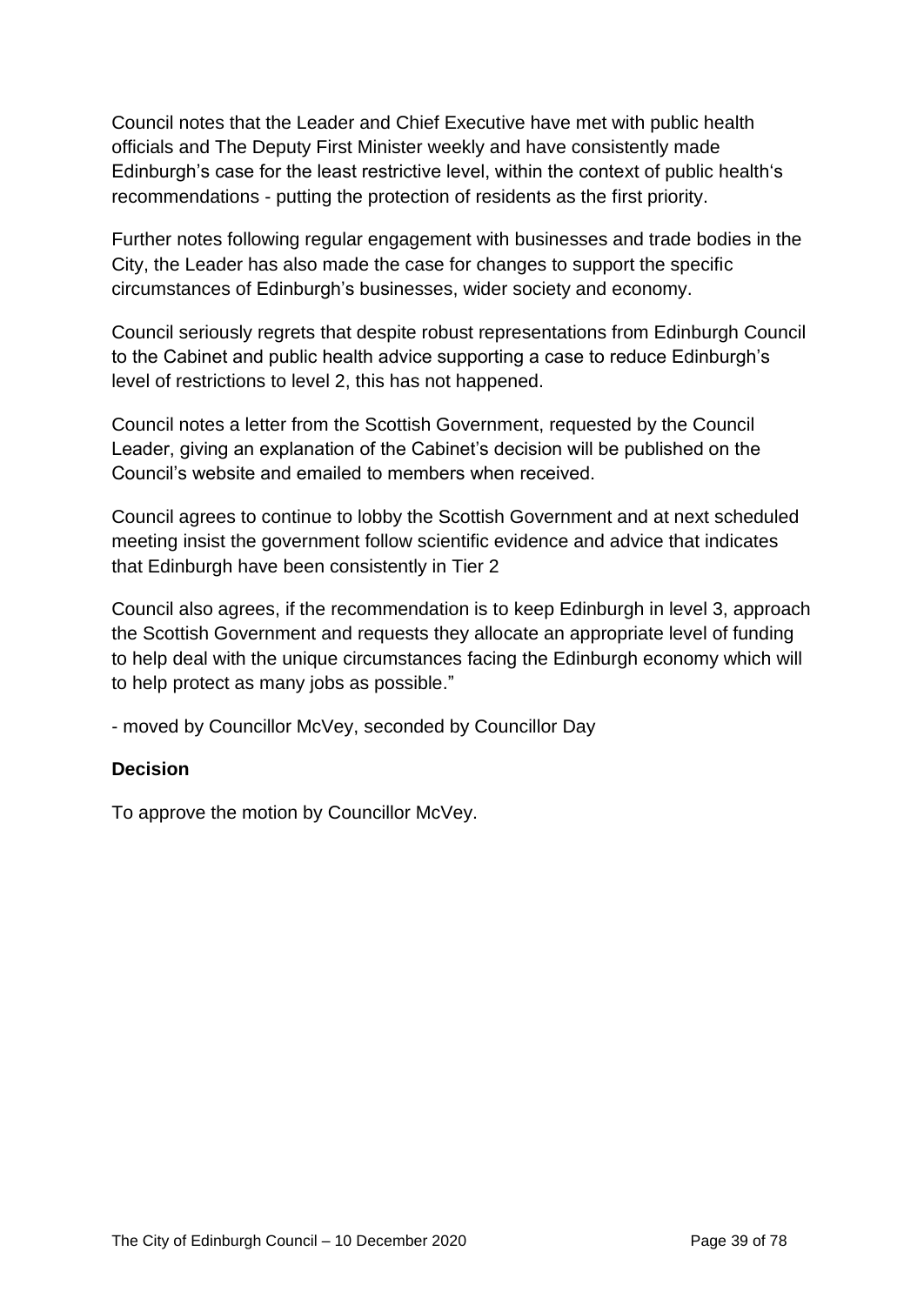# **Appendix 1**

## **(As referred to in Act of Council No 4 of 10 December 2020)**

| <b>QUESTION NO 1</b> |     | By Councillor Lang for answer by the<br><b>Convener of the Transport and</b><br><b>Environment Committee at a meeting</b><br>of the Council on 10 December 2020                                                                                      |
|----------------------|-----|------------------------------------------------------------------------------------------------------------------------------------------------------------------------------------------------------------------------------------------------------|
| Question             | (1) | How many individual compensation claims were received in<br>each of the last three years as a result of alleged personal<br>injury or vehicle damage as a result of the condition of<br>Council adopted roads and pavements, broken down by<br>ward? |
| <b>Answer</b>        | (1) | Table 1 below shows the number of individual compensation<br>claims in the last three calendar years, broken down by<br>ward.                                                                                                                        |
| Question             | (2) | How many of these claims resulted in a financial payout by<br>the Council, broken down by ward?                                                                                                                                                      |
| <b>Answer</b>        | (2) | The final column of Table 1 shows the number of claims<br>paid                                                                                                                                                                                       |
| Question             | (3) | What was the total cost of compensation payments for<br>successful claims in each of the last three years?                                                                                                                                           |
| <b>Answer</b>        | (3) | Table 2 shows the total cost of compensation claims in the<br>last three calendar years, broken down by ward. Please<br>note that there may be further claims for 2019 and 2020 still<br>to be received.                                             |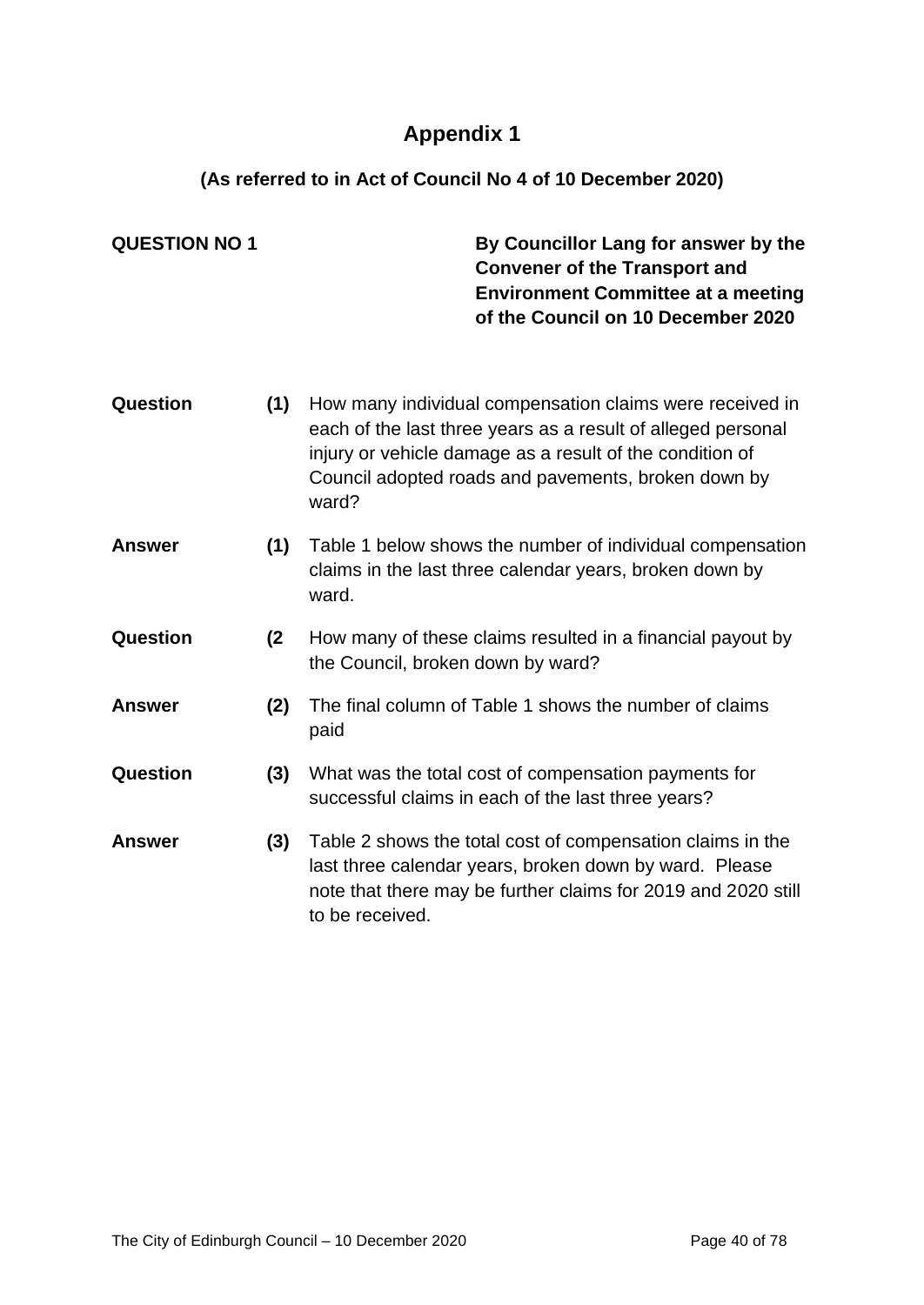| Grand<br><b>Total</b> | 2018 | 2019 | 2020           | <b>Total</b> | <b>Claims</b><br>Paid |
|-----------------------|------|------|----------------|--------------|-----------------------|
| Ward 1                | 81   | 33   | 37             | 151          | 24                    |
| Ward 2                | 77   | 19   | 47             | 143          | 42                    |
| Ward 3                | 21   | 3    | 4              | 28           | 3                     |
| Ward 4                | 21   | 11   | 3              | 35           | $\overline{2}$        |
| Ward 5                | 21   | 24   | 11             | 56           | 7                     |
| Ward 6                | 18   | 6    | 4              | 28           | 10                    |
| Ward 7                | 23   | 37   | 41             | 101          | 20                    |
| Ward 8                | 9    | 7    | 10             | 26           | 6                     |
| Ward 9                | 7    | 11   | 10             | 28           | 5                     |
| Ward10                | 25   | 11   | 15             | 51           | 7                     |
| Ward11                | 108  | 61   | 34             | 203          | 25                    |
| Ward12                | 15   | 9    | $\overline{2}$ | 26           | 3                     |
| Ward13                | 22   | 21   | 16             | 59           | 14                    |
| Ward14                | 25   | 8    | 12             | 45           | 7                     |
| Ward15                | 25   | 21   | 8              | 54           | 9                     |
| Ward16                | 16   | 17   | 5              | 38           | 6                     |
| Ward17                | 19   | 19   | 5              | 43           | 4                     |
| Grand<br><b>Total</b> | 533  | 318  | 264            | 1,115        | 194                   |

Table 1 – Individual compensation claims in the last three years, by ward:

Table 2 - Total cost of compensation payments, by ward:

| <b>Grand Total</b> | 2018     | 2019    | 2020   | <b>Total</b> |
|--------------------|----------|---------|--------|--------------|
| Ward 1             | £4,355   |         |        | £4,355       |
| Ward 2             | £7,229   | £359    | £1,165 | £8,753       |
| Ward 3             | £416     |         | £75    | £491         |
| Ward 4             | £4,405   |         |        | £4,405       |
| Ward 5             | £3,569   | £2,847  |        | £6,416       |
| Ward 6             | £21,062  |         |        | £21,062      |
| Ward 7             | £6,779   | £715    | £1,046 | £8,540       |
| Ward 8             | £320     | £504    | £216   | £1,040       |
| Ward 9             | £150     | £308    | £120   | £578         |
| Ward10             | £9,941   |         | £120   | £10,061      |
| Ward11             | £17,007  | £6,475  |        | £23,482      |
| Ward12             | £6,717   | £108    |        | £6,825       |
| Ward13             | £1,814   | £6,489  | £1,539 | £9,842       |
| Ward14             | £6,639   |         |        | £6,639       |
| Ward15             | £14,288  | £269    | £301   | £14,858      |
| Ward16             | £325     | £645    |        | £970         |
| Ward17             | £1,750   | £1,997  |        | £3,747       |
| <b>Grand Total</b> | £106,765 | £20,715 | £4,583 | £132,063     |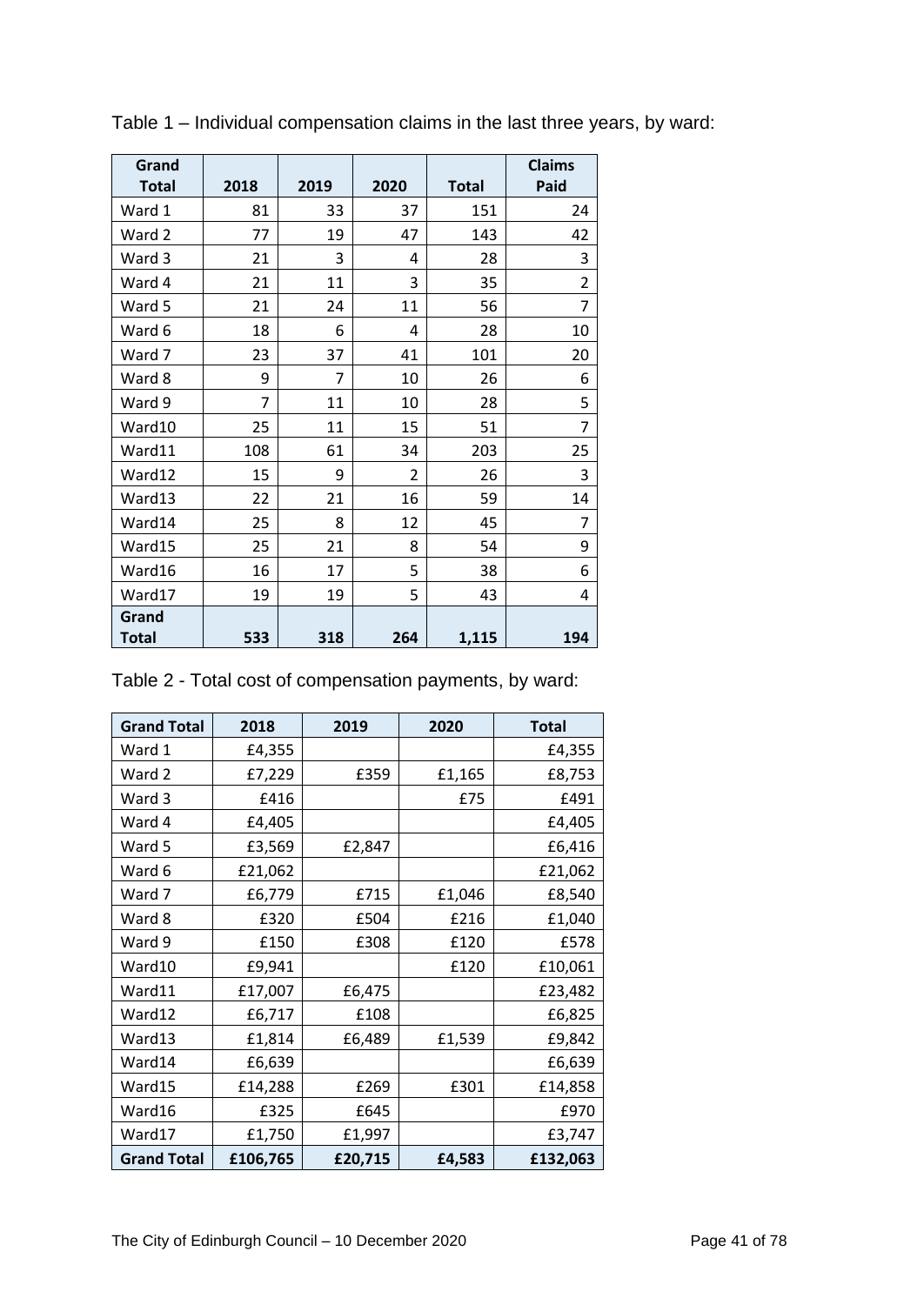**QUESTION NO 2 By Councillor Lang for answer by the Convener of the Transport and Environment Committee at a meeting of the Council on 10 December 2020**

**Question** What criteria is used by the Council to determine whether new traffic lights are required to control the flow of traffic at a road junction?

**Answer** The criteria for installation of traffic signals at junctions are set out by the Scottish Executive in Technical Memorandum *"SH6/73 Criteria for Traffic Light Signals at Junctions"*.

Principally, these are:

(a) traffic volumes;

(b) pedestrian demand; and

(c) site accident record.

The memorandum also states that "Traffic flow alone cannot be used to justify control".

If accident investigation and prevention have not identified any reason to install traffic signals on the basis of the number/severity of accidents, then traffic and pedestrian surveys would have to be commissioned to determine if either of the other two criteria have been met.

In addition, other signalised junctions can be installed for new developments as part of Section 75 agreements. These are paid for by the developer. The installation of traffic signals at junctions within new developments are subject to criteria detailed above.

The Council has approved criteria to assess whether or not the installation of a puffin/toucan crossing would be justified under the pedestrian crossing improvements programme. However, this programme is only for stand-alone crossing facilities and does not apply to providing new signals at junctions.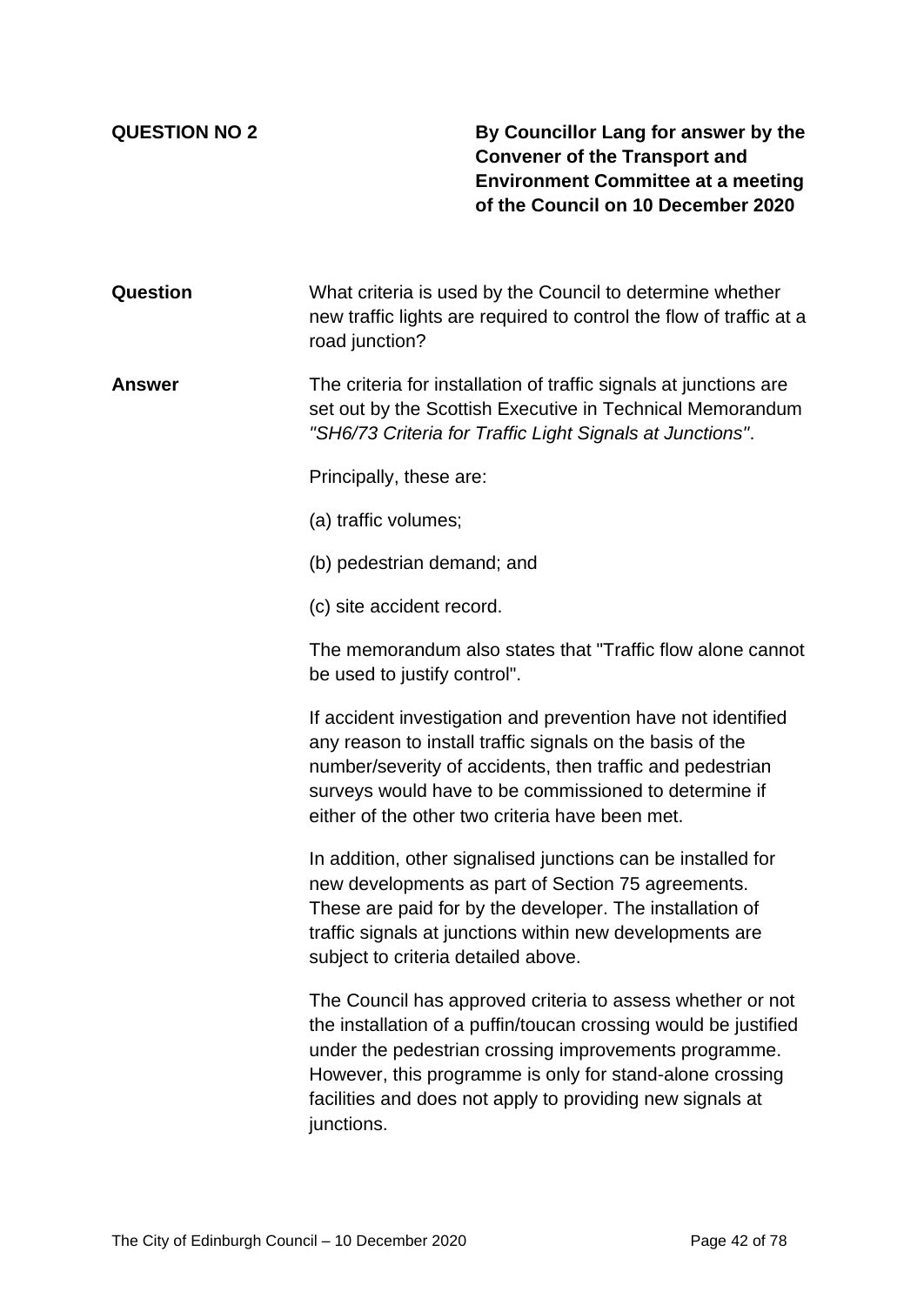**Supplementary Question** Thank you to the Convener for the information that was provided, it was very helpful. Can the Convener just clarify that like pedestrian crossings and school crossings, councillors can request a formal assessment of a junction to see whether it does meet the criteria set out, that she set out in her answer?

**Supplementary Answer** I thank you Councillor Lang just before I get on to answering you though, I wonder if I might take a short moment, the kind of questions that I get asked at this Council reflect a lot of the core functions that are delivered by this Council and so I wanted to just take a moment as we get towards the end of this extraordinary indeed exhausting and testing year for everyone to say a thank you to those of us in the council, our colleagues in the Council who have been delivering some of those core services and to everybody who has helped us to deliver what the city needs in both normal and as we've seen increasingly abnormal circumstances. In my own area of responsibility I've witnessed staff going well beyond their normal to keep this city operating under extremely difficult circumstances and so, for example, the enormous effort, the flexibility and indeed the care that has been displayed by for example our waste and cleansing crews, road and maintenances teams and all of the officer teams who support those functions has been quite exemplary, I think it will have made an enormous difference to households and to businesses across the city. I also, as was mentioned earlier I think by Councillor Mowat if I remember correctly, I also want to thank all those at Lothian Bus and Edinburgh Tram who have worked so hard to keep public transport safe and moving in the city during these very difficult months.

> To shift back now to the job that I'm supposed to be doing which is to answer Councillor Lang's request, clearly there is obviously a role for councillors to be able to request an assessment in those particular sets of circumstances, I hope that councillors would accept that we don't want to have a whole flurry of these formalised assessments coming forward for specific locations, so I hope that they would accept some degree of initial assessment of the need before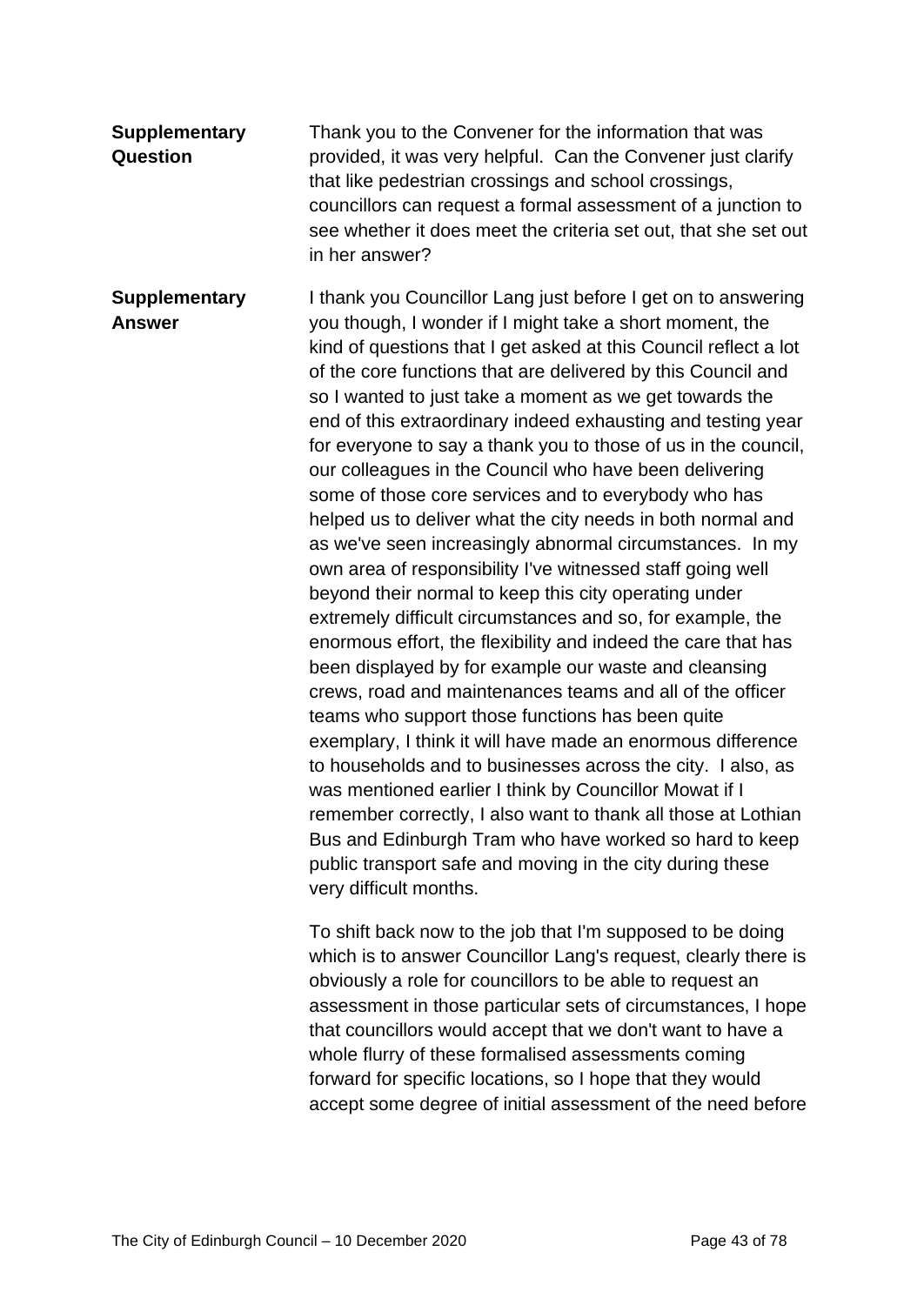moving to any formal assessment which would then allow officers to devote their resources effectively, so in other words, it's open for raising and we can negotiate on whether or not we go to full formal assessment on some of those cases, thank you.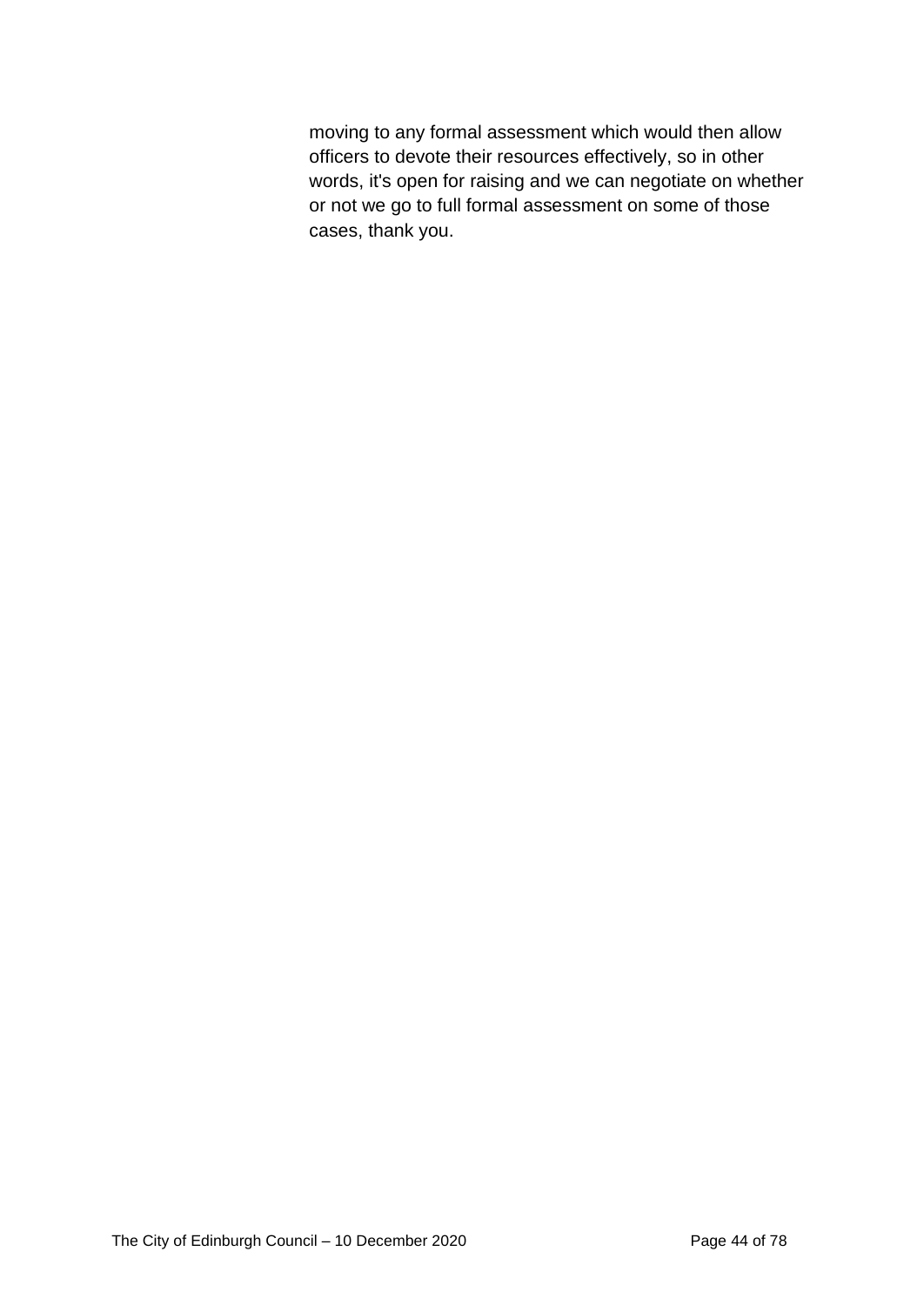### **QUESTION NO 3 By Councillor Booth for answer by the Convener of the Planning Committee at a meeting of the Council on 10 December 2020**

| Question | How will the '15 minute city' approach be used to inform |                                                                                                                                                                                                                                                                                                                                                                                                                                                                                                                                                                                                                                                                                                                                                                                                                                                                                                                                                                                                                                                                                                                        |  |  |  |
|----------|----------------------------------------------------------|------------------------------------------------------------------------------------------------------------------------------------------------------------------------------------------------------------------------------------------------------------------------------------------------------------------------------------------------------------------------------------------------------------------------------------------------------------------------------------------------------------------------------------------------------------------------------------------------------------------------------------------------------------------------------------------------------------------------------------------------------------------------------------------------------------------------------------------------------------------------------------------------------------------------------------------------------------------------------------------------------------------------------------------------------------------------------------------------------------------------|--|--|--|
|          | a)                                                       | the forthcoming City Plan, and                                                                                                                                                                                                                                                                                                                                                                                                                                                                                                                                                                                                                                                                                                                                                                                                                                                                                                                                                                                                                                                                                         |  |  |  |
|          | b)                                                       | ongoing development management?                                                                                                                                                                                                                                                                                                                                                                                                                                                                                                                                                                                                                                                                                                                                                                                                                                                                                                                                                                                                                                                                                        |  |  |  |
| Answer   | a)                                                       | Concepts of 15-minute and 20-minute<br>neighbourhoods are based around urban planning<br>ideas of localism and mixed-use areas with ease of<br>access to services. These concepts have become<br>particularly relevant since the outbreak of COVID-19.                                                                                                                                                                                                                                                                                                                                                                                                                                                                                                                                                                                                                                                                                                                                                                                                                                                                 |  |  |  |
|          |                                                          | 'Choices for City Plan 2030' Main Issues Report<br>(MIR) consultation document on the future for the City<br>included two key choices: 'a sustainable city which<br>supports everyone's physical and mental wellbeing'<br>and 'a city where you don't need to own a car to<br>move around'. These support the aspiration for<br>inclusive, walkable and active travel enabled<br>neighbourhoods, with access to good quality homes,<br>open space, community infrastructure, schools,<br>employment and local shopping. Choices for City<br>Plan 2030 articulated a preferred strategy for high-<br>density mixed-use development on brownfield land,<br>supporting this type of neighbourhood in Edinburgh.<br>The city has been mapped in terms of 10-minute walk<br>access to key services and facilities. This analysis<br>shows that many areas currently have a high level of<br>access. The areas where this is not the case tend to<br>be lower density, post Victorian era suburbs.<br>Consideration is being given to policies which would<br>support services in these areas, where opportunities<br>arise. |  |  |  |

These matters will be addressed in the policy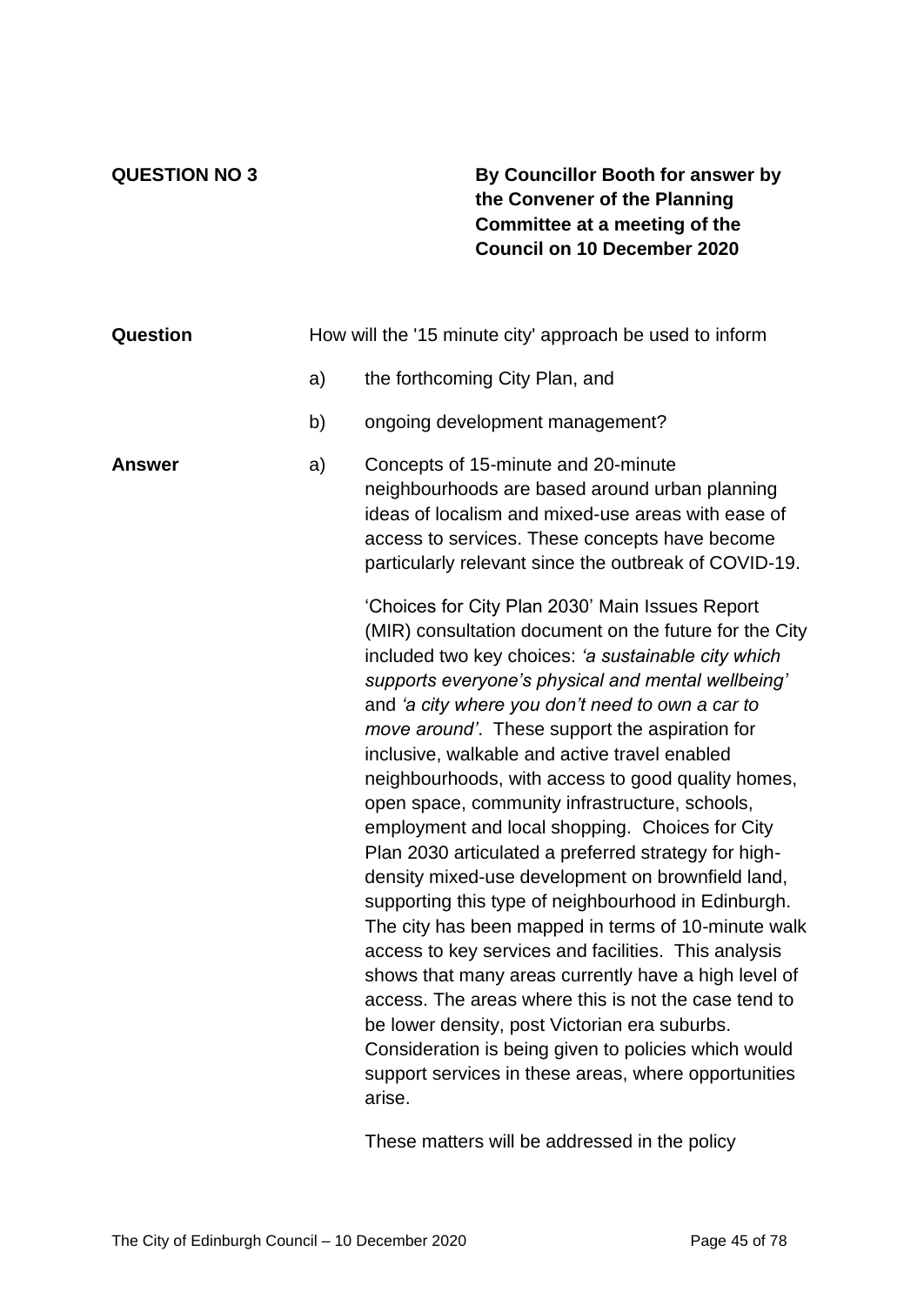consideration for the proposed City Plan 2030 which will be presented to Planning Committee on 24 February 2021.

b) The Scottish Government's Programme for Government and recently published Position Statement on National Planning Framework 4 both refer to and support the 20-minute neighbourhood concept. Currently there is no adopted national, regional or local planning policy that requires the concept to be part of the design of a development.

> Development Management decisions which have required mixed use development with active commercial street frontages support localities. For example, shopfront units can be occupied by a range of business users including shops, cafes, hairdressers, plumbers, electricians and digital businesses. CEC promotes active travel connectivity through planning policies, which improve connectivity within in neighbourhoods and across neighbourhoods. Development Management will continue to promote, encourage and achieve this type of development in appropriate locations.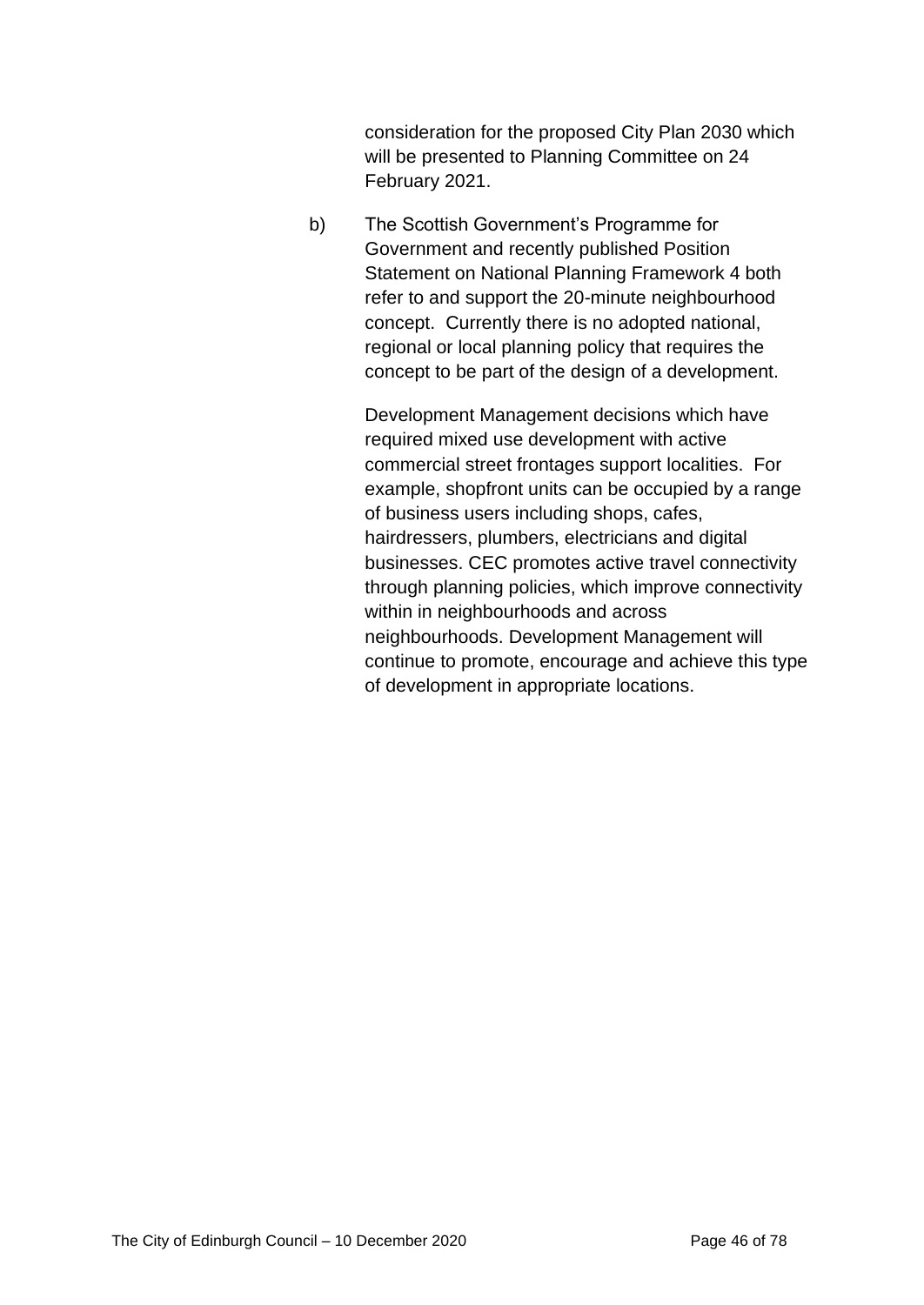**QUESTION NO 4 By Councillor Booth for answer by the Convener of the Housing, Homelessness and Fair Work Committee at a meeting of the Council on 10 December 2020**

> Following the recent publication of the Scottish Government's 'Private Sector Rent Statistics', which show that private sector rents in the Lothians are the most expensive in Scotland, and have risen by 45.9% for a 2-bed property in the period 2010 to 2020, while the consumer price index for the same period has risen by 21.5%, please could the Convener respond to the following questions:

- **Question (1)** Does the Convener consider that the evidence required in order for the council to apply for a rent pressure zone is deliverable?
- **Answer (1)** The evidence required for a Rent Pressure Zone (RPZ) application was detailed in a [report](https://democracy.edinburgh.gov.uk/Data/Housing%20and%20Economy%20Committee/20181101/Agenda/item_71_-_rent_pressure_zone_update.pdf) to the Housing and Economy Committee on 1 November 2018. The report noted that the timescale to collect robust actual rent data, required for any RPZ application, is likely to be three to five years, once robust data collection systems and standardised reporting were in place across local authorities. The timelines are unable to be compressed because the evidence on rent increase had to be related to in-tenancy rent increase of Scottish Private Residential Tenancy that came into force on 1 December 2017.

Since the report in 2018, Council officials continue to work with other local authorities, Scottish Government and third sector partners to develop a compliant methodology for gathering robust evidence required for an RPZ application.

**Question (2)** Does the Convener consider that, if the council were to have the power to require landlords to declare the rents they charge at point of landlord registration and annually thereafter, this would provide sufficient evidence to allow for an RPZ to be applied for?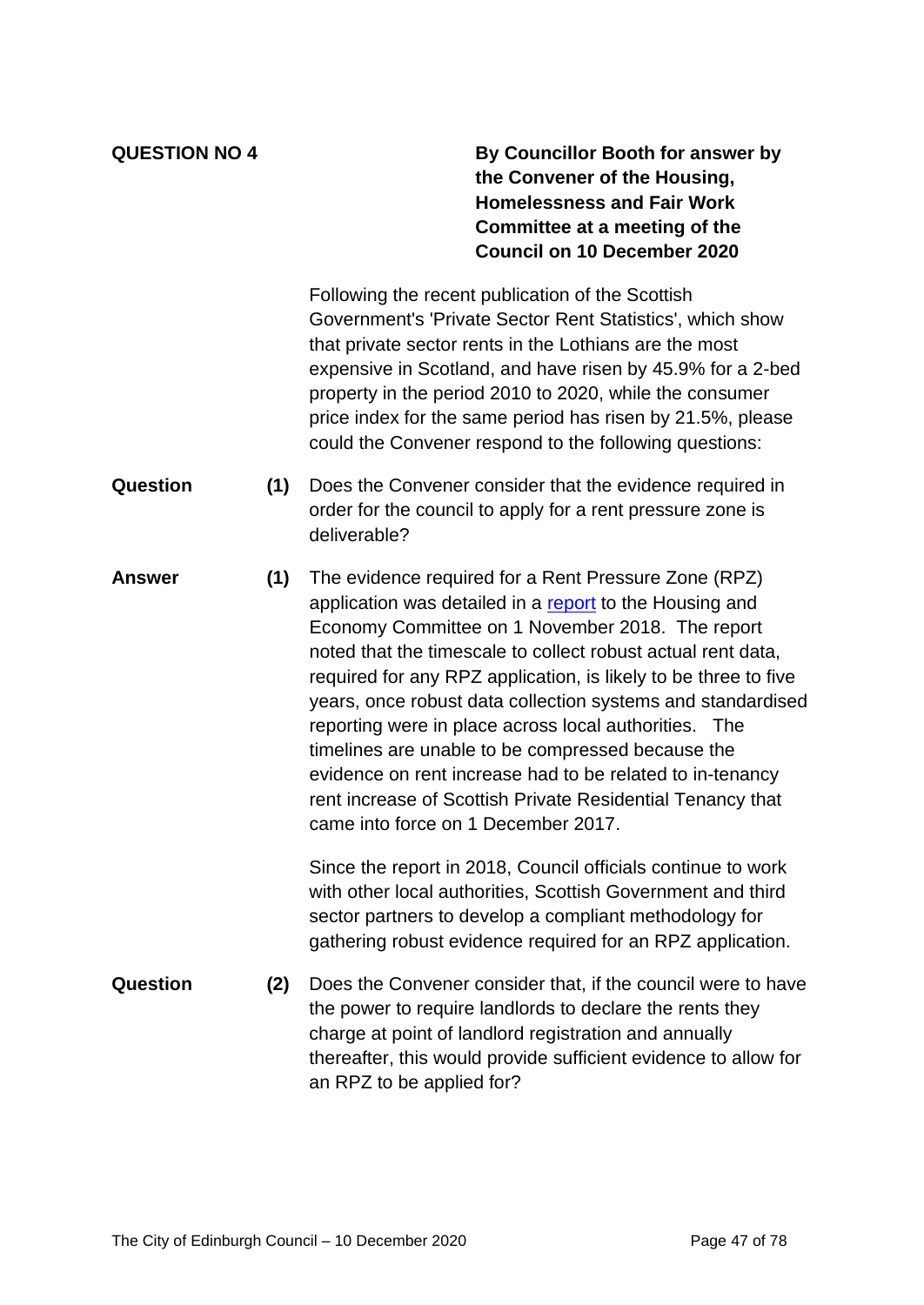| <b>Answer</b>   | (2) | The guidance for RPZs states that Councils can apply to<br>Scottish Ministers to have an area designated as an RPZ if<br>they can prove that:                                                                                                                                                                                                                                                                  |
|-----------------|-----|----------------------------------------------------------------------------------------------------------------------------------------------------------------------------------------------------------------------------------------------------------------------------------------------------------------------------------------------------------------------------------------------------------------|
|                 |     | rents payable within the proposed RPZ are rising by<br>too much;                                                                                                                                                                                                                                                                                                                                               |
|                 |     | the rent rises within the proposed RPZ are causing<br>undue hardship to tenants; and                                                                                                                                                                                                                                                                                                                           |
|                 |     | the local authority within whose area the proposed<br>$\bullet$<br>zone lies is coming under increasing pressure to<br>provide housing or subsidise the cost of housing as<br>a consequence of the rent rises within the proposed<br>zone.                                                                                                                                                                     |
|                 |     | While the collection of private rents data at point of Landlord<br>Registration and annually thereafter would help to provide<br>evidence for rents rising by too much, other information<br>would be required, for example, household income is likely<br>to be required to demonstrate tenants' undue hardship<br>caused by rent rises.                                                                      |
| <b>Question</b> | (3) | Does the Convener consider that the power to take action to<br>address excessive rent rises should lie with local authorities,<br>or with the Scottish Government?                                                                                                                                                                                                                                             |
| <b>Answer</b>   | (3) | While the Convener believes that local authorities are best<br>placed to take action to address excessive rent rises in their<br>areas, this needs to be supported by relevant legislation<br>which must come from the Scottish Parliament. It is<br>important to have a standardised approach to data collection<br>and reporting across Scotland, which could be best<br>facilitated by Scottish Government. |
| Question        | (4) | When did the Convener last meet with Scottish Government<br>officials or ministers to discuss action to tackle rising private<br>sector rents, and what was the conclusion of that<br>discussion?                                                                                                                                                                                                              |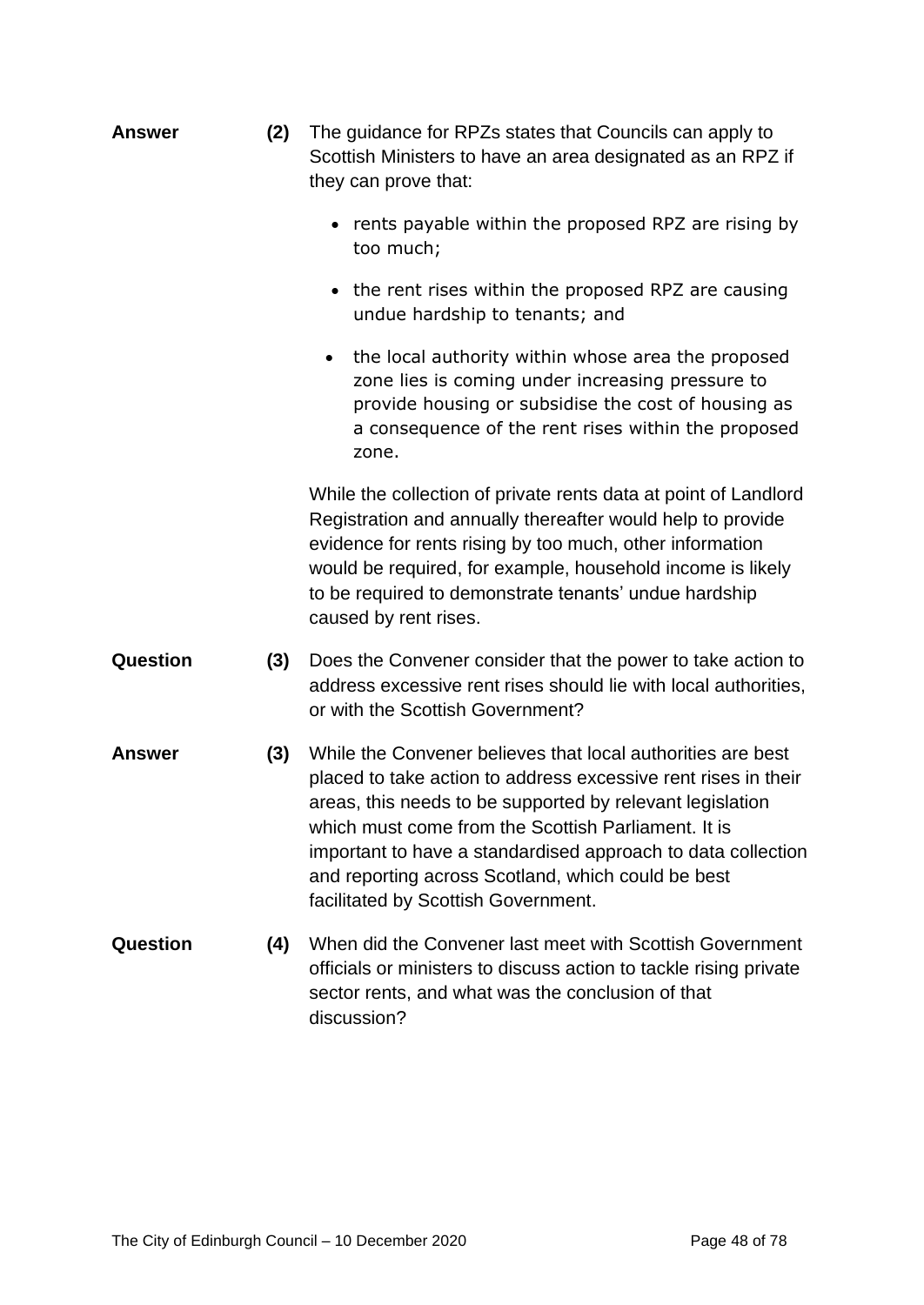**Answer (4)** At every meeting relating to housing or homelessness with either Scottish Government officials or ministers the Convener raises the issue of high private rents in Edinburgh.

> The Convenor most recently met with the Head of the Homelessness Division on 16 October 2020, where the pressure on housing, both in terms of social housing stock and the cost of homes in the PRS were discussed in the context of forthcoming legislative changes to local connection and unsuitable accommodation orders.

The [Edinburgh Rapid Rehousing Transition Plan](https://democracy.edinburgh.gov.uk/documents/s26277/Rapid%20Rehousing%20Transition%20Plan%20Report.pdf) (RRTP), which was submitted to the Scottish Government after it was approved by Housing, Homelessness and Fair Work Committee on 18 September 2020 contains actions and policies the council is taking forward to tackle high private rents. These include actions to address the imbalance between supply and demand by building affordable housing and implementing new powers on short term lets as they become available.

Discussions with the Scottish Government focus on delivery and partnership working to achieve outcomes as set out in the RRTP.

- **Question (5)** Would the council consider publicising the Rent Service Scotland process for challenging excessive private sector rents, to private sector tenants in Edinburgh?
- **Answer (5)** Yes. A communication strategy is being developed

**Supplementary Question** Thank you Lord Provost, I do have a supplementary on this one, I thank the Convener for her answer on the issue of excessive private sector rents. Can she clarify, it would appear from her answer that she accepts that the current framework for establishing a rent pressure zone is not fit for purpose since despite rent rises of over 40% in the last decade we haven't been able to install a rent pressure zone, what representations will she make to the Scottish Government to ensure that councils can take effective action to tackle these excessive rent rises?.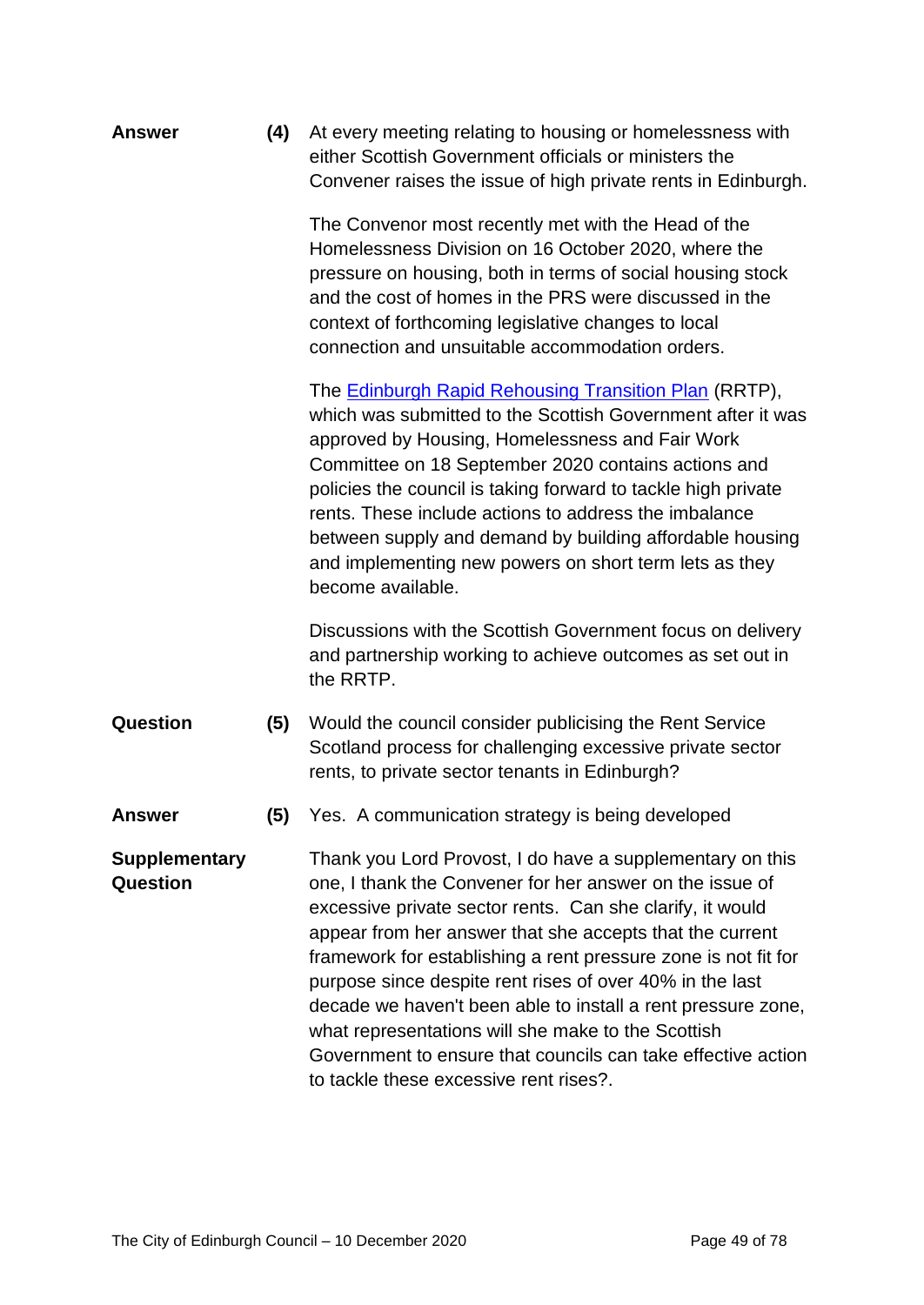### **Supplementary Answer**

Thank you and to thank Councillor Booth for his question. I don't think I said that they're not fit for purpose I think and this is something that we looked at in reports that came to Committee, the time frames are long, and part of the reason that the time frames are long is because the new Scottish Private Residential Tenancies came in which are much better tenancies but further data has to be collected on rent rises for people within those tenancies and that has created a timeframe which I think is very challenging for Edinburgh because I think we acknowledge in every aspect almost of policy that we looked at in Housing, Homelessness and Fair Work, that high private rents are absolutely at the core of so many of the challenges that we face and I do think that we need to, as a Committee, actually because I think the strongest representations that we make are the ones that we make together but I do think this is something that we need to look at as a Committee, and to bring this back. If you look at the time frames we should be coming into the third year which is when we thought that we might be able to implement, so I think it's a good time actually to bring a report back to Committee and to look at where we are and to look at how we can address this further so this is something I'm very very happy to engage with as a committee and then to engage with the Scottish Government because that is absolutely where we need changes to be made.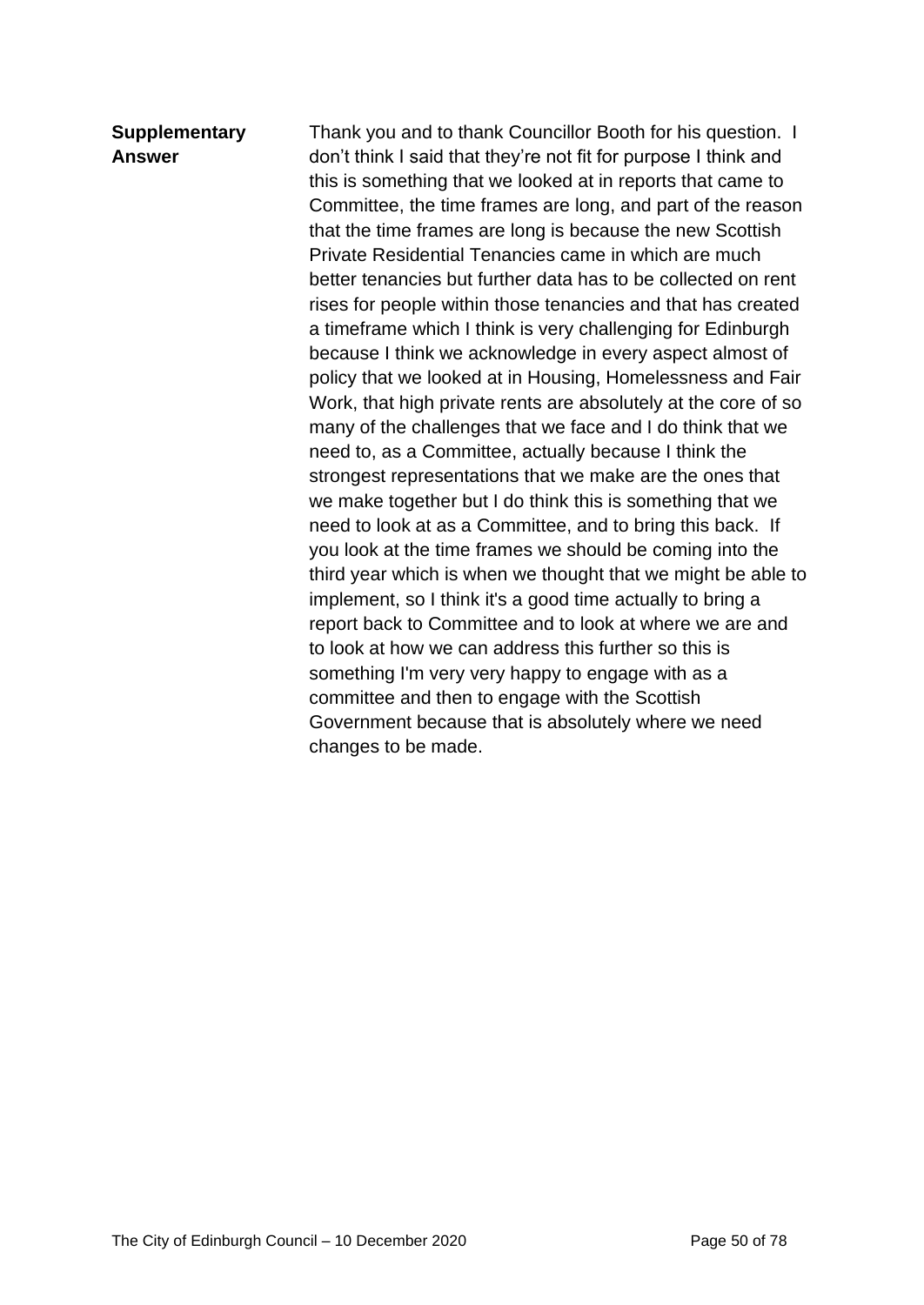**QUESTION NO 5 By Councillor Burgess for answer by the Leader of the Council at a meeting of the Council on 10 December 2020**

- **Question (1)** What actions are being taken to raise Council staff awareness of the Climate Emergency and to support staff in contributing to reducing carbon emissions?
- **Answer (1)** New pages on sustainability have been created on the Council's staff intranet which detail Council net zero 2030 ambitions and highlight ways in which staff can contribute to sustainability targets in both their professional and personal lives. This includes links to and further information on:
	- Mainstreaming sustainability within core Council business, for example through procurement and Integrated Impact Assessments
	- Active and sustainable travel promotion and support, including the cycle to work scheme, bicycle mileage scheme, EV car hire scheme and encouraging use of EV fleet cars
	- Promotion of Edinburgh Talks Climate, the Councilrun on-line dialogue targeted to citizens and staff to help stimulate debate about climate change and encourage people to make real changes to their everyday lives

Areas being considered for development in 2021, subject to available capacity/resources include:

- Developing sustainability modules for staff training to be provided through the Council's on-line learning and development platform, CECIL
- Establishment of workplace sustainability champions within each service area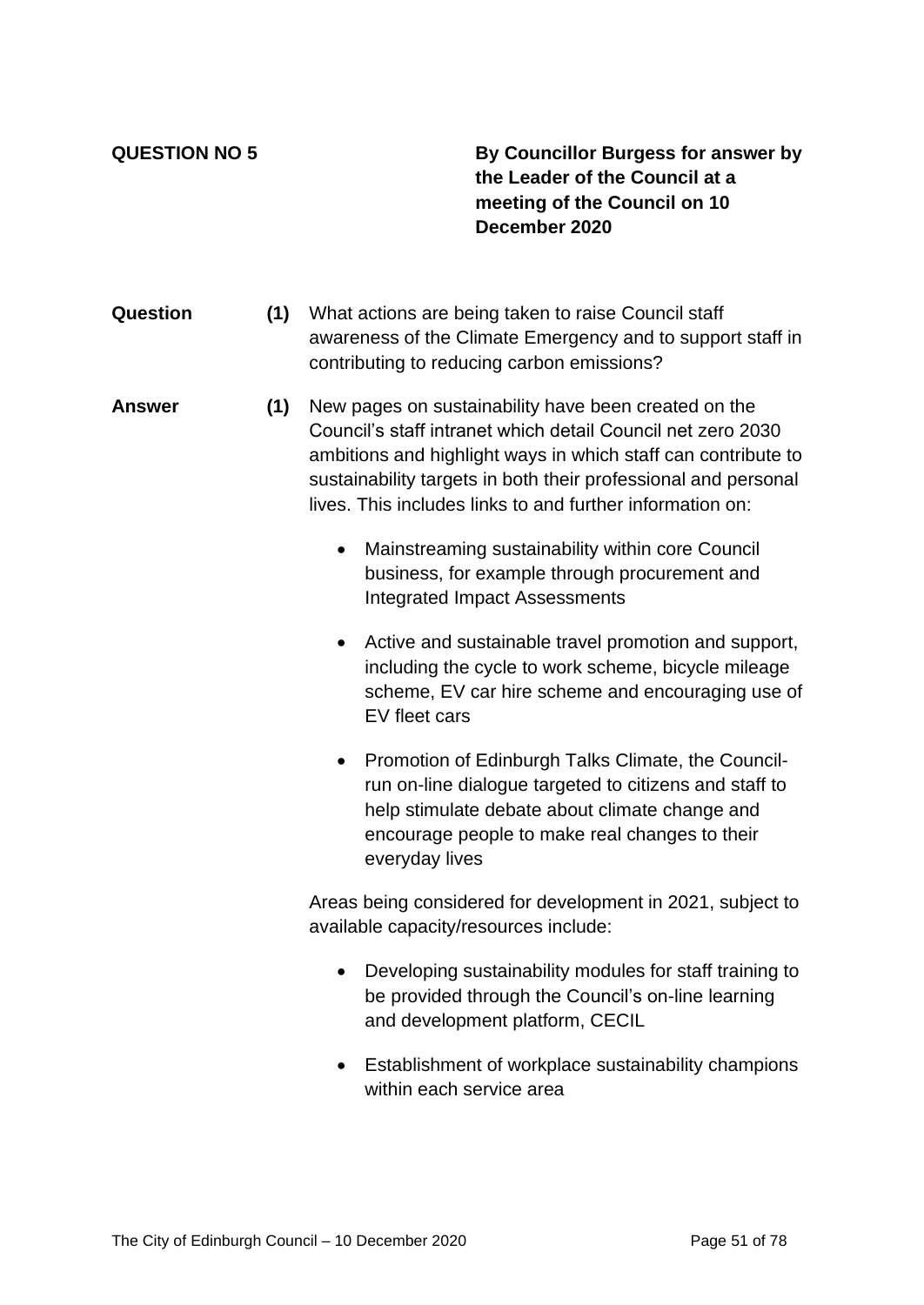|                                       |     | Staff sustainability survey (to gauge and raise levels<br>of awareness and inform future staff communication<br>campaigns on sustainability)                                                                                                                                                                                                                                                                                                                                                                                                                                                                                                        |
|---------------------------------------|-----|-----------------------------------------------------------------------------------------------------------------------------------------------------------------------------------------------------------------------------------------------------------------------------------------------------------------------------------------------------------------------------------------------------------------------------------------------------------------------------------------------------------------------------------------------------------------------------------------------------------------------------------------------------|
|                                       |     | Further awareness-raising communications through a<br>range of internal channels including the Orb, global<br>staff newsletter, managers' newsletter, Senior Staff<br>vlogs                                                                                                                                                                                                                                                                                                                                                                                                                                                                         |
| Question                              | (2) | Why and when was the Council's senior staff Sustainability<br>Programme Board suspended and when will it be re-<br>established?                                                                                                                                                                                                                                                                                                                                                                                                                                                                                                                     |
| <b>Answer</b>                         | (2) | Sustainability Programme Board meetings were suspended<br>following lockdown in March 2020 as part of senior staff<br>capacity being diverted to Covid crisis response planning<br>initially, and subsequently to adaptation and renewal (A&R)<br>work. The A&R Programme also considers sustainability<br>issues, particularly in relation to supporting a fair and green<br>recovery from Covid. However, as the A&R programme<br>bedded in, the Council also looked to re-establish the<br>dedicated Sustainability Programme Board. It met on the<br>16 <sup>th</sup> November 2020 and a programme of meetings is being<br>scheduled for 2021. |
| <b>Supplementary</b><br>Question      |     | Thanks very much for the answer to the question on raising<br>staff awareness on the climate emergency. I'm wondering if<br>the leader recognises that the existing engagement with<br>staff on the climate emergency is fairly passive in that it<br>requires staff to be proactive in seeking out actions they can<br>take whereas in the second part of the answer the proposed<br>engagement for next year is far more directly engaging and<br>therefore would he support that programme of more direct<br>engagement being taken forward and indeed extended to<br>councillors as well as staff where appropriate, thank you?                 |
| <b>Supplementary</b><br><b>Answer</b> |     | Can I thank Councillor Burgess for the supplementary.<br>Absolutely, it's going to be important for all of us to embed<br>this in our thinking as well as, and we said many times,<br>carbon reduction and sustainability are the two lenses that<br>we are viewing our Council services and indeed our wider<br>city through more or more. The direct approaches to embed<br>carbon reduction and sustainability across our Council                                                                                                                                                                                                                |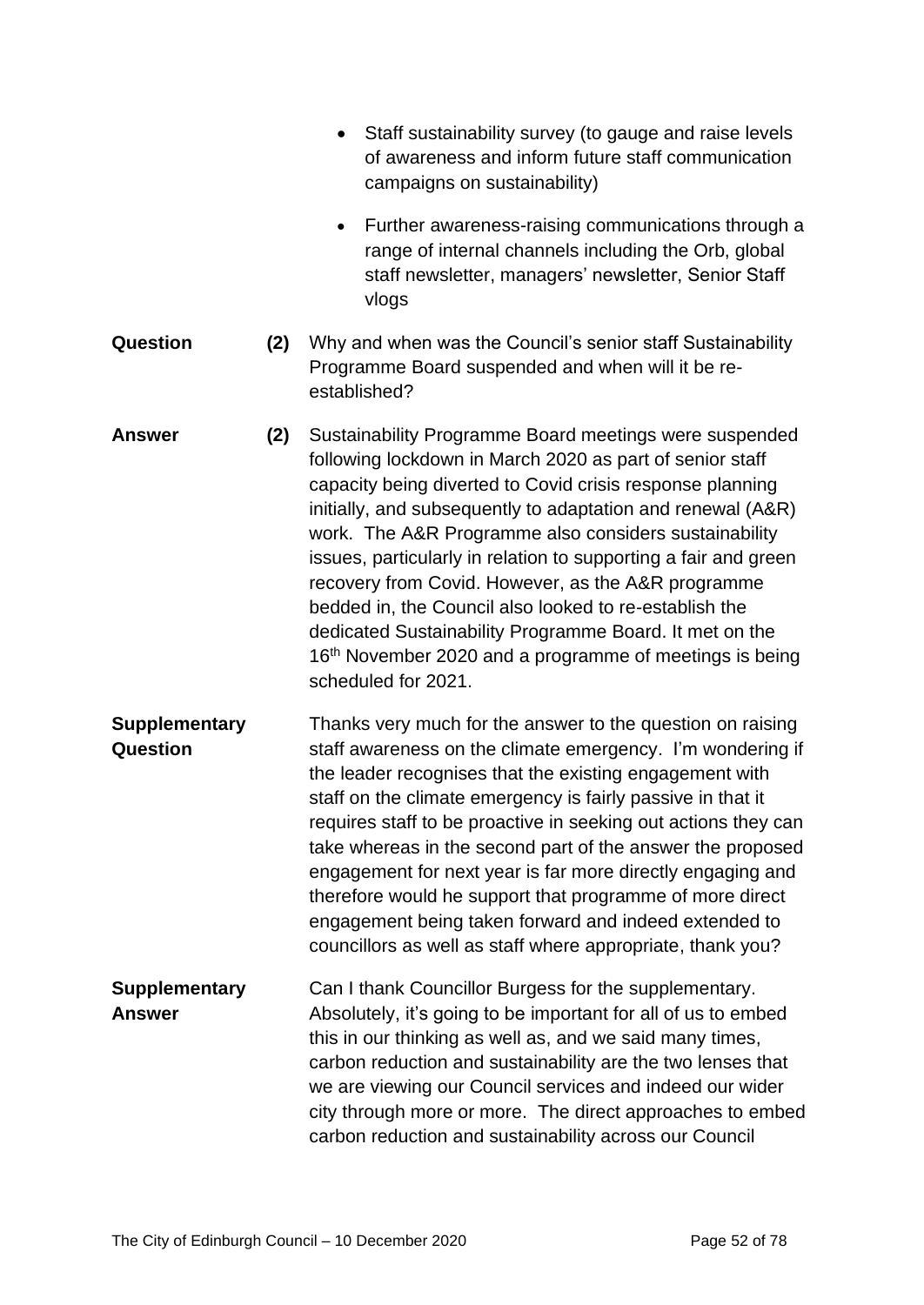services and operations will ramp up and will ramp up going forward in future years, I'm expecting 2022 to have more actions than 2021, but I'm expecting 2021 to have more actions than 2020, so the nature of this will be very much a growing piece of engagement where more and more people will understand increasingly how they can take action to resolve them, so absolutely happy to support it and indeed what I've said is absolutely applicable to councillors as well and hopefully that's reflected in our policy making and decisions we're taking at every level, thank you.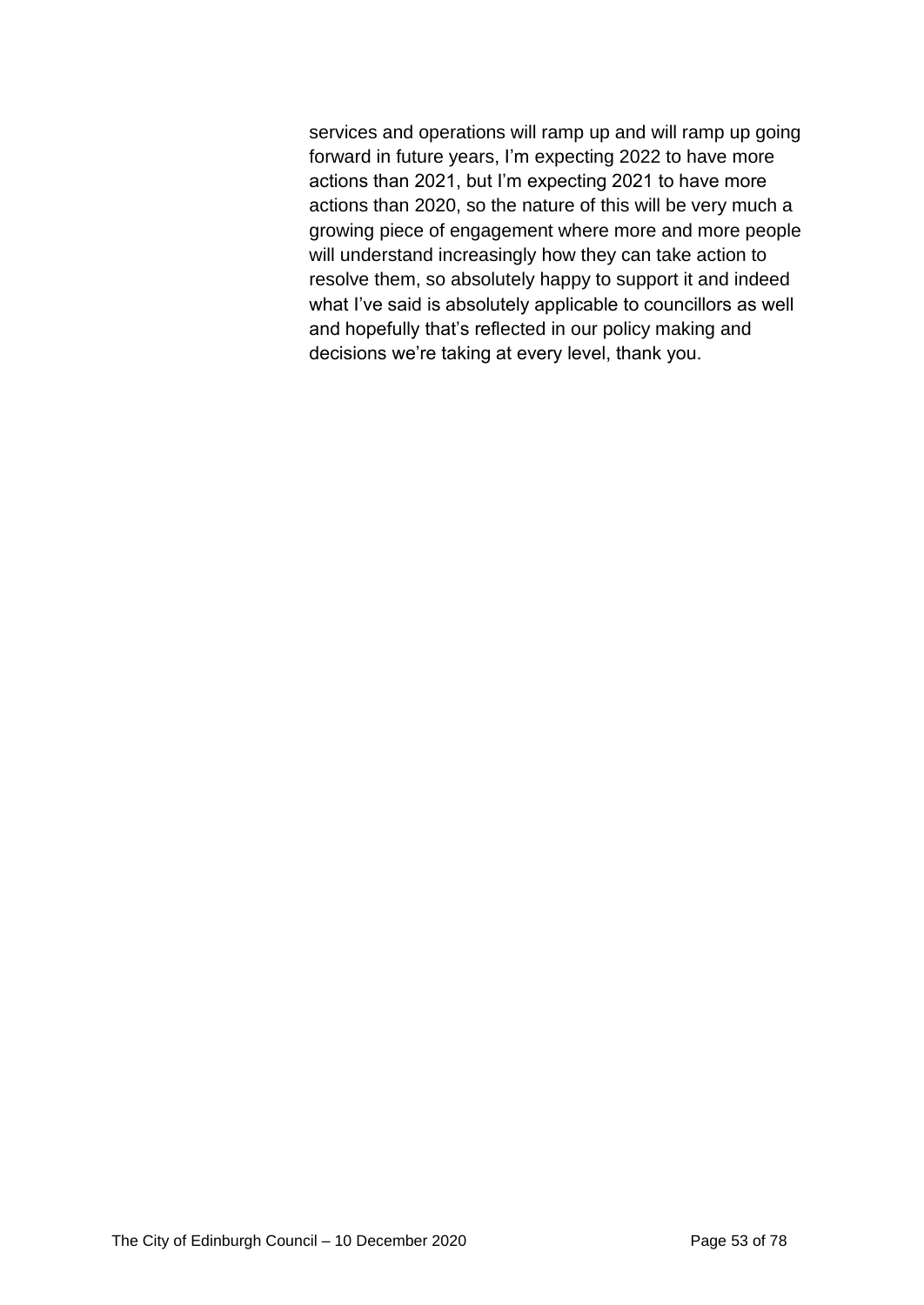### **QUESTION NO 6 By Councillor Neil Ross for answer by the Convener of the Transport and Environment Committee at a meeting of the Council on 10 December 2020**

Using street lighting columns for electric vehicle charging was first considered by the Council in a report submitted to the Transport and Environment Committee on 5 March 2019. The report identified that non-concrete street lighting columns located at the roadside of the footpath might be suitable for vehicle charging points with, preferably, a direct power feed from Scottish Power.

Although the Council is aiming to install EV charging points at a number of locations around the city, many residents without off street parking would greatly appreciate the convenience of on street charging outside their homes.

- **Question (1)** Given successful implementation in other cities, will further consideration be given to using street lighting columns as part of the expansion of EV infrastructure in Edinburgh?
- **Answer (1)** As part of the city's sustainability plans, trialling street lighting columns for Electric Vehicle Charging may be included in future phases of the roll-out of EV infrastructure in the city which will require further engagement between Council officers and with the marketplace. However, the following considerations also need to be taken into account in considering the use of street lighting columns:
	- Only street lighting columns located at the front of the footpath are suitable to avoid the hazards associated with trailing cables;
	- Street lighting columns are traditionally located at the rear of the footpath to limit the likelihood of vehicle damage;
	- Concrete columns (of which Edinburgh has over 17,000) are not suitable for vehicle charging points;
	- Parking arrangements adjacent to the vehicle charging point will need to be considered, especially within the Controlled Parking Zones; and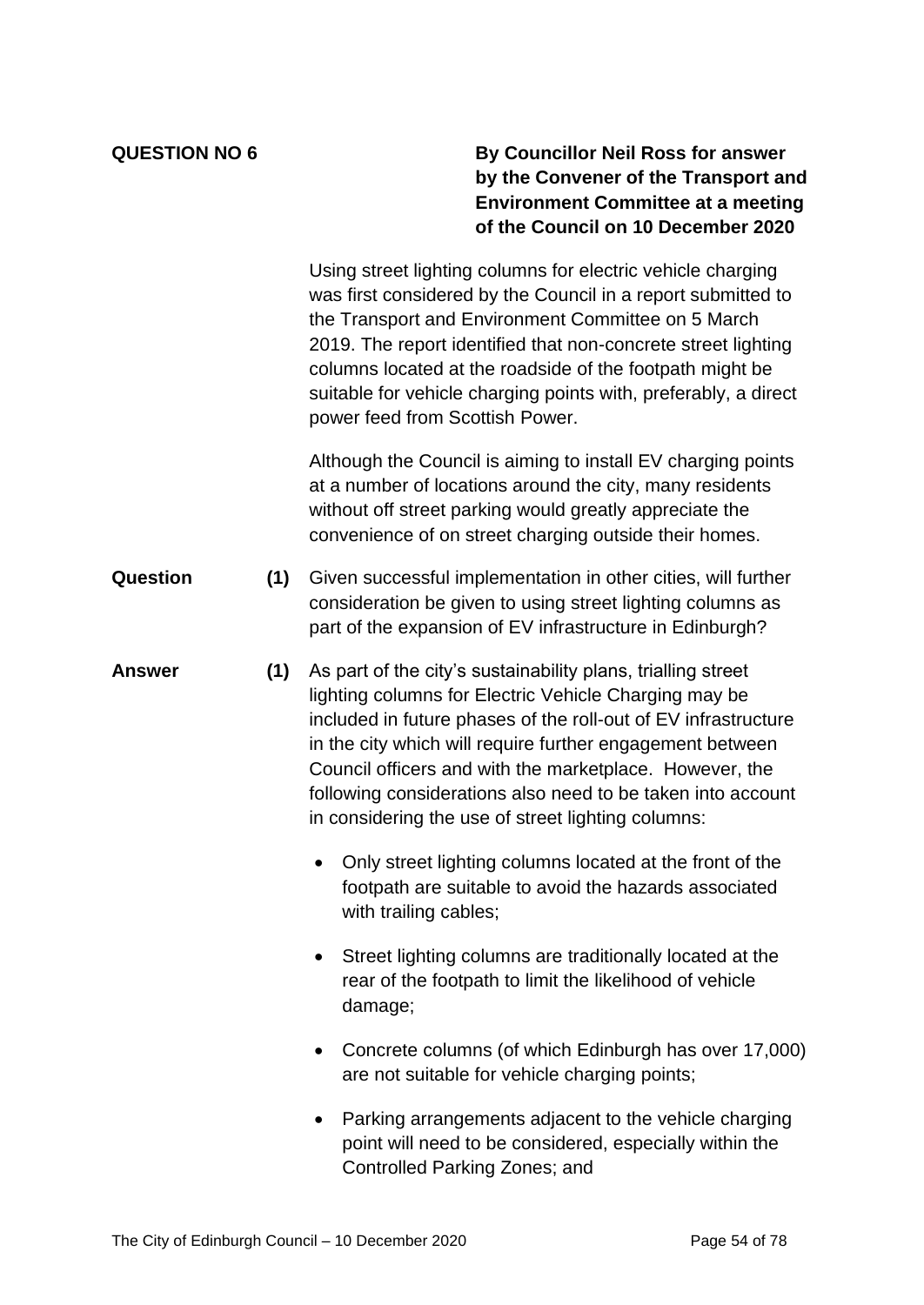|                                       |     | Where a street lighting column is fed from a Scottish<br>Power feeder or a street lighting network, with a direct<br>feed from Scottish Power being preferred, liaison with<br>Scottish Power (the Council's Distribution Network<br>Operator) will be required:                                                                                                                                                                                                                                                                                                                                                                                                                                                                                                                                                                                                                                                   |  |  |
|---------------------------------------|-----|--------------------------------------------------------------------------------------------------------------------------------------------------------------------------------------------------------------------------------------------------------------------------------------------------------------------------------------------------------------------------------------------------------------------------------------------------------------------------------------------------------------------------------------------------------------------------------------------------------------------------------------------------------------------------------------------------------------------------------------------------------------------------------------------------------------------------------------------------------------------------------------------------------------------|--|--|
|                                       |     | as there may be a need for a new power supply<br>(depending on the capacity of the charging unit);<br>and                                                                                                                                                                                                                                                                                                                                                                                                                                                                                                                                                                                                                                                                                                                                                                                                          |  |  |
|                                       |     | under the specification for public lighting supplies<br>there can be no more than a 3% drop in voltage,<br>which may limit the number of charging units in a<br>street.                                                                                                                                                                                                                                                                                                                                                                                                                                                                                                                                                                                                                                                                                                                                            |  |  |
| Question                              | (2) | If so, when are proposals expected to be brought forward?                                                                                                                                                                                                                                                                                                                                                                                                                                                                                                                                                                                                                                                                                                                                                                                                                                                          |  |  |
| <b>Answer</b>                         | (2) | The earliest officers expect to bring forward any proposals<br>on this will be quarter three of 2021.                                                                                                                                                                                                                                                                                                                                                                                                                                                                                                                                                                                                                                                                                                                                                                                                              |  |  |
| <b>Supplementary</b><br>Question      |     | Thanks Lord Provost and thank you to the Convener for her<br>answers. I must say I'm pleased to hear that proposals for<br>EV charging from street lighting columns might come<br>forward in August or thereby next year but given the<br>council's commitment to achieving net zero by 2030 and that<br>other councils are I think rolling out this technology, can the<br>Convener please explain why after almost two years<br>Edinburgh appears to have made no progress with this?                                                                                                                                                                                                                                                                                                                                                                                                                            |  |  |
| <b>Supplementary</b><br><b>Answer</b> |     | Thank you Councillor Ross. I should just clarify that what<br>will come forward will be consideration of the issue about<br>brown street lighting, it is by no means a tried and tested<br>method for every city, a lot depends on the street design<br>that we have, the particular features of our environment that<br>would allow it to be effective or not, and it's also got<br>significant implications for our electricity supply, and so all of<br>these facts are noted in the final part of the written answer<br>and it's for those reasons alone that we have to be very<br>careful about how we go forward with it. I also have some<br>not inconsiderable concerns about the risks attached to both<br>accessibility and safety issues to having trailing connections<br>a present on on-street parking and the issue around street<br>lighting, particularly the location of the street lights, the |  |  |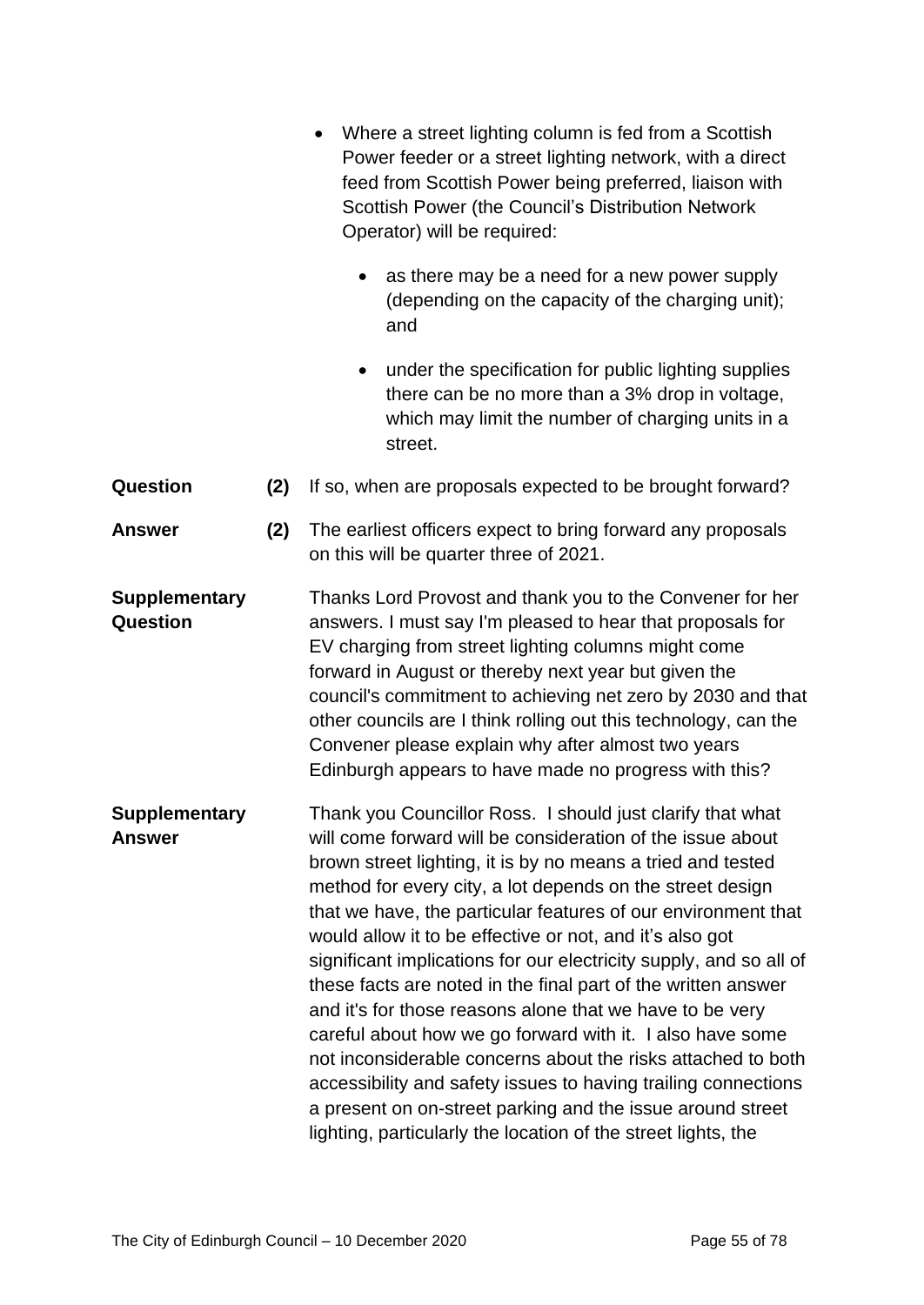columns themselves and how drivers would then relate to them is a situation I would not want to have developed without some forethought in an attempt to contain it. As you know the whole issue around the electric vehicle infrastructure that we're looking at has taken some time to move forward, we've got as is noted in a later answer, we've got some extension of funding processes from the Scottish Government for some of the other work that we're doing around this area and that's reflective of the fact that this is untested ground for us and we're attempting to make the right move in the right way to provide the right infrastructure that's why it's taking some period of time to bring this forward, thank you.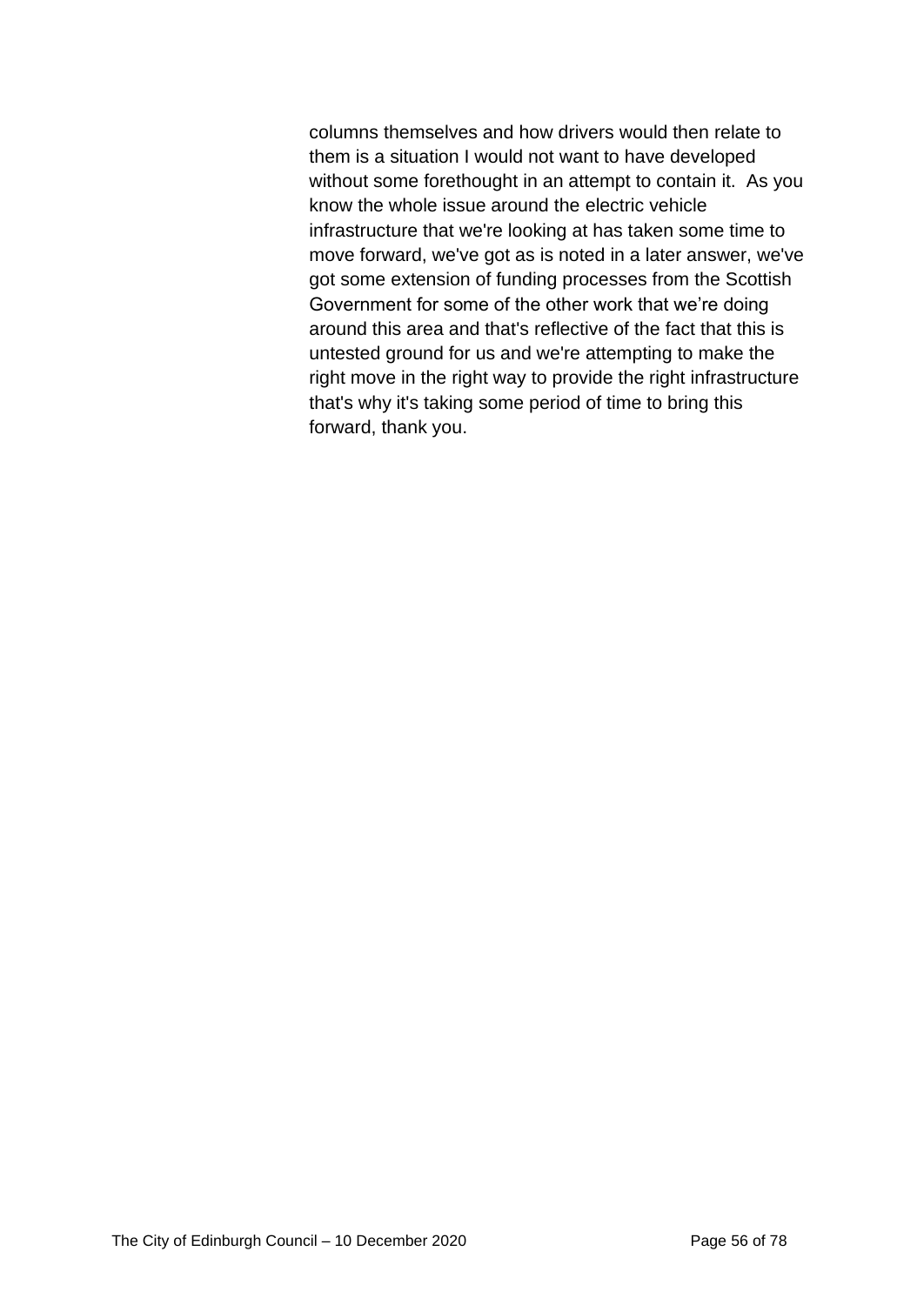### **QUESTION NO 7 By Councillor Webber for answer by the Convener of the Transport and Environment Committee at a meeting of the Council on 10 December 2020**

Spaces for People: Continuous Improvement

For existing schemes up to and including those agreed at Full Council on 19th November 2020, following implementation date, can the Convener provide further detail regarding:

- **Question (1)** The feedback and number of complaints received relating to each scheme?
- **Answer (1)** There has been significant correspondence received on the Spaces for People programme since its inception. This means that the feedback has been considered as part of the initial implementation plans or in the review of each scheme (in a similar way to responses received for Traffic Regulation orders).

In two instances, formal complaints have been received and investigated through the Council's complaints process.

Complaints received related to the closure of Braid Road and access to Cockburn Street during periods of the parttime closure. Both complaints have been completed under the first stage of the procedure.

- **Question (2)** A list of modifications that have been made or a scheduled to be made and why for each scheme and provide the cost of doing so?
- **Answer (2)** Each scheme formally reviewed every two months. The outcome of these reviews and any proposed changes are reported to the Transport and Environment Committee (the last report was on [12 November 2020\)](https://democracy.edinburgh.gov.uk/documents/s28763/7.6%20-%20Spaces%20for%20People%20Update%20_Final.pdf). All modifications are contained in the scheme budget.
- **Question (3)** What measures are in place to keep the segregated lanes safe for all?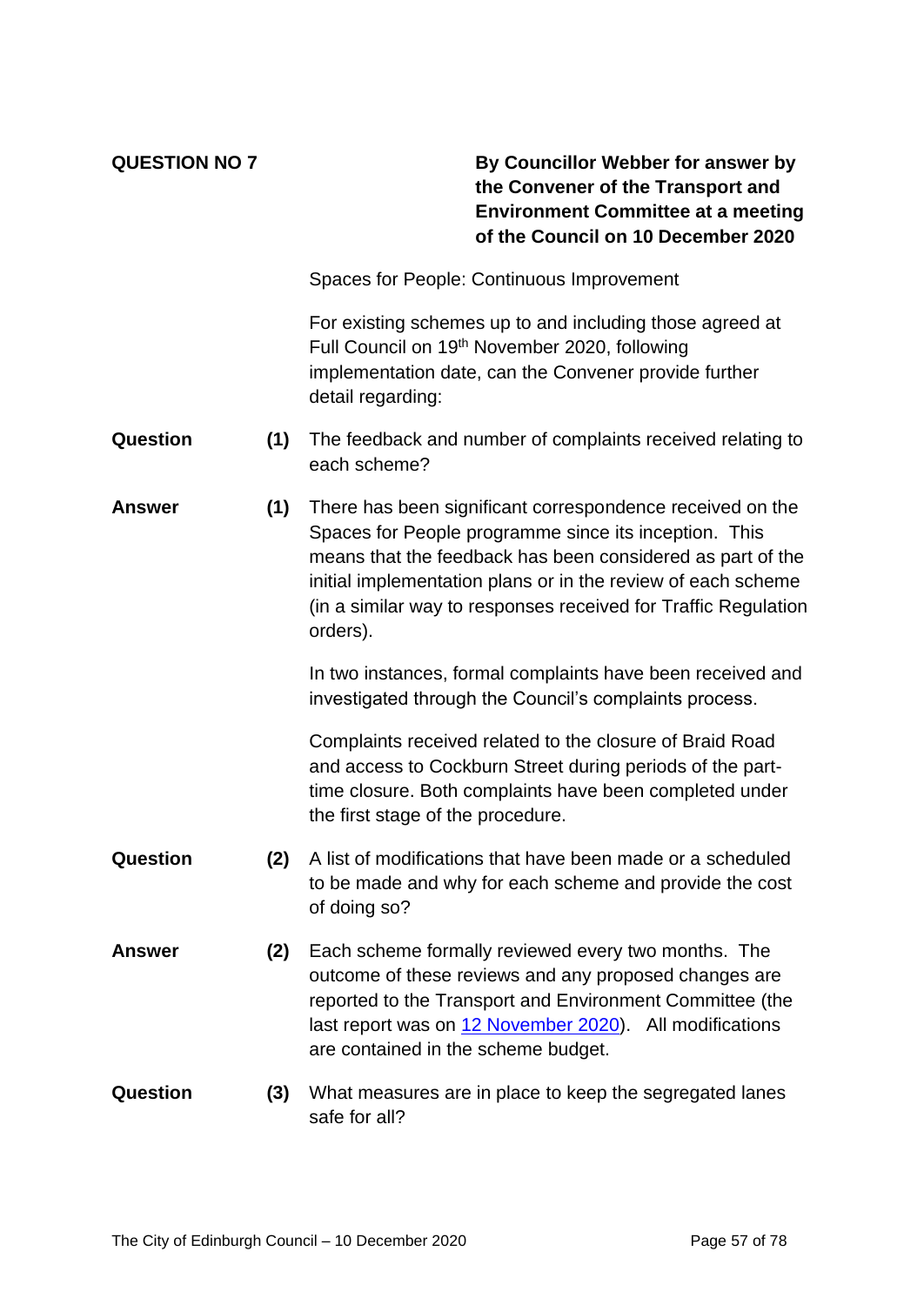| (3)<br><b>Answer</b>                    |     | Following installation, measures are inspected to ensure<br>that they are in accordance with the plan and that there are<br>no immediate safety concerns.                                                                                                                                                                                                                                                                                                                                                                                                                                                                                                                                                            |
|-----------------------------------------|-----|----------------------------------------------------------------------------------------------------------------------------------------------------------------------------------------------------------------------------------------------------------------------------------------------------------------------------------------------------------------------------------------------------------------------------------------------------------------------------------------------------------------------------------------------------------------------------------------------------------------------------------------------------------------------------------------------------------------------|
|                                         |     | A schedule of weekly road asset inspections has been<br>introduced to ensure that the schemes are appropriately<br>maintained. Any damage, missing infrastructure or other<br>defects are then followed up with the appropriate contractor<br>for repair.                                                                                                                                                                                                                                                                                                                                                                                                                                                            |
| Question                                | (4) | How often are lanes inspected?                                                                                                                                                                                                                                                                                                                                                                                                                                                                                                                                                                                                                                                                                       |
| <b>Answer</b>                           | (4) | Following installation, a schedule of weekly inspections is<br>carried out.                                                                                                                                                                                                                                                                                                                                                                                                                                                                                                                                                                                                                                          |
| Question                                | (5) | Any logistical issues with maintaining the integrity, quality<br>and safety of each scheme (eg missing bollards and length<br>of time to replace them) and the cost of doing so for each<br>scheme?                                                                                                                                                                                                                                                                                                                                                                                                                                                                                                                  |
| <b>Answer</b>                           | (5) | There are no logistical issues with maintaining the integrity,<br>quality and safety of each scheme.                                                                                                                                                                                                                                                                                                                                                                                                                                                                                                                                                                                                                 |
|                                         |     | However, the programme has stock of replacement cycle<br>lane defenders (CLD) and bollards that can be used to<br>replace any missing or damaged assets.                                                                                                                                                                                                                                                                                                                                                                                                                                                                                                                                                             |
|                                         |     | The cost of inspection, maintenance cleansing and removal<br>has been reserved within the £5.25m Spaces for People<br>budget (Each individual project has a nominal 7.5% install<br>cost reserve for maintenance during the period of the<br>project).                                                                                                                                                                                                                                                                                                                                                                                                                                                               |
| <b>Supplementary</b><br><b>Question</b> |     | Thank you Convener for your answers. I suppose I'm going<br>to ask a bit of a question regarding your answer to my<br>second question because I am aware of that report that was<br>presented at Transport and Environment Committee and<br>maybe I need to make my question a bit more specific, I was<br>looking for specifics in terms of the modifications and<br>changes that weren't in that report. I suppose for example,<br>the removal of the disabled parking bay that was so<br>contentious on Comiston Road, that's the sort of thing, so<br>I'm wondering would it be possible to have something so I<br>could see that level of detail, to see the modifications that<br>have taken place, thank you? |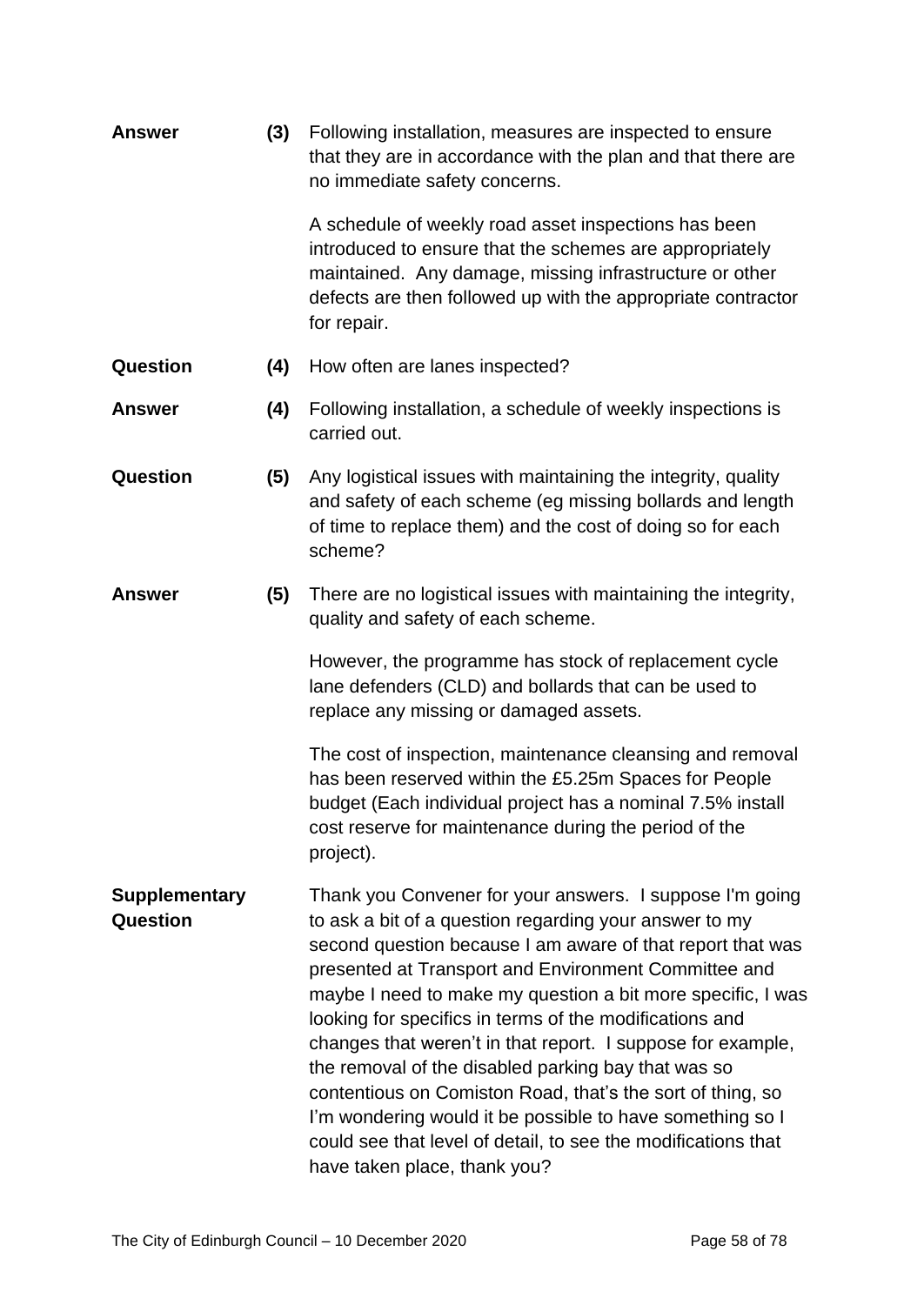### **Supplementary Answer**

Some of that level of detail is most easily accessible for any councillor by direct contact with the spaces for people team, there is a continuing programme of reviews coming forward every two months and it's in those that we're looking at as a Committee, we're scrutinising what's coming forward and it's there that is probably the best arena for discussion around some of the specifics attached to this. I'm sure that officers will be able to give you more background on that specific case that you've highlighted there without any great difficulty, thank you.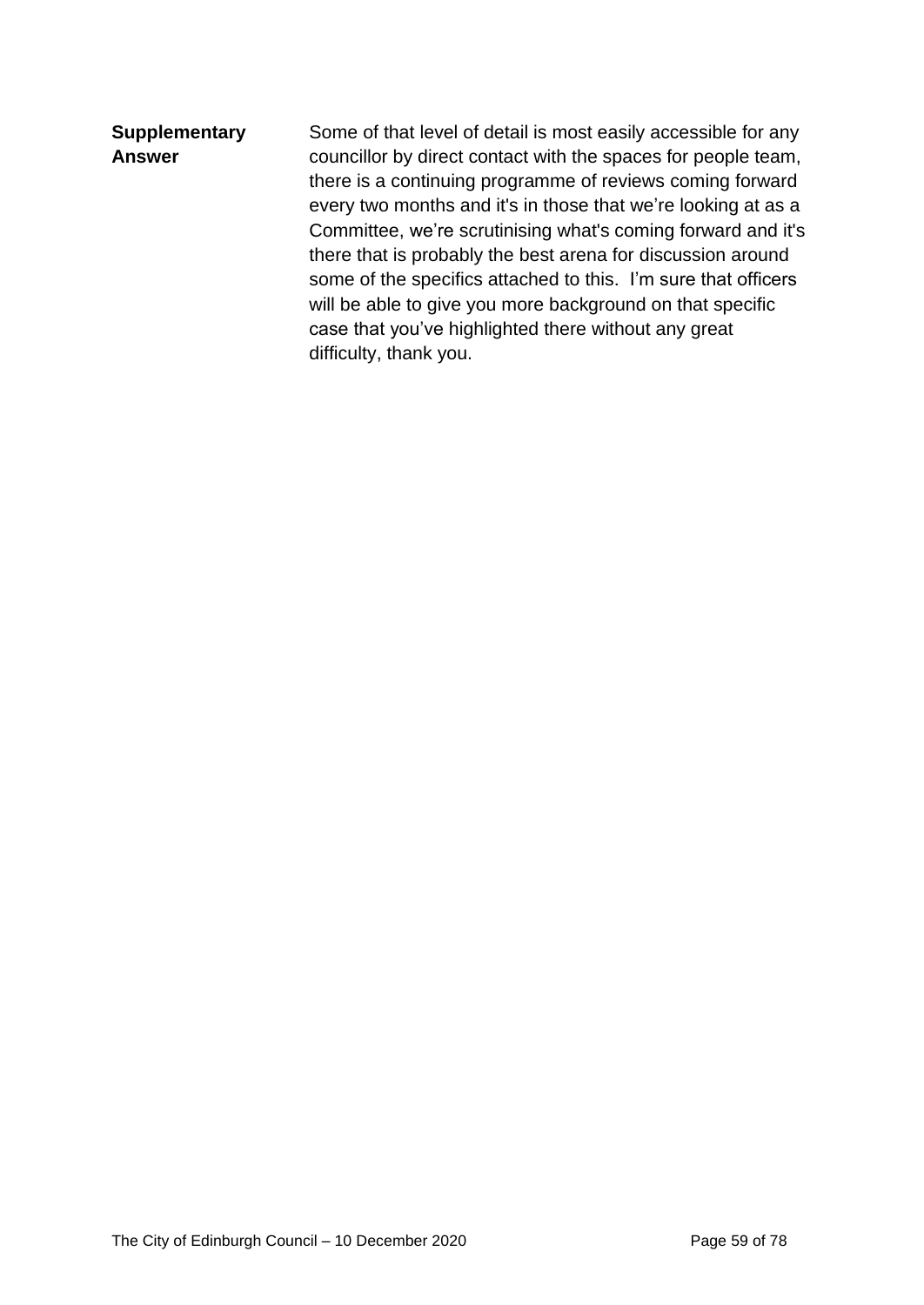**QUESTION NO 8 By Councillor Webber for answer by the Convener of the Transport and Environment Committee at a meeting of the Council on 10 December 2020**

Electric Vehicle Infrastructure Network

In CEC was awarded almost £2.5m in 2018 to complete their network of chargers by December 2020:

[https://www.transport.gov.scot/our](https://www.transport.gov.scot/our-approach/environment/carbon-reduction-on-roads/switched-on-towns-and-cities-challenge-fund/winners-201819-switched-on-towns-and-cities-challenge-fund/)[approach/environment/carbon-reduction-on-roads/switched](https://www.transport.gov.scot/our-approach/environment/carbon-reduction-on-roads/switched-on-towns-and-cities-challenge-fund/winners-201819-switched-on-towns-and-cities-challenge-fund/)[on-towns-and-cities-challenge-fund/winners-201819](https://www.transport.gov.scot/our-approach/environment/carbon-reduction-on-roads/switched-on-towns-and-cities-challenge-fund/winners-201819-switched-on-towns-and-cities-challenge-fund/) [switched-on-towns-and-cities-challenge-fund/](https://www.transport.gov.scot/our-approach/environment/carbon-reduction-on-roads/switched-on-towns-and-cities-challenge-fund/winners-201819-switched-on-towns-and-cities-challenge-fund/)

The press release stated that the project will have an installation period running from January 2020 to December 2020, representing phase I of the City Council's EV charge point deployment.

- **Question (1)** Can the Convener please provide a detailed update on progress and map of the 134 electric vehicle (EV) charging bays located within the 14 hubs across the city?
- **Answer (1)** City of Edinburgh Council was awarded £2.2m from Transport Scotland through the "Switched on Towns and Cities Fund". Due to the impact of COVID-19, the funding period has been extended to April 2022.

A procurement plan has been developed, for engagement with the market in early 2021. A communications strategy has also been developed for implementation from early 2021. The implementation of Phase 1 of this programme is expected to be completed by 31 March 2022.

The table and map below show the implementation plan for Phase 1.

| Implementation   kW and |                  | Location                               | Primary                   | Implementation       |
|-------------------------|------------------|----------------------------------------|---------------------------|----------------------|
|                         | time             |                                        | <b>Users</b>              | Time                 |
| 25 slow<br>chargers     | 7kW<br>6-8 hours | Ingliston and<br><b>Hermiston Park</b> | Visitors and<br>commuters | Stage 1              |
|                         |                  | and Ride sites                         |                           | 26 weeks<br>delivery |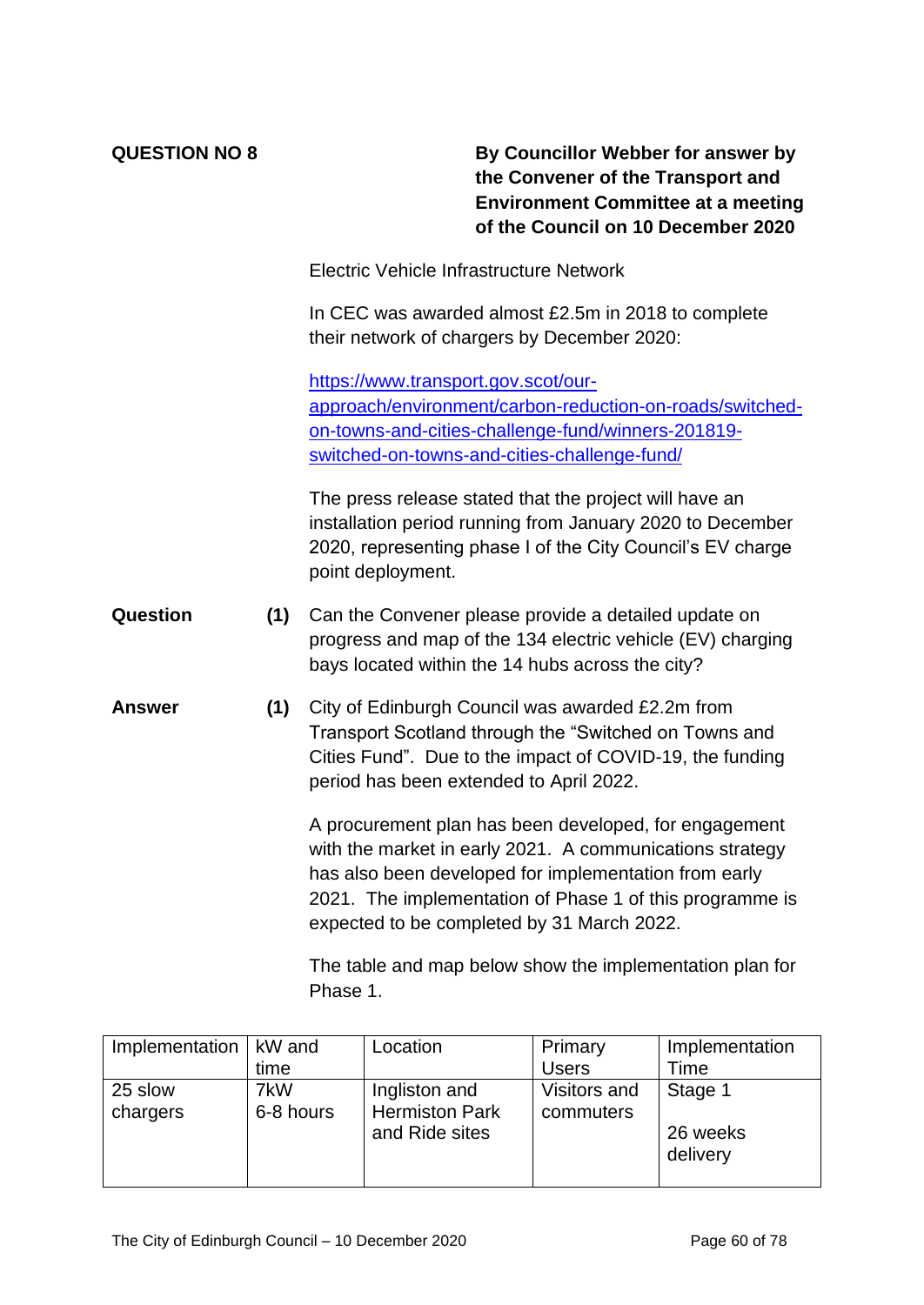|          |                   |                      |                  | NB: Ingliston will<br>include three<br>rapid chargers<br>and both sites<br>require the<br>construction of<br>electrical<br>substations. |
|----------|-------------------|----------------------|------------------|-----------------------------------------------------------------------------------------------------------------------------------------|
| 9 rapid  | 50 <sub>k</sub> W | <b>Various Sites</b> | Taxi/Private     | Stage 2                                                                                                                                 |
| chargers | 25 minutes        |                      | Hire and         | 8 weeks delivery                                                                                                                        |
|          |                   |                      | general use      |                                                                                                                                         |
| 32 fast  | 22kW              | <b>Various Sites</b> | <b>Residents</b> | Stage 3                                                                                                                                 |
| chargers | 2-4 hours         |                      |                  | 8 weeks delivery                                                                                                                        |

These are broken down by site below:

| <b>Location</b>                   | <b>Infrastructure</b><br><b>Planned</b> | <b>Number of</b><br><b>Charging</b><br><b>Points</b> | <b>Primary</b><br><b>Users</b> | <b>Electrical</b><br><b>Connection</b><br><b>Cost</b> |
|-----------------------------------|-----------------------------------------|------------------------------------------------------|--------------------------------|-------------------------------------------------------|
| India Street / Circus<br>Gardens  | Rapid 50kW                              | $\overline{2}$<br>(4 charging<br>bays)               | Taxi and<br>general use        | £50,000                                               |
| <b>Fettes Avenue</b>              | Rapid 50kW                              | $\overline{2}$<br>(4 charging<br>bays)               | Taxi and<br>general use        | £28,000                                               |
| <b>East London Street</b>         | Rapid 50kW                              | $\overline{2}$<br>(4 charging<br>bays)               | Taxi and<br>general use        | £18,000                                               |
| Ingliston Park and<br><b>Ride</b> | Rapid 50kW                              | $\overline{3}$<br>(6 charging<br>bays)               | Taxi and<br>general use        | £50,000                                               |
| <b>Heriot Row</b>                 | Fast 22kW<br>AC/DC mix                  | 4<br>(8 charging<br>bays)                            | <b>Residents</b>               | £32,000                                               |
| <b>Kings Road</b>                 | Fast 22kW<br>AC/DC mix                  | $\overline{\mathcal{A}}$<br>(8 charging<br>bays)     | <b>Residents</b>               | £35,000                                               |
| <b>Sheriff Brae</b>               | Fast 22kW<br>AC/DC mix                  | 4<br>(8 charging<br>bays)                            | <b>Residents</b>               | £15,000                                               |
| <b>Comely Bank</b><br>Avenue      | Fast 22kW<br>AC/DC mix                  | 4<br>(8 charging<br>bays)                            | <b>Residents</b>               | £17,000                                               |
| <b>Montgomery Street</b>          | Fast 22kW<br>AC/DC mix                  | 4<br>(8 charging<br>bays)                            | <b>Residents</b>               | £18,000                                               |
| <b>Thirlestane Road</b>           | Fast 22kW<br>AC/DC mix                  | 4<br>(8 charging<br>bays)                            | <b>Residents</b>               | £50,000                                               |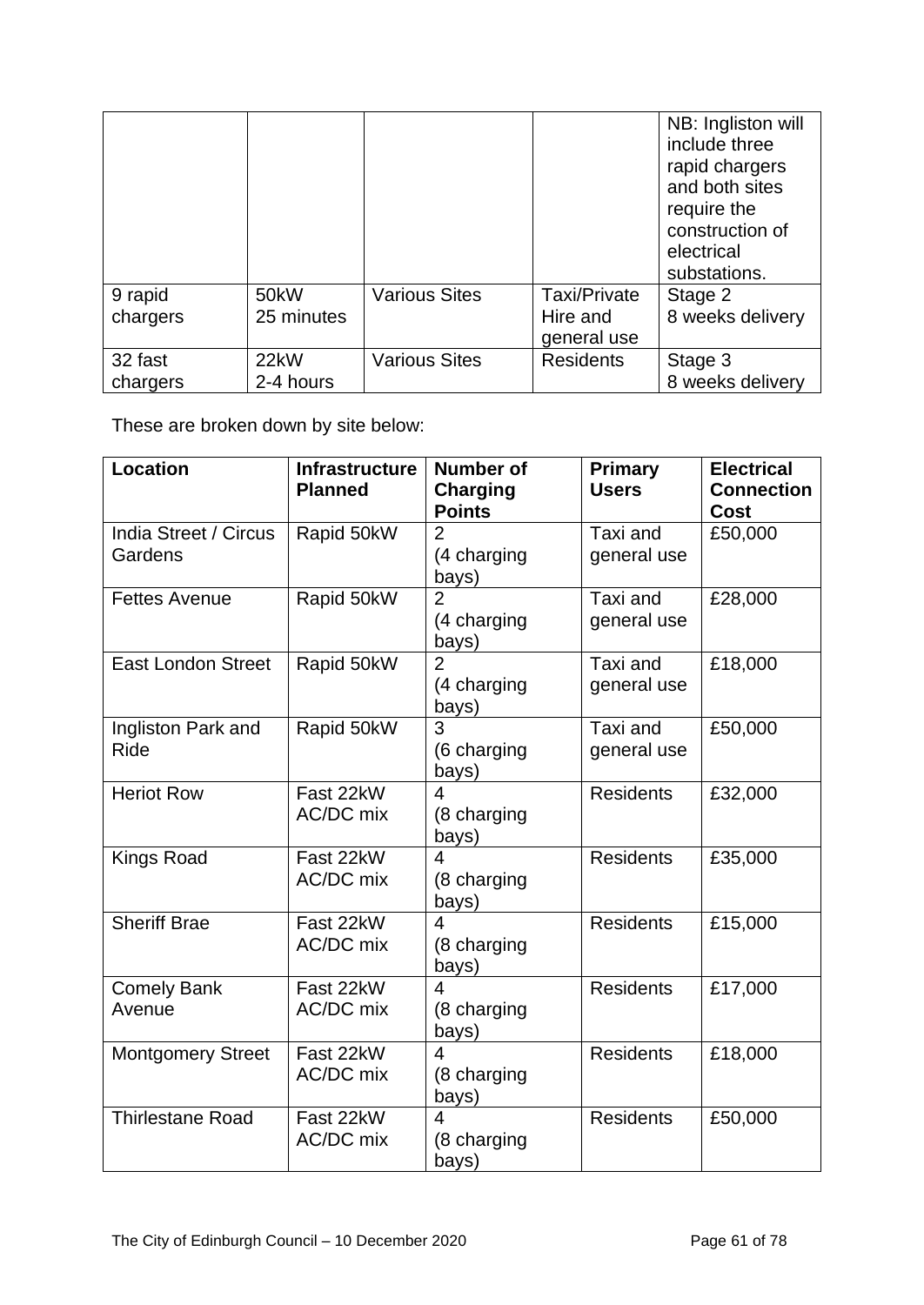| <b>Stewart Terrace</b>   | Fast 22kW<br>AC/DC mix | 4<br>(8 charging<br>bays)   | <b>Residents</b>          | £18,000 |
|--------------------------|------------------------|-----------------------------|---------------------------|---------|
| <b>Maxwell Street</b>    | Fast 22kW<br>AC/DC mix | 4<br>(8 charging<br>bays)   | <b>Residents</b>          | £18,000 |
| Ingliston P&R            | Slow 7kW AC            | 15<br>(30 charging<br>bays) | Visitors and<br>commuters | £50,000 |
| <b>Hermiston P&amp;R</b> | Slow 7kW AC            | 10<br>(20 charging<br>bays) | Visitors and<br>commuters | £25,000 |



**Question (2)** Can the Convener provide a detailed breakdown of the cost per installation/hub and detail the budget that is still to be allocated, and confirm to which installation this is linked?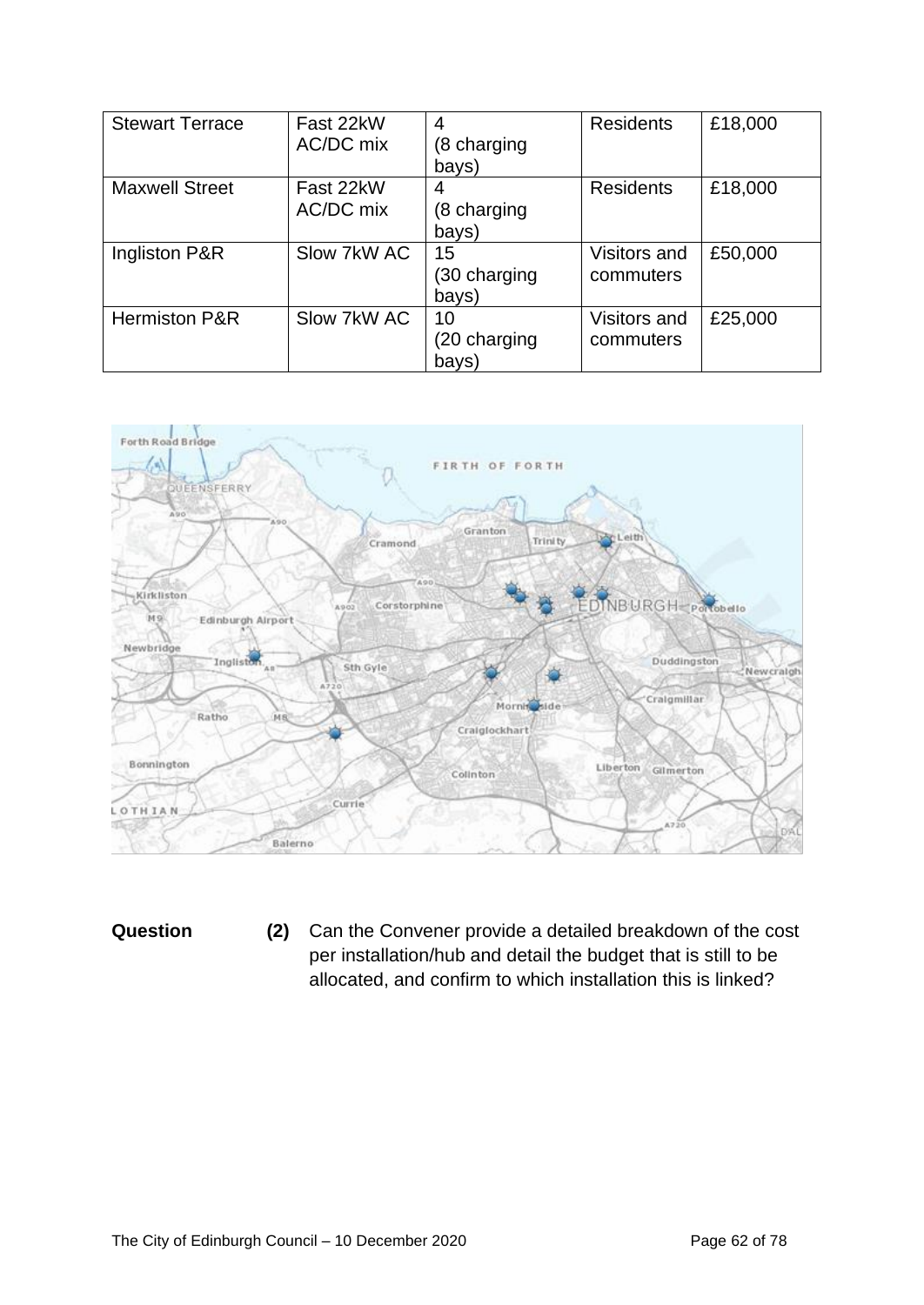| <b>Answer</b>                           | (2) | The cost of the electrical connection work will be £424,000<br>(excluding VAT). This includes the construction of the two<br>electrical substations required at the Park and Ride sites.                                                                                                                                                                                                                                                                                                                                                                                                                                                                              |
|-----------------------------------------|-----|-----------------------------------------------------------------------------------------------------------------------------------------------------------------------------------------------------------------------------------------------------------------------------------------------------------------------------------------------------------------------------------------------------------------------------------------------------------------------------------------------------------------------------------------------------------------------------------------------------------------------------------------------------------------------|
|                                         |     | The electrical connection costs are shown above.                                                                                                                                                                                                                                                                                                                                                                                                                                                                                                                                                                                                                      |
|                                         |     | It is not possible to provide a breakdown of the cost per<br>installation/hub until the procurement process has been<br>completed.                                                                                                                                                                                                                                                                                                                                                                                                                                                                                                                                    |
| <b>Supplementary</b><br><b>Question</b> |     | Thank you Lord Provost and yes I do have a supplementary<br>on this and it's a bit of a lesson for me today I suppose on<br>how you frame a question to get more of what you're looking<br>for. When it says information in time in my answer one<br>where I've asked for that, I wasn't looking for 26 weeks<br>delivery for example, I was looking for when can we expect<br>it to be delivered, a date in time, so I suppose if I drill down<br>on that one around the nine rapid charges which are so key<br>to us in terms of that electric vehicle infrastructure, it says<br>eight weeks delivery, from when until when can we expect<br>that to be completed? |
| <b>Supplementary</b><br><b>Answer</b>   |     | Those are specific dates which I cannot give you today<br>because I don't have all of them to hand you'll see the<br>several categories here and different stages but I'll ensure<br>the officers give you a more detailed response to your<br>particular question emerged today, thank you.                                                                                                                                                                                                                                                                                                                                                                          |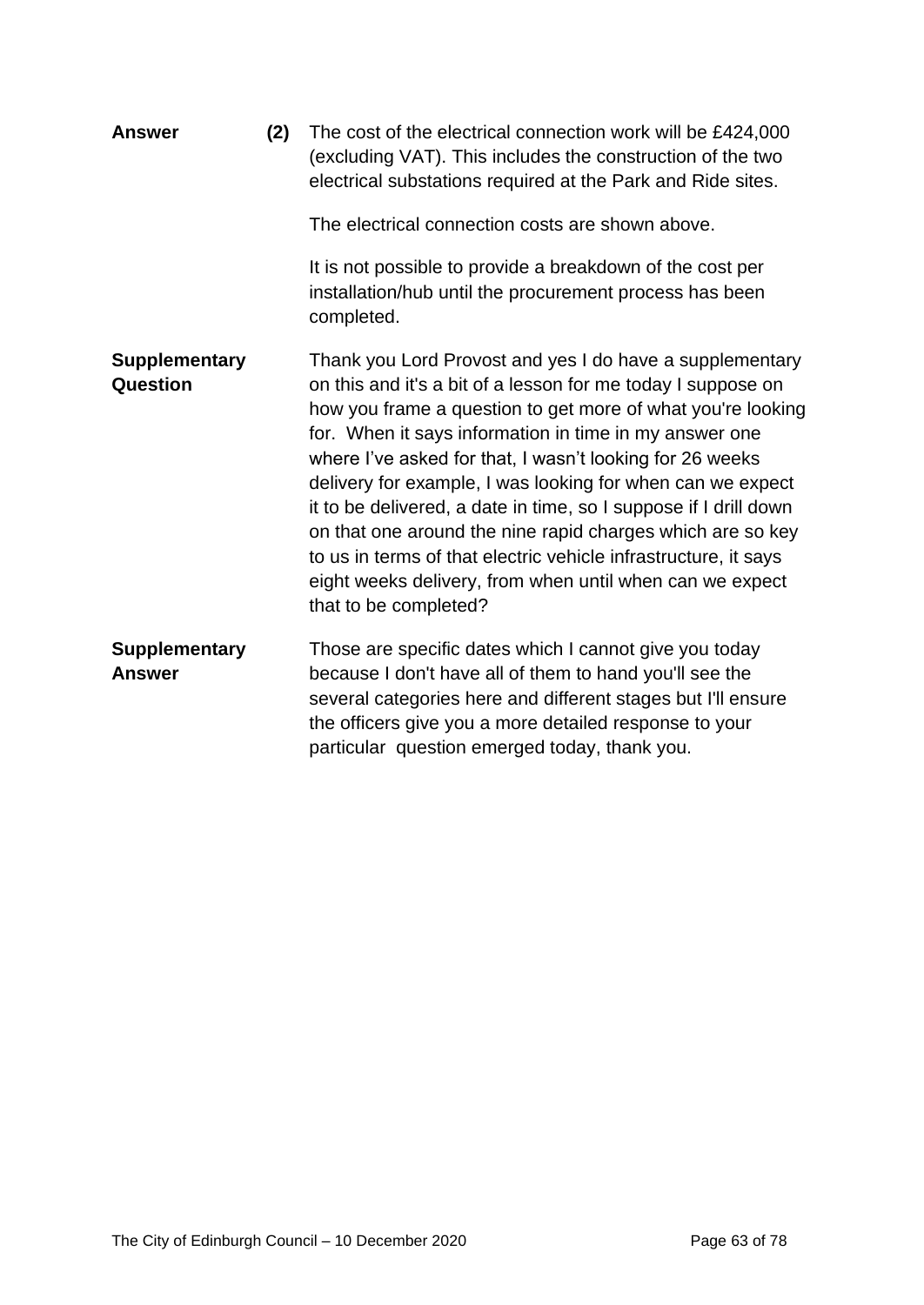**QUESTION NO 9 By Councillor Rust for answer by the Leader of the Council at a meeting of the Council on 10 December 2020**

- **Question (1)** What engagement has there been over 2019/2020 with The Edinburgh Tram Inquiry led by Lord Hardie:
	- (a) By the CEC team responsible for the tram extension?

(b) By the Leader, Transport and Environment Convener or other members of his Administration?

**Answer (1)** The project team have not engaged with The Edinburgh Tram Inquiry. The Inquiry relates to the first phase of tram construction and the project does not fall within the Inquiry's Terms of Reference. The project team have reviewed evidence given to the Inquiry to inform the lessons learned summarised at paragraphs 2.23 to 2.25 of the Final Business Case. In addition, the project team engaged with Professor Bent Flyvbjerg of the Said Business School at the University of Oxford to inform its assessment of Optimism Bias in the Final Business Case, having taken account of expert evidence given by him to The Edinburgh Tram Inquiry.

> To my knowledge, I do not believe that there has been any direct engagement with the Tram inquiry by the Administration.

- **Question (2)** When was the last update received from the Inquiry by the Leader in terms of its progress and when it would publicly report?
- **Answer (2)** No update has been received from the Inquiry on progress or on when it will publicly report. The Inquiry was commissioned by the Scottish Government and it is they who would receive any such progress updates.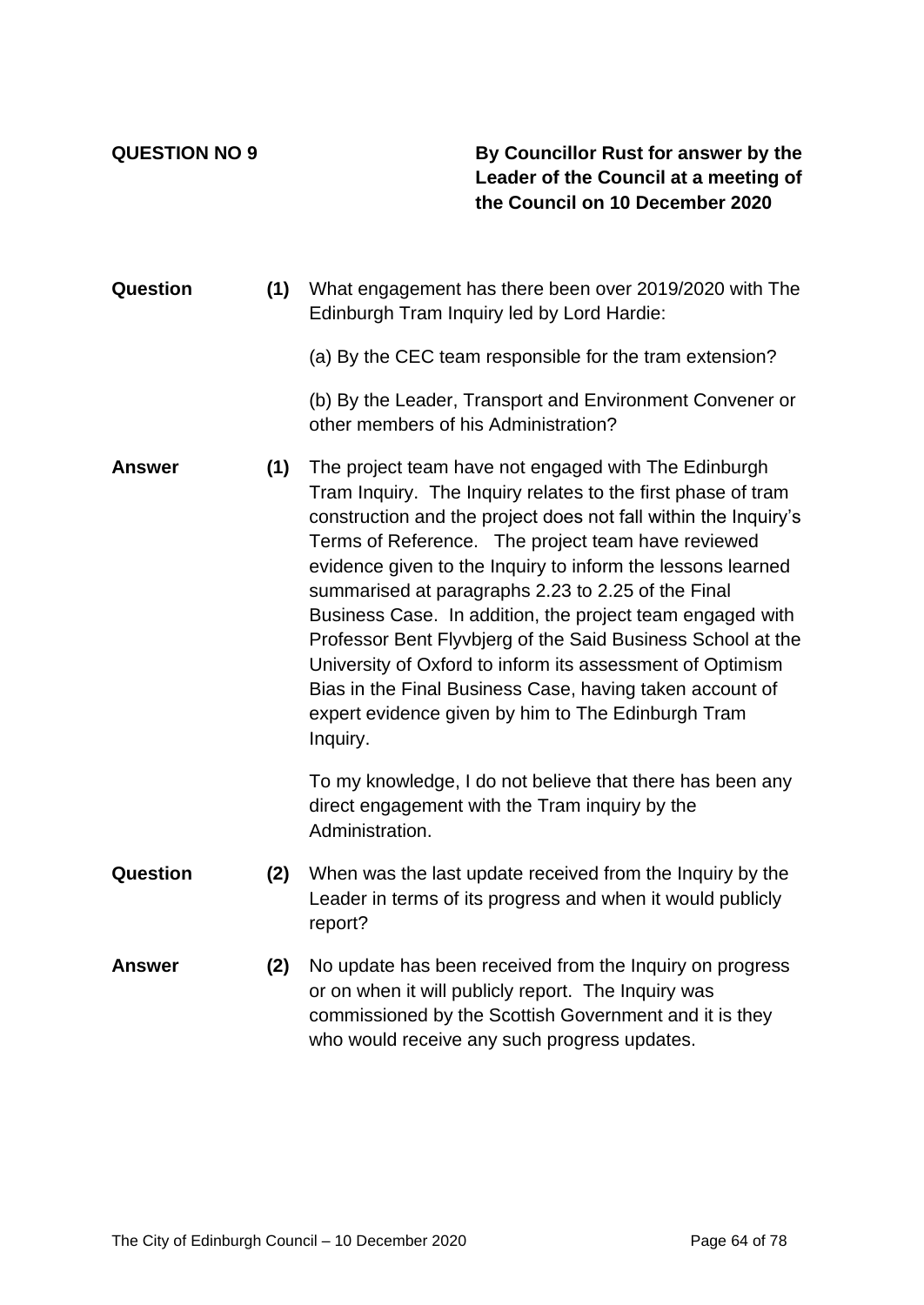### **Supplementary Question**

Thank you Lord Provost and I thank the Council Leader for his answer. I'm aware as the Council Leader states, that the tram report was commissioned by the Scottish Government but that with Council support and of course the subject of the inquiry was a Council led project, so my supplementary is, given the inquiry to establish why the Edinburgh Tram project incurred delays, cost more than originally budgeted and through reductions and scope delivered significantly less than projected and given it's been running for a good number of years and apparently it cost around £12m, will he as Council Leader contact, be it Scottish Government or the inquiry Lord Hardie himself, to ask what time scale we are looking at for publication of the report, completion of the inquiry and I'm well aware I could write myself but I think as council leader it would have rather more weight and given the public furore and the amount of taxpayers' cash expended I think a degree of interest in our part would be appreciated by residents, thank you.

**Supplementary Answer** Can I thank Councillor Rust for the supplementary question and can I just say I entirely agree, a timeline would be incredibly helpful. It's worth saying there have been some more informal approaches to the inquiry and from a conversation I had with a previous Transport Minister there have been more formal requests as well and they have not been met, I think it would be fair to say with an answer which would give any indication of what was being asked, the answer seems to follow the tone of, it will be ready when it's ready rather than anything more substantive. I'm happy to try and do anything else but I would say I'm a little bit sceptical based on previous responses that I know have been made that will get much further forward, but happy to do so.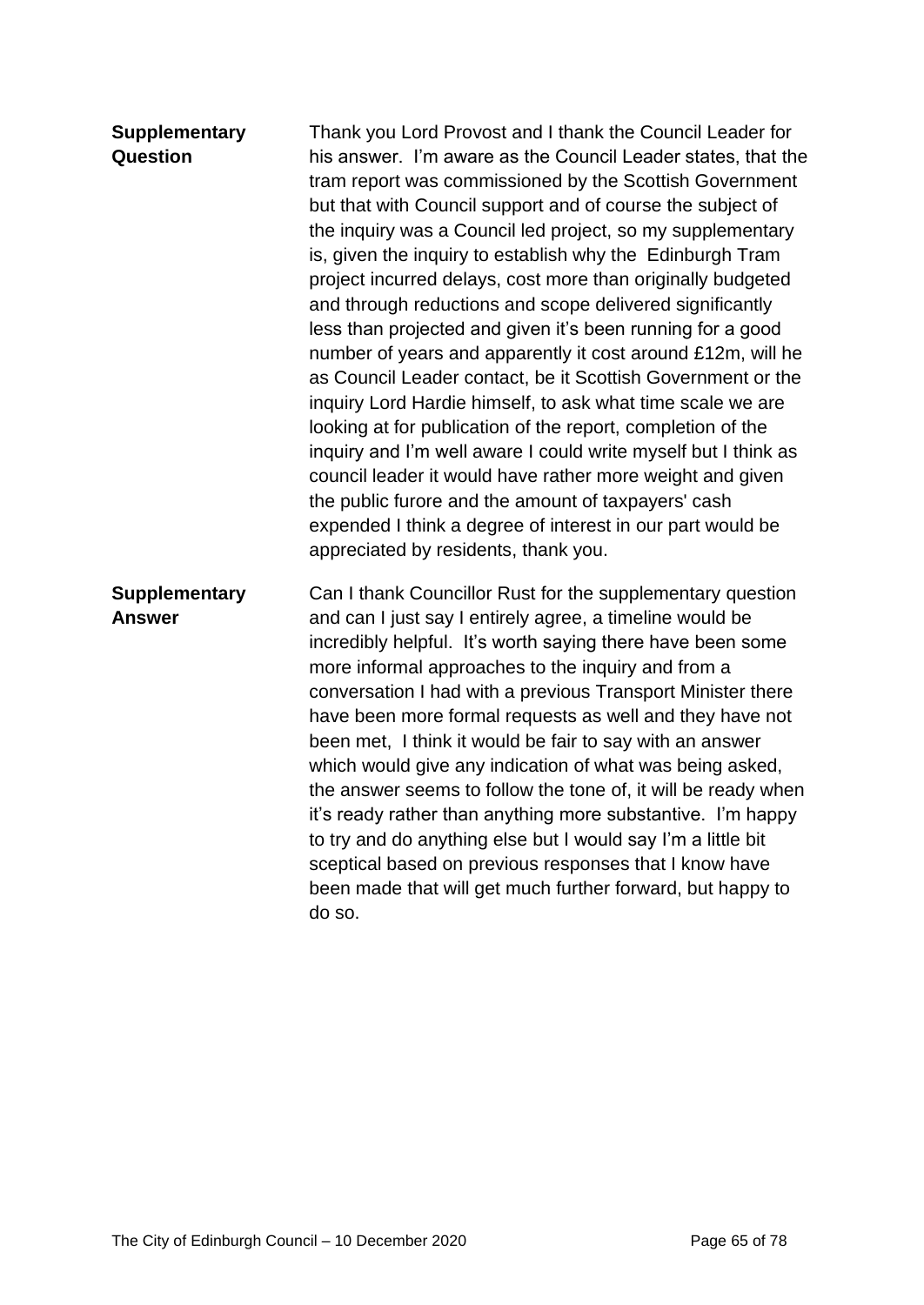**QUESTION NO 10 By Councillor Rust for answer by the Convener of the Education, Children and Families Committee at a meeting of the Council on 10 December 2020**

**Nurseries** 

- **Question (1)** The addendum to Item 7.6 passed by the Education Children & Families Committee on 4 March 2020 stated, "Committee requests to know the amount allocated to each child (on an hourly basis) in Local Authority nurseries". This information has not been presented to date. Please can it now be presented.
- **Answer (1)** The budget for LA settings is not allocated on an hourly basis. For funded only settings the budget is allocated based on the registered capacity.
- **Question (2)** The addendum welcomed the "independent review" of rates of Partner providers anticipated to start in August 2020. This review has commenced, and CEC has commissioned Scotland Excel to undertake the project – Scotland Excel is funded by Scotland's 32 local authorities. Please advise how this constitutes an independent review.
- **Answer (2)** Scotland Excel is the Centre of Procurement Expertise for the local government sector. They are a not for profit organisation and were commissioned by the Scottish Government to develop a suite of supporting operational guidance and information for the early years expansion, including setting sustainable rates for the delivery of funded early learning and childcare.

The organisation has significant experience in developing sustainable rate processes through our work on the National Care Home Calculator. Scotland Excel are not directly involved in procuring local Early Learning and Childcare services, therefore there is a degree of autonomy to the process and outcome; and

Scotland Excel understands how the sustainable rate process can be developed and managed appropriately, and compliantly, in line with procurement or contract requirements.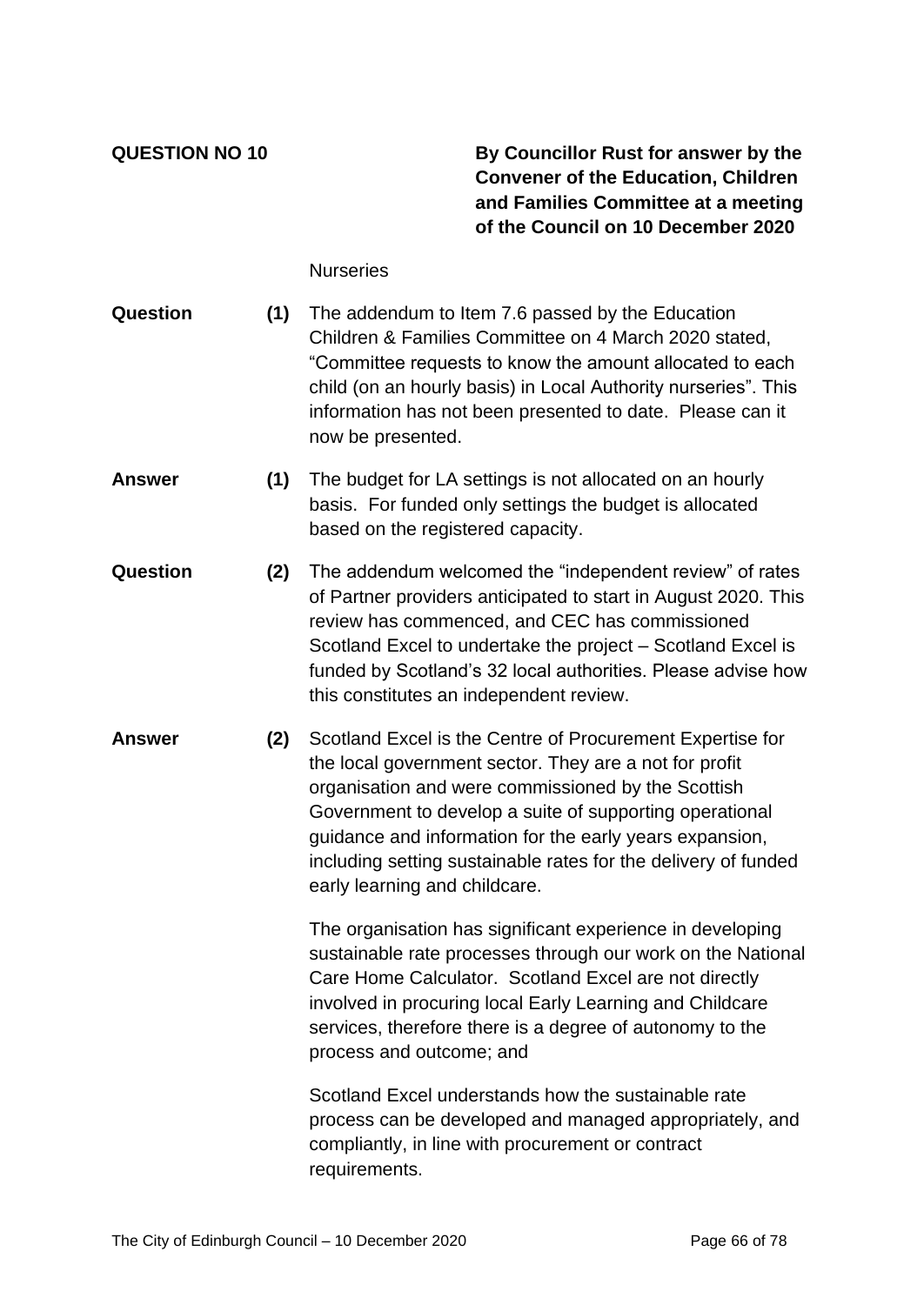| <b>Question</b> | (3) | The current approach will involve over 100 Partner providers<br>providing a large amount of detailed and confidential<br>information. Is CEC concerned that this complicated<br>approach runs the risk of Scotland Excel receiving very low<br>engagement and responses which when aggregated will not<br>produce a proper outcome?            |
|-----------------|-----|------------------------------------------------------------------------------------------------------------------------------------------------------------------------------------------------------------------------------------------------------------------------------------------------------------------------------------------------|
| <b>Answer</b>   | (3) | The Scottish Government Guidance on setting sustainable<br>rates for funded providers includes a survey of costs as an<br>approach to gather information to establish a sustainable<br>rate. Information gathered by Scotland Excel in the survey<br>of costs will not be seen by CEC.                                                         |
| Question        | (4) | Has any consideration been given by CEC to the formation<br>of an internal working group with representatives from each<br>sector (large & small Partner Providers, Independent<br>schools, Childminders, Charities, Playgroups) working with<br>Scotland Excel?                                                                               |
| <b>Answer</b>   | (4) | This was considered along with other process outlined in the<br>Scottish Government guidance on setting a sustainable rate<br>for funded hours. However, only the survey of costs or<br>survey of prices approaches allow all our partners to<br>contribute to the process if they wish to do so.                                              |
| Question        | (5) | Partner Providers have been advised by Scotland Excel that<br>CEC will not allow them to discuss their<br>recommendations/report with Partner Providers before (or<br>after) submission to CEC. Is there not a case for having the<br>results of the exercise transparent and shared with the<br>Partner Providers prior to submission to CEC? |
| <b>Answer</b>   | (5) | We have a contractual agreement with Scotland Excel to<br>carry out the survey of costs on behalf of CEC. Once we<br>receive the outcome, the findings will be shared with the<br>Education, Children and Families Committee for<br>consideration and be available to the public.                                                              |
| <b>Question</b> | (6) | Why have Partner Providers been advised by CEC that the<br>recommendations of Scotland Excel will not be shared with<br>them at any stage of the process and that they can access<br>some information via FOI requests?                                                                                                                        |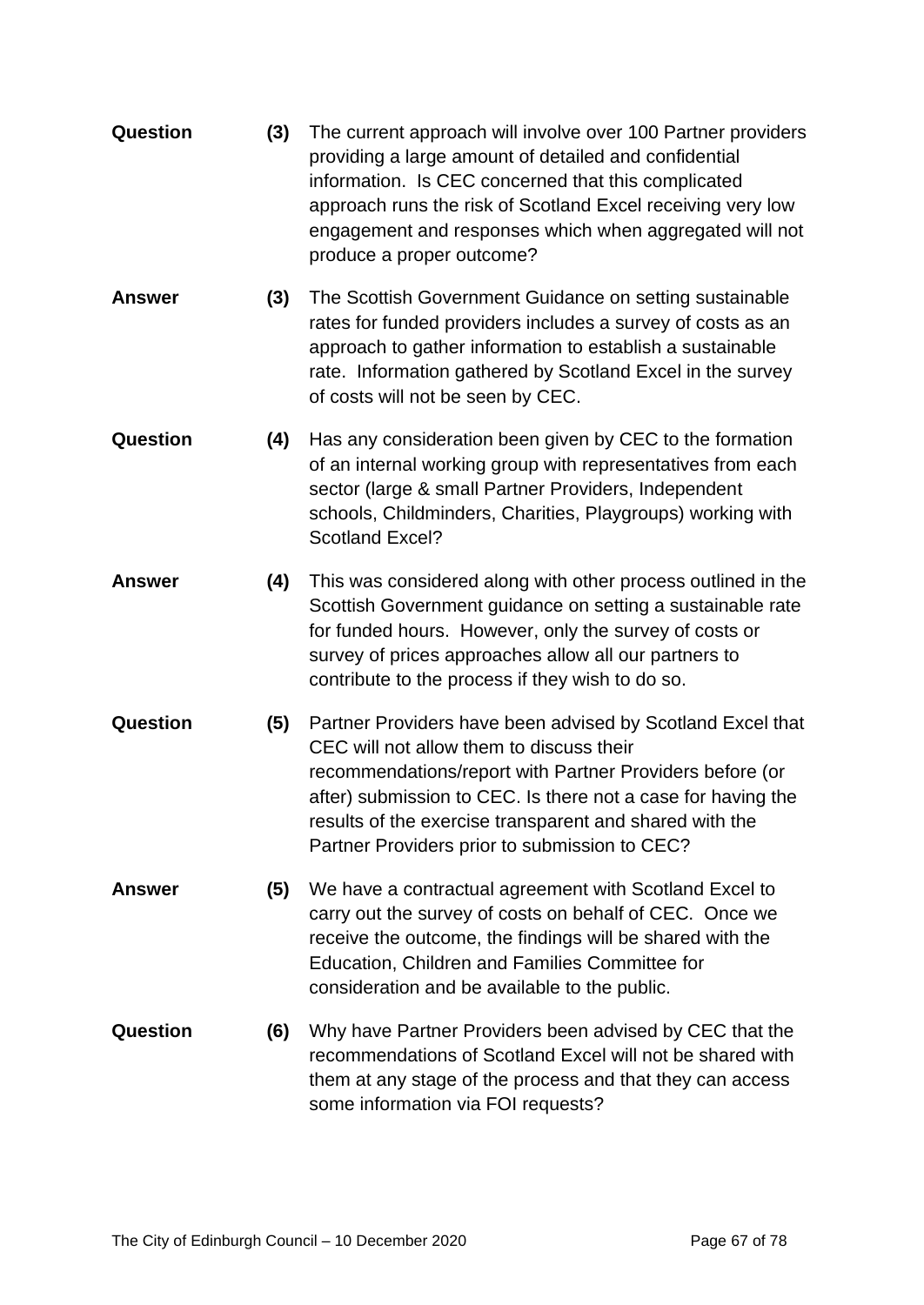| <b>Answer</b>                         | (6) | See answer to question 5. We have not advised partners<br>that they will need to access information via FOI requests.<br>There was some concern from partners that rival businesses<br>could access the information they share with Scot Excel<br>through the FOI process. This is not the case.                                                                                                                                                                                                                                                                                                                                                                                                                                                                                                                                                                                                                                                                                                                                                                                                                                                                                             |
|---------------------------------------|-----|----------------------------------------------------------------------------------------------------------------------------------------------------------------------------------------------------------------------------------------------------------------------------------------------------------------------------------------------------------------------------------------------------------------------------------------------------------------------------------------------------------------------------------------------------------------------------------------------------------------------------------------------------------------------------------------------------------------------------------------------------------------------------------------------------------------------------------------------------------------------------------------------------------------------------------------------------------------------------------------------------------------------------------------------------------------------------------------------------------------------------------------------------------------------------------------------|
| <b>Supplementary</b><br>Question      |     | Thank you Lord Provost and I thank the Convener for his<br>answer. I understand from partner providers that the<br>response to question six is erroneous as the FOI point was<br>stated at partner meeting but I can follow that up with the<br>Convener separately along with various other issues in<br>connection with Scotland Excel but my supplementary<br>relates to the answer to question one which seems to be I<br>think a little bit about a play on words, the question was not<br>about on what basis the budget is allocated it was a request<br>for the actual hourly cost in local authority settings, however<br>as it's been confirmed in the answer that the budget per<br>setting on a registered capacity basis is available or known it<br>should be relatively straightforward for the council to convert<br>that to a budgeted hourly rate which is what has been asked<br>for, so on the basis that the actual costs are known,<br>recorded, maintained for each setting, an actual cost hourly<br>rate should also be available. Could this please be supplied<br>as requested both through the addendum in March and<br>through the written question, thank you. |
| <b>Supplementary</b><br><b>Answer</b> |     | There's a lot of detail in that question thanks to Jason, so I'll<br>need to look into that and if it's possible it will be done.                                                                                                                                                                                                                                                                                                                                                                                                                                                                                                                                                                                                                                                                                                                                                                                                                                                                                                                                                                                                                                                            |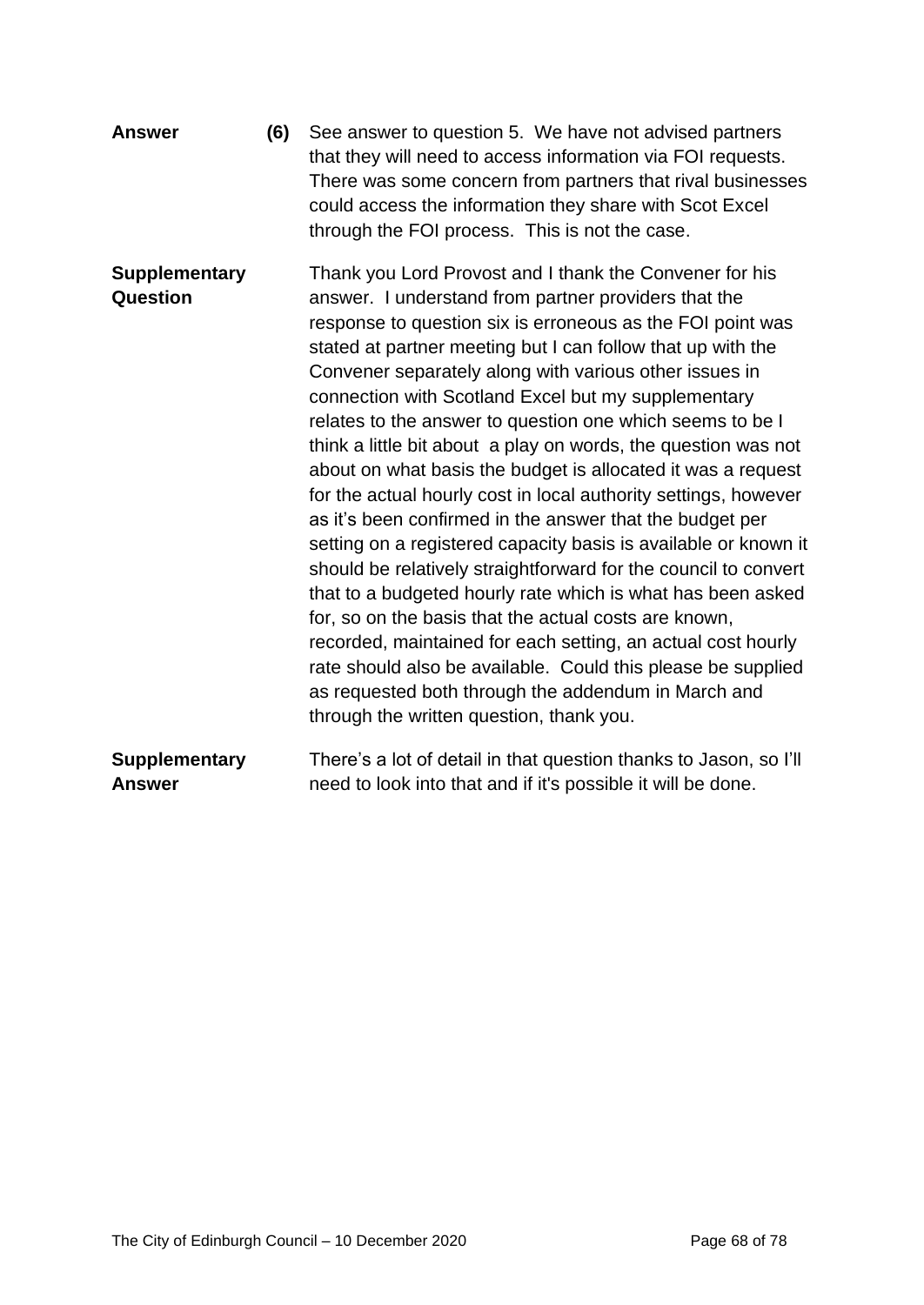**QUESTION NO 11 By Councillor Laidlaw for answer by the Convener of the Transport and Environment Committee at a meeting of the Council on 10 December 2020**

- **Question (1)** Given the need for Edinburgh to substantially increase its provision of on-street electric vehicle charging – in light of both rising consumer demand and the recent announcement by the U.K. Government that the ban on conventional petrol and diesel engine cars will be moved forward from 2040 to 2030 – can the Convener confirm if Edinburgh has applied for grant funding from the Energy Saving Trust's On-street Residential Chargepoint Scheme?
- **Answer (1)** The Council has not applied for grant funding from the Energy Saving Trust's On-street Residential Chargepoint Scheme.
- **Question (2)** If so, can she provide details of what has been applied for?
- **Answer (2)** N/A
- **Question (3)** If not, can she explain the reasons why not?
- **Answer (3)** The Energy Savings Trust 'On-street Residential ChargePoint Scheme' funding is only available in the current financial year (2020/21) and must be fully utilised to pay for installation of chargers only.

The Council's focus is currently on developing the Electric Vehicle (EV) network in the city for delivery of Phase One of the EV On Street Charger Project. As the necessary electrical infrastructure, supporting civil engineering and Traffic Regulation Order work is not at the delivery stage it was not appropriate for the Council to apply for and install the necessary new chargers in the current financial year.

The work which is being progressed to improve the electrical network will enable the Council to apply for similar funding should this become available in future years.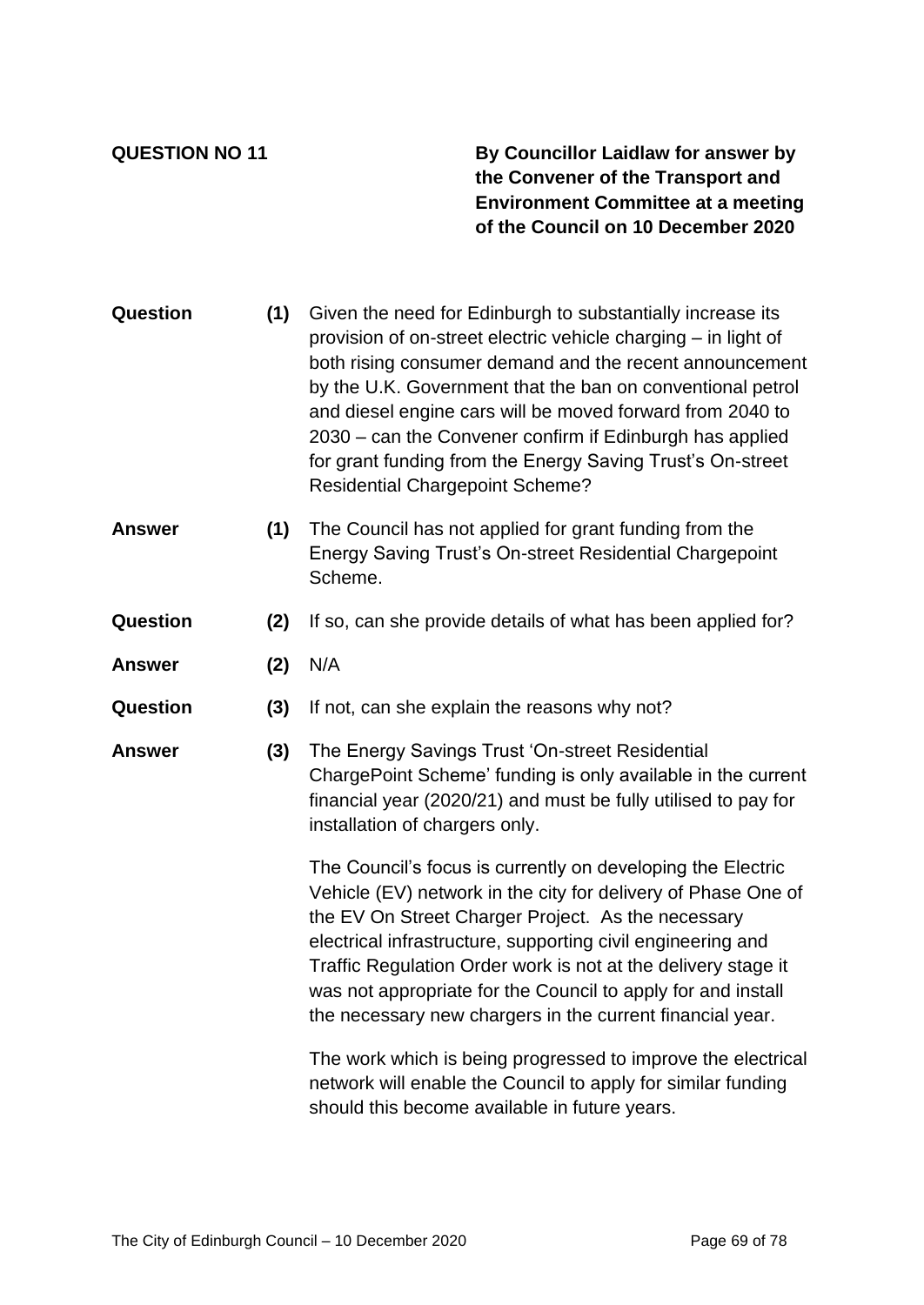| <b>Supplementary</b><br><b>Question</b> | Thank you Lord Provost, I thank the Convener for the<br>answer. Given the news that conventional engine cars will<br>be phased out 10 years ahead of the previous schedule by<br>the UK Government, does the Convener feel there is a need<br>to accelerate the easy charging infrastructure project in<br>Edinburgh to meet the likely increase in demand or face<br>Edinburgh being left behind, particularly as it seems that the<br>one referred to in my answer that grant funding is being<br>accessed by other cities in Scotland like Stirling and indeed<br>East Lothian, thank you?                                                                                                                                                                                                                                                                                                                                                                                                                                                                                                                                                                                                                                                                                                                                                                                                                                                                                                                                                                                                                                                                                                                                                                                                                                                                                                                                                             |
|-----------------------------------------|-----------------------------------------------------------------------------------------------------------------------------------------------------------------------------------------------------------------------------------------------------------------------------------------------------------------------------------------------------------------------------------------------------------------------------------------------------------------------------------------------------------------------------------------------------------------------------------------------------------------------------------------------------------------------------------------------------------------------------------------------------------------------------------------------------------------------------------------------------------------------------------------------------------------------------------------------------------------------------------------------------------------------------------------------------------------------------------------------------------------------------------------------------------------------------------------------------------------------------------------------------------------------------------------------------------------------------------------------------------------------------------------------------------------------------------------------------------------------------------------------------------------------------------------------------------------------------------------------------------------------------------------------------------------------------------------------------------------------------------------------------------------------------------------------------------------------------------------------------------------------------------------------------------------------------------------------------------|
| <b>Supplementary</b><br><b>Answer</b>   | Thank you for your supplementary Councillor Laidlaw. I<br>certainly believe that there is a need for fast movement<br>towards this particular area but I also think that the answer<br>provided gives a really useful reason as to why that<br>particular funding has not yet applied for and I hope that will<br>be read in detail. In terms of the broader point that you are<br>making about whether or not we risk being left behind, I<br>think it's worthwhile making what is I think is a relevant point<br>for a City of this nature, which is that electric vehicles are an<br>incredibly useful technological step forward that helps us<br>meet those targets that we're aiming for but it's particularly<br>helpful in terms of for example gaining of fleets, whether<br>you're talking about the CEC fleet, Lothian Bus, taxi fleets,<br>any number of business oriented fleets, in other words the<br>vehicles that are doing the high mileage. I'm less convinced<br>of the need to completely push everybody who is currently<br>using a car on to electric cars, I can see that there is<br>absolute validity and it's important we get that infrastructure<br>in place, but I don't want it to become a substitute for also<br>looking at ways to reduce the amount of car use inside<br>Edinburgh, a city of this size is drowning in cars and we<br>need to find a way to prevent that wholesale shift from petrol<br>and diesel simply being replicated in the number of electric<br>vehicles that we've got on the road and so I think that's a<br>useful bit of background piece because it does not help us<br>to address the issues around congestion, there are also<br>issues around emissions attached to electric vehicles which<br>are only just beginning to be explored and understood and<br>so while I absolutely support the development of EB<br>infrastructure in this city for both fleet and private use, I don't |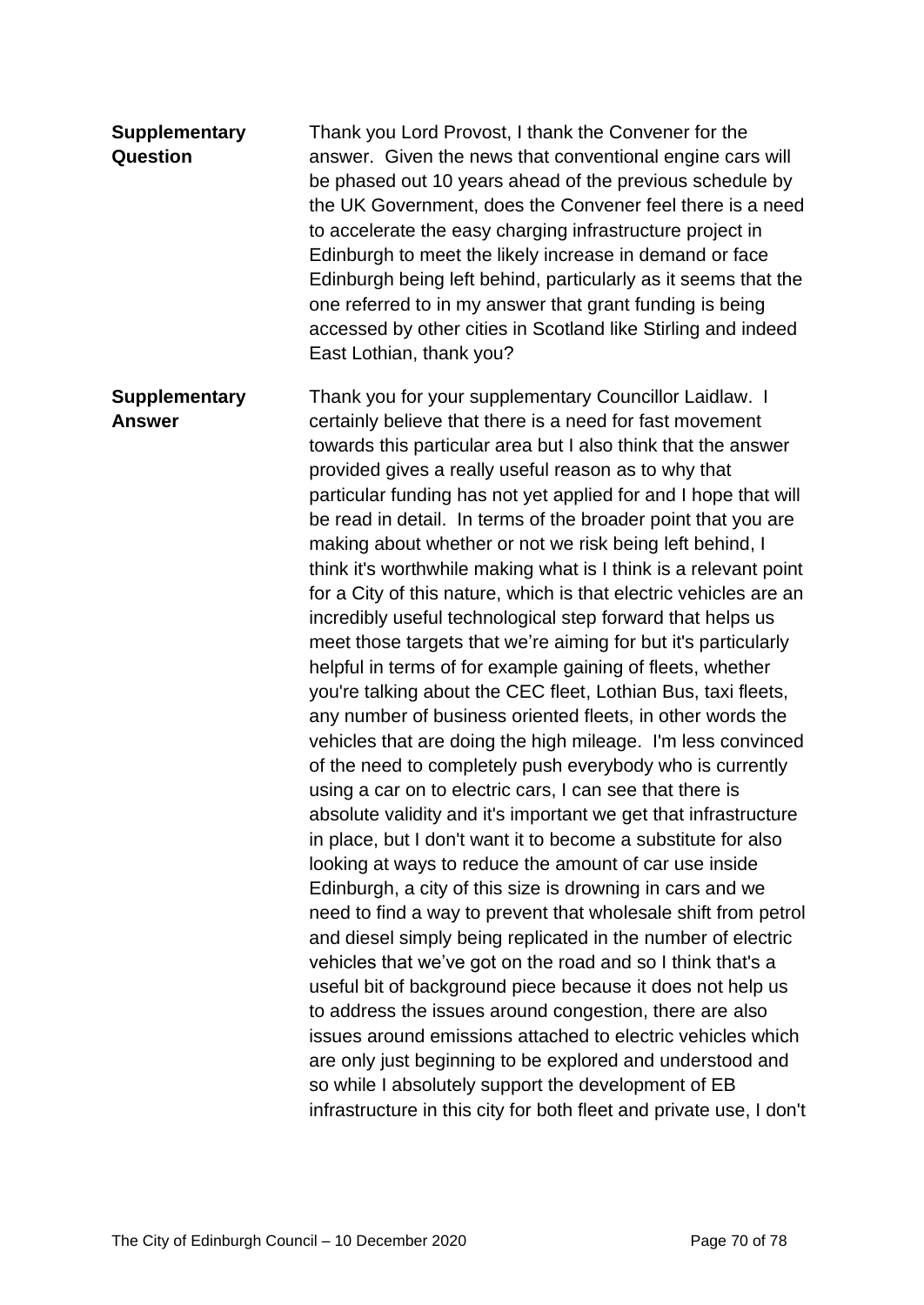want it to become a substitute for us failing as a city to address the issue of over use of cars inside the city and a lack of movement towards more sustainable transport methods ie public transport and walking, cycling and wheeling. So I believe that what we're doing is correct, we're moving in the right direction on it, I'd like a bit more speed in certain parts of it but I believe that all of the efforts we're putting right now will help us meet those targets.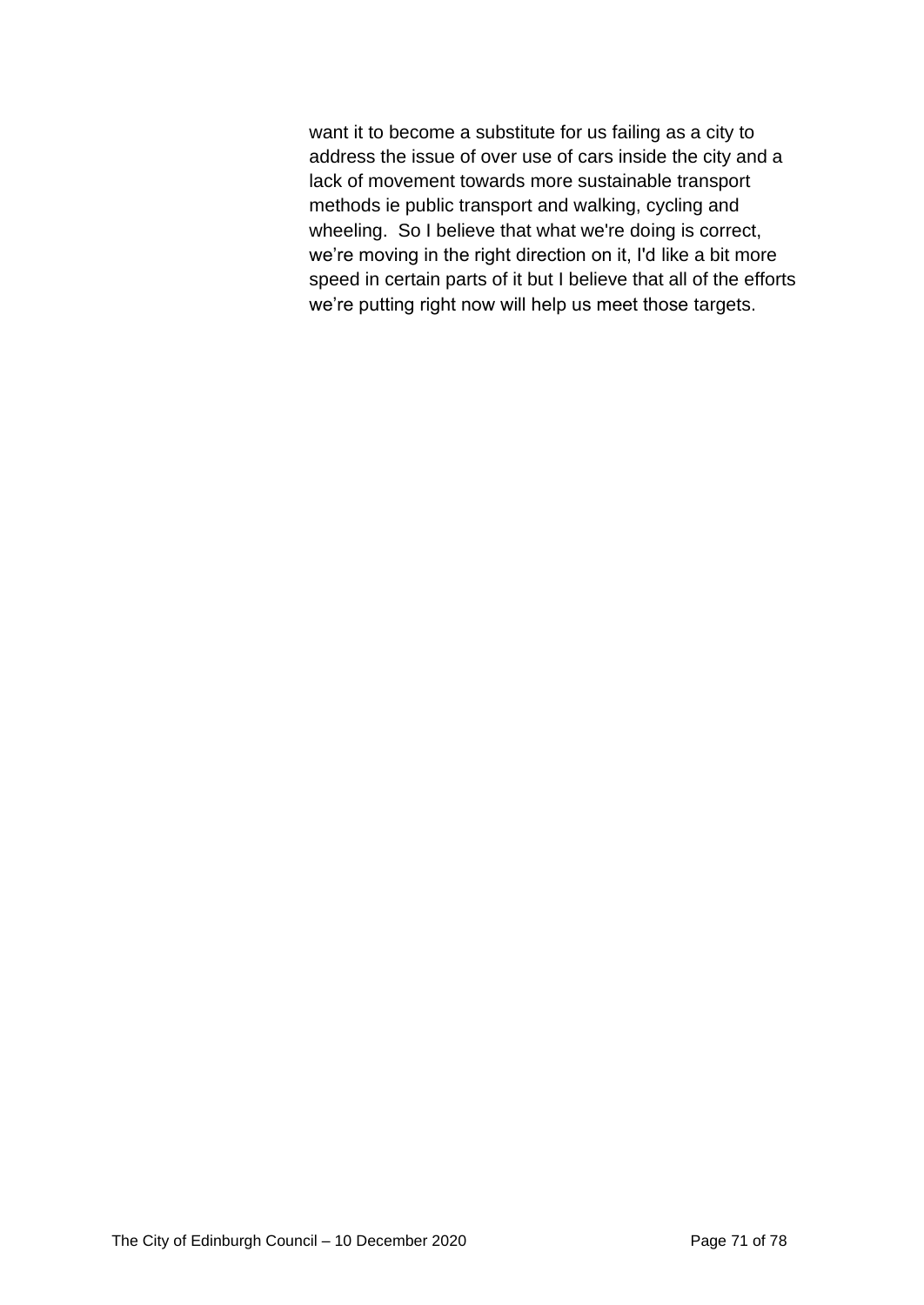**QUESTION NO 12 By Councillor Howie for answer by the Leader of the Council at a meeting of the Council on 10 December 2020**

| <b>Question</b>                         | Bearing in mind there is council involvement in all care<br>home admissions, how many Edinburgh citizens/patients<br>have been transferred from hospital to a care home without<br>the individual's consent, legal authority or family support<br>(such as a Power of Attorney or Guardianship Order) for<br>each calendar month over the past twelve months?                                                                                                                                                                                                                                                                                                                                                                                                                                                                   |
|-----------------------------------------|---------------------------------------------------------------------------------------------------------------------------------------------------------------------------------------------------------------------------------------------------------------------------------------------------------------------------------------------------------------------------------------------------------------------------------------------------------------------------------------------------------------------------------------------------------------------------------------------------------------------------------------------------------------------------------------------------------------------------------------------------------------------------------------------------------------------------------|
| <b>Answer</b>                           | There are no records of any individuals transferred from<br>hospital to a care home without the individual's consent,<br>legal authority or family support over twelve months.                                                                                                                                                                                                                                                                                                                                                                                                                                                                                                                                                                                                                                                  |
| <b>Supplementary</b><br><b>Question</b> | Thank you and thank you to the Council Leader for his<br>answer. I wonder if I can seek clarification, the Council<br>Leader refers in his response to nothing having appeared in<br>the records, but nothing would appear in the records on this<br>matter since if this sort of thing was going on it would not be<br>recorded. It was certainly happening elsewhere within<br>Lothian Health Board area, in fact there's reports in<br>Midlothian, also in Glasgow and Clyde I'm aware there's an<br>investigation by EHRC over the past while to include this<br>year and previous times. So I wonder if the Council Leader<br>can clarify the response he has given, thank you?                                                                                                                                            |
| <b>Supplementary</b><br><b>Answer</b>   | Yes I'm happy to do so Lord Provost and thanks Councillor<br>Howie for the question. The Health and Social Care officials<br>were very very definitive in their answer and I'm afraid the<br>wording was my choice because I wasn't, having not been<br>hugely close to the detail perhaps Councillor Henderson<br>may have given a more definitive position, I was a little bit<br>uneasy about giving the answer as definitively as it was<br>reported to me but it was reported to me very very clearly<br>from the officers that this has not happened in Edinburgh it<br>was incredibly clear and incredibly definitive, the wording<br>that appears in the answer is my choice based on that<br>information but also of course based on a slight caveat in<br>that I'm not as close to the details as the officers but if |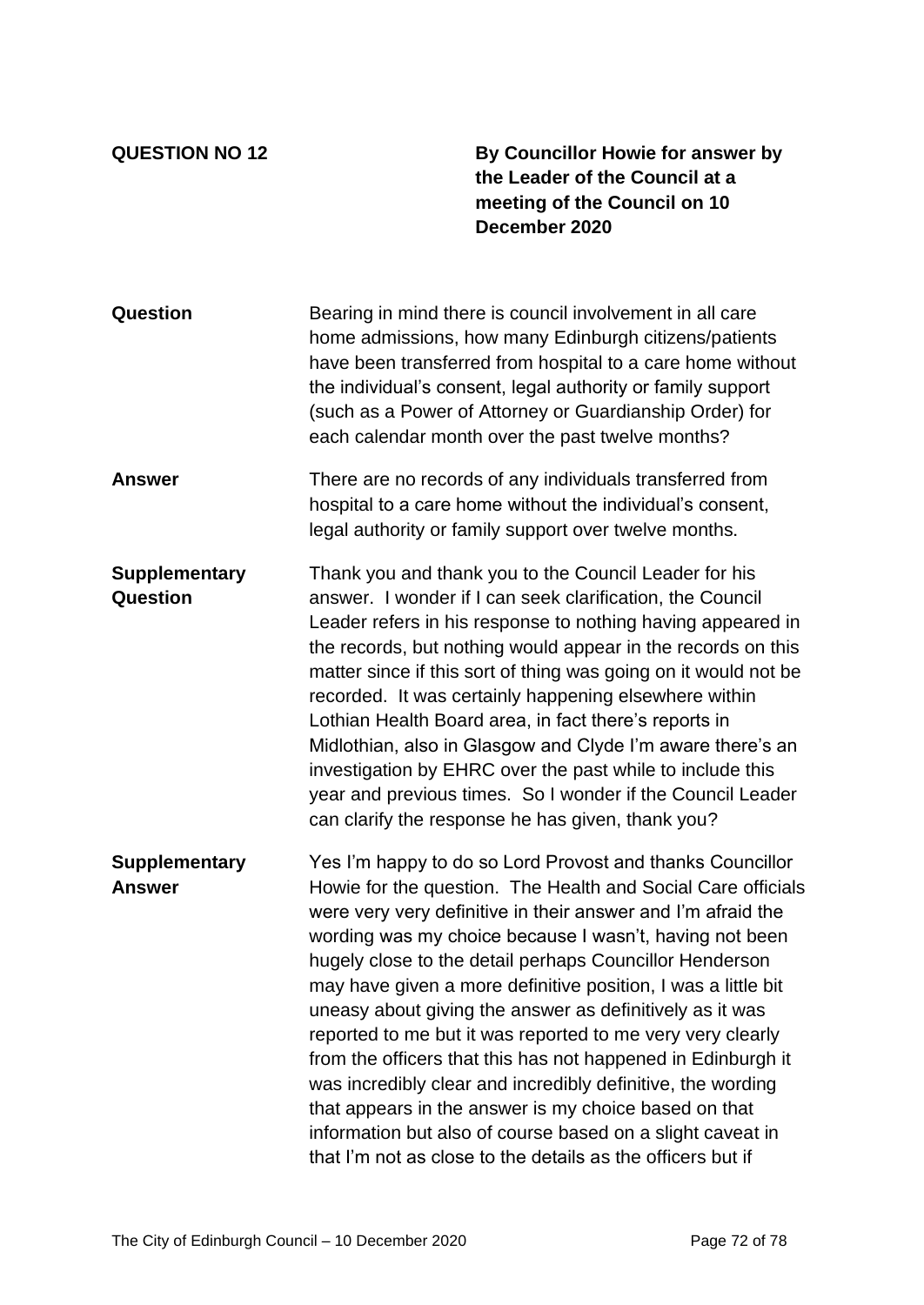Councillor Howie writes to the relevant Director I'm sure she'll be able to give a very very definitive answer just as she gave me.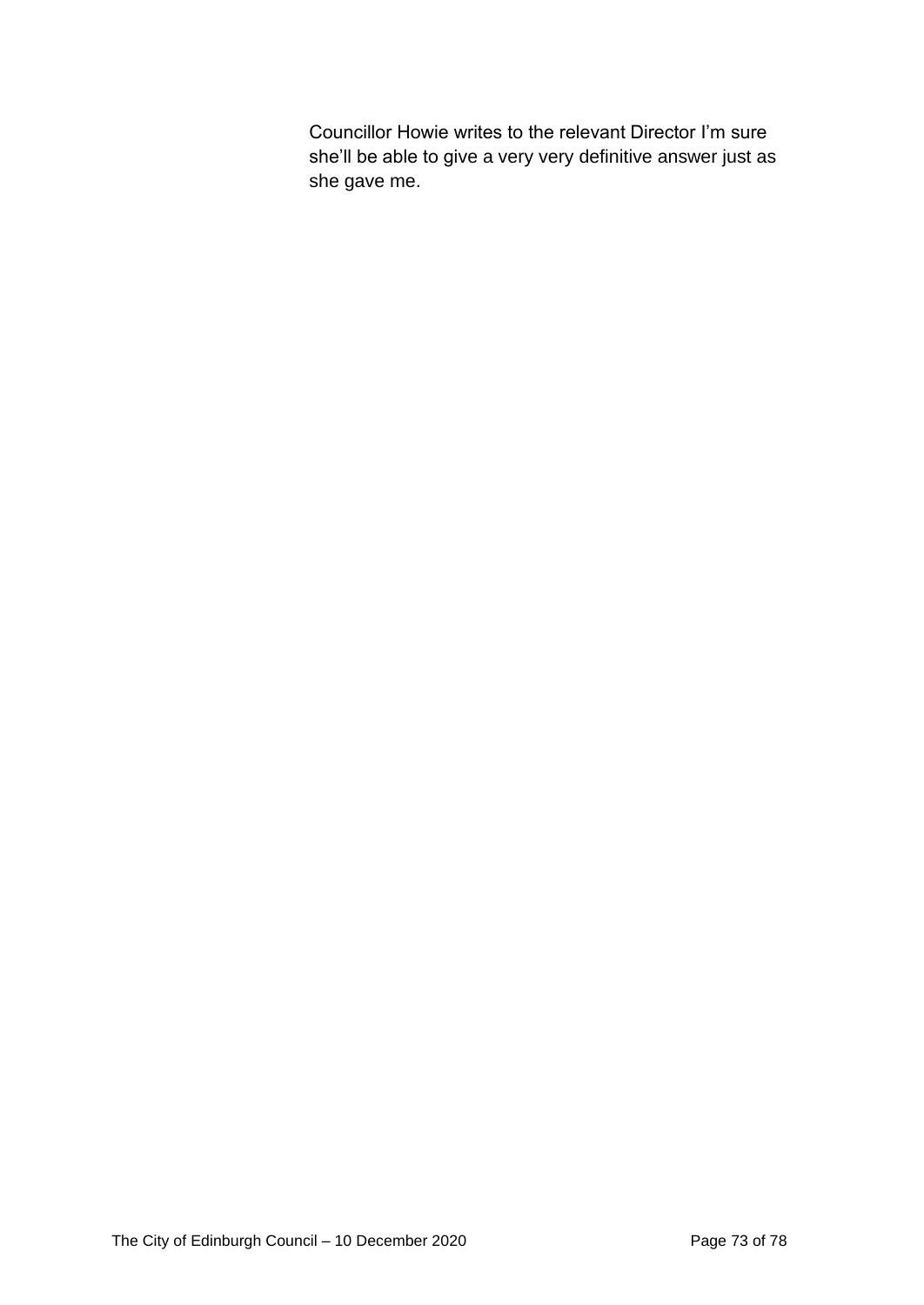## **QUESTION NO 13 By Councillor Booth for answer by the Convener of the Education, Children and Families Committee at a meeting of the Council on 10 December 2020**

The following questions concerning the council's current consultation on Gaelic Medium Education at secondary level are all supplementary to my questions on the same topic asked at the November meeting of council.

- **Question (1)** Further to the answer to question 1, what proportion of the current school roll at Taobh na Pairce live within 3 miles of each of the four options for GME secondary as well as Darroch and JGHS, broken down by school year?
- **Answer (1)** This question requires a considerable amount of analysis to be undertaken and will be answered in the GME informal consultation outcomes report which is expected to be complete in January 2021.
- **Question (2)** Further to the answer to question 2, what proportion of the current Sgoil-araich and P1-4 at Taobh na Pairce currently live within a) 15 minutes' walk; b) 15 minutes' cycle of each of the four options, plus Darroch and JGHS?
- **Answer (2)** This question requires a considerable amount of analysis to be undertaken and will be answered (as much as is possible with the data available to officers) in the GME informal consultation outcomes report which is expected to be complete in January 2021.
- **Question (3)** Further to the answer to questions 3 and 4, how were these answers calculated, and did it assume travel at rush hour or outside of rush hour, in pre-covid or post-covid travel conditions?
- **Answer (3)** This question will be answered in the GME informal consultation outcomes report which is expected to be complete in January 2021.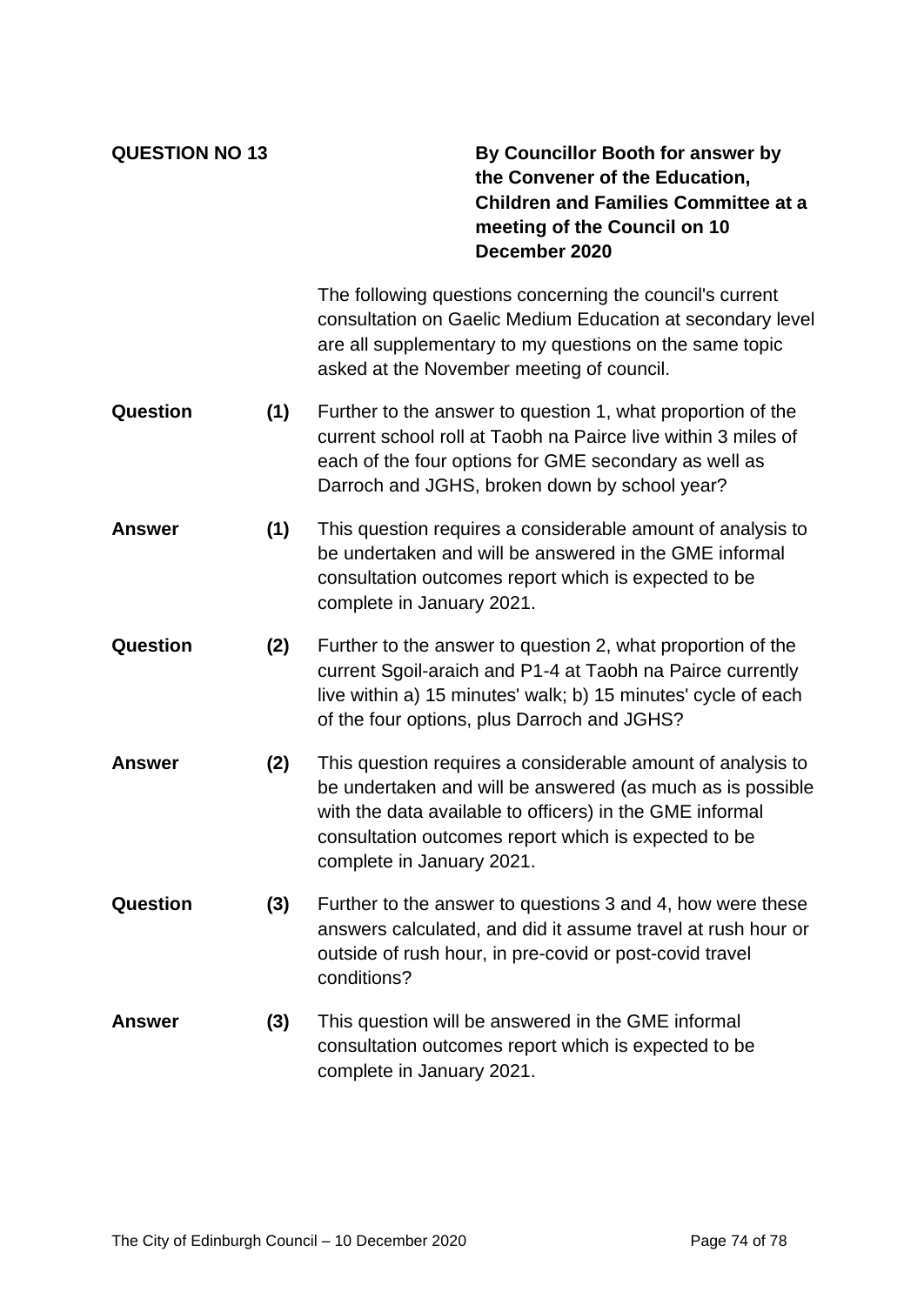| <b>Question</b> | (4) | Further to the answer to question 5, please can you supply<br>this information broken down by school year?                                                                                                                                                                                                                                                                                                                                                                                                                                                                  |
|-----------------|-----|-----------------------------------------------------------------------------------------------------------------------------------------------------------------------------------------------------------------------------------------------------------------------------------------------------------------------------------------------------------------------------------------------------------------------------------------------------------------------------------------------------------------------------------------------------------------------------|
| <b>Answer</b>   | (4) | This question will be answered in the GME informal<br>consultation outcomes report which is expected to be<br>complete in January 2021.                                                                                                                                                                                                                                                                                                                                                                                                                                     |
| <b>Question</b> | (5) | Further to the answer to question 6, parts a) and b), please<br>can you clarify that the intention is to withdraw curriculum<br>support from JGHS as soon as Darroch opens in 2022?<br>Why is that?                                                                                                                                                                                                                                                                                                                                                                         |
| <b>Answer</b>   | (5) | See answer at the end of questions.                                                                                                                                                                                                                                                                                                                                                                                                                                                                                                                                         |
| <b>Question</b> | (6) | Further to the answer to question 6, parts a) and b), please<br>can you clarify which subjects will be taught using<br>curriculum support outside Darroch; when this will start, and<br>which school years this will affect, and how many school<br>pupils might be expected to attend curriculum support<br>outside Darroch in a week? Will this be all subjects which<br>cannot be taught in Gaelic, or is some other criteria used,<br>and if so, what criteria? How is it expected that educational<br>outcomes for GME pupils will be improved by this<br>arrangement? |
| <b>Answer</b>   | (6) | See answer at the end of questions.                                                                                                                                                                                                                                                                                                                                                                                                                                                                                                                                         |
| Question        | (7) | Further to the answer to question 6, parts a) and b), please<br>can you outline what mode of travel is assumed for pupils<br>travelling to a) Tynecastle, b) Boroughmuir, c) St Thomas'<br>and d) JGHS for curriculum support, and in each case<br>please give the estimated travel time;                                                                                                                                                                                                                                                                                   |
| <b>Answer</b>   | (7) | See answer at the end of questions.                                                                                                                                                                                                                                                                                                                                                                                                                                                                                                                                         |
| <b>Question</b> | (8) | Further to the answer to question 6, parts a) and b), when<br>will the council publish, as referenced in the approved<br>Gaelic Language Plan 2018 -2022, the long-term plan to<br>ensure the quality and sustainable expansion of secondary<br>GME which will support the increasing numbers of pupils<br>from Taobh Na Pàirce and any future GME primary school,<br>as they move into S1 and beyond, which was due for<br>completion in 2020?                                                                                                                             |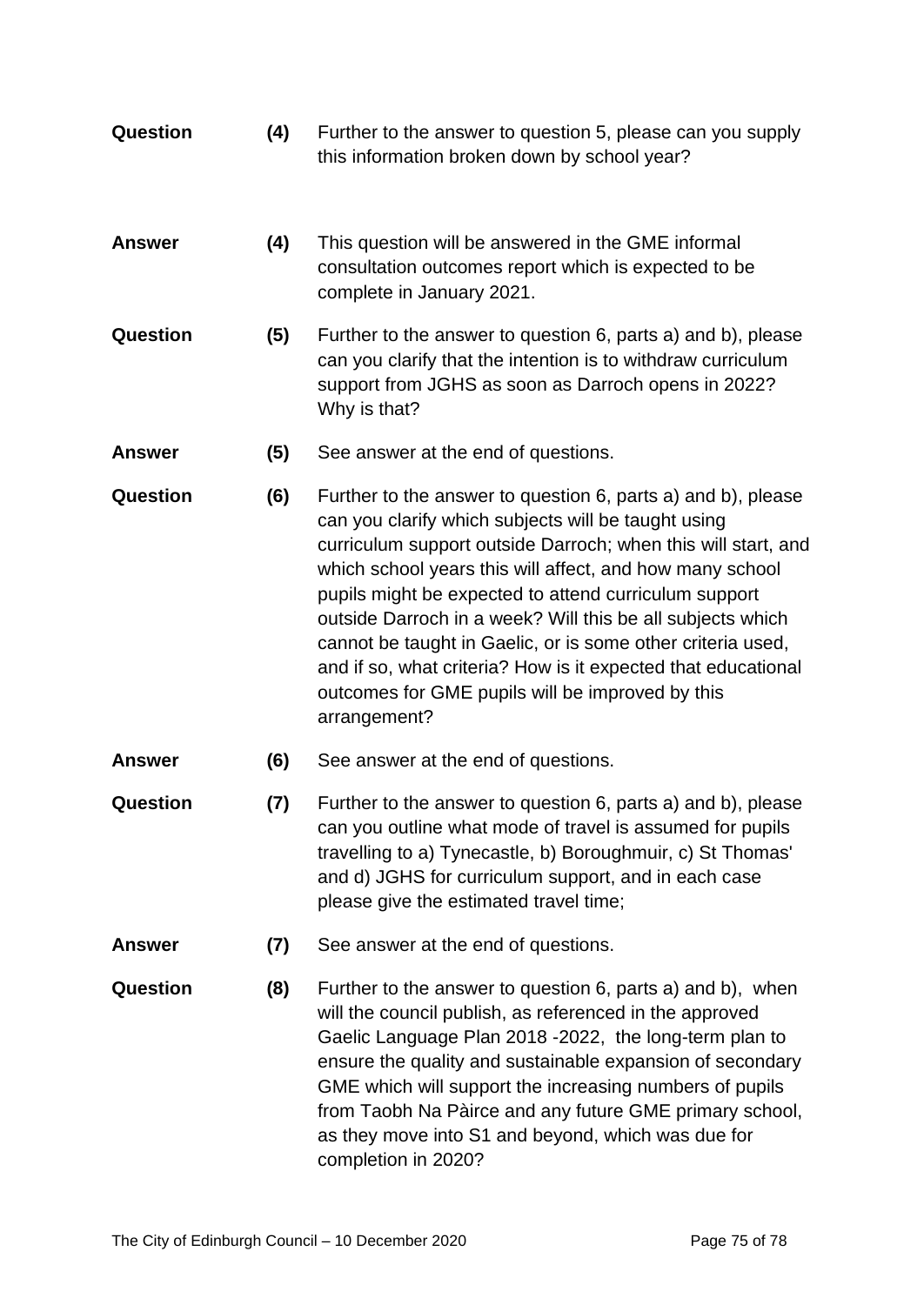- **Answer (8)** See answer at the end of questions.
- **Question (9)** Further to the answer to question 6, part b), please can you clarify how many pupils in each of the city's secondary schools currently receive curriculum support in another school, and in each case identify what proportion of the school roll that represents?
- **Answer (9)** See answer at the end of questions.
- **Question (10)** Further to the answer to question 6, part b), please can you clarify what the mode of travel and travel time is for each secondary school which currently sends pupils to other secondary schools for curriculum support?
- **Answer (10)** See answer at the end of questions.
- **Question (11)** Further to the answer to question 6, parts c) and d), please can you clarify why a different answer was given to these questions at the parent consultation event on Wednesday 25 November? Which answer is correct?
- **Answer (11)** Support from other schools refers to mechanisms already embedded in practice in Edinburgh secondary schools to provide consortia models, which allow pupils to access the broadest possible curriculum choice, usually in the senior phase. Where a school is unable, due to staffing or low demand from pupils, to offer exam courses in a particular subject, pupils can opt to join classes at another neighbourhood school, through planned collaborative agreements. Coordinated space is built into city-wide timetabling to accommodate this, usually on Tuesday and Thursday afternoons. Pupils are provided with travel support when this is necessary to ensure they can travel to the alternative school within the timeslots for travel that are made available. Pupils are also able to access courses offered by Edinburgh College in the same way. Increasingly sophisticated and strengthened digital practice will allow for further broadening of the curriculum for our learners.

Which subjects are involved and the amount of time pupils spend in other schools will depend on pupils' subject choice and staffing levels. At present in GME, we are able to offer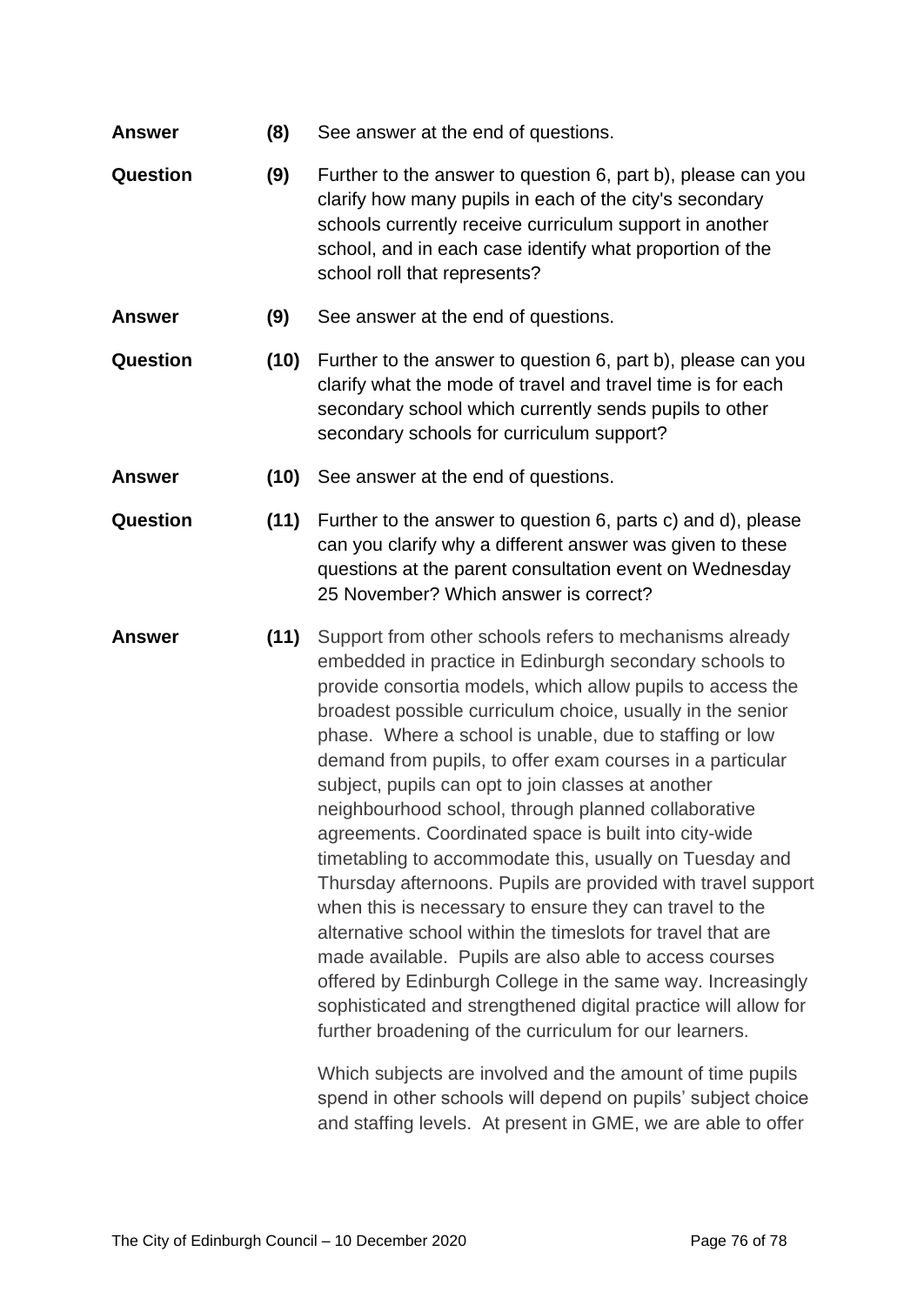|                                       | Gaelic up to Advanced Higher. History is offered up to N5,<br>with the final exam in English, with the hope being to<br>transition History fully to Gaelic by the time the move to<br>Darroch is made. Modern Studies at N5 will be offered as a<br>course choice this year, following the same model as<br>history, with teaching in Gaelic and final exam in English,<br>with a view to full transition to Gaelic by the time pupils<br>move to Darroch. The GME CL is looking at development of<br>additional curricular areas. We would seek to maximise<br>access to any additional GME teaching our own team are<br>not able to offer, and to minimise disruption, through use of<br>digital resource such as Esgoil.                                                                                                                                                                   |
|---------------------------------------|-----------------------------------------------------------------------------------------------------------------------------------------------------------------------------------------------------------------------------------------------------------------------------------------------------------------------------------------------------------------------------------------------------------------------------------------------------------------------------------------------------------------------------------------------------------------------------------------------------------------------------------------------------------------------------------------------------------------------------------------------------------------------------------------------------------------------------------------------------------------------------------------------|
| <b>Supplementary</b><br>Question      | Thank you Lord Provost and I thank the Convener for his<br>answers and although for the second month running he<br>hasn't answered the majority of my questions I am grateful<br>for his commitment to ensure that they are answered within<br>the next month, I would ask that these are please circulated<br>by e-mail and also published on the Council website. I am<br>seeking clarification on the point about the move to Darroch,<br>many Gaelic parents have asked this question and despite it<br>being raised at both consultation events has still not been<br>answered, please can the Convener clarify when the Gaelic<br>Medium Education cohort moves to Darroch where will the<br>non-Gaelic Medium Education classes be taught?                                                                                                                                             |
| <b>Supplementary</b><br><b>Answer</b> | Thank you very much for your supplementary question and I<br>will ensure that the answers to the questions we haven't<br>answered will be circulated and will go on the website, most<br>of these questions were raised at the meeting and there's<br>over 100 questions that we're trying to answer and that's<br>caused the delay. When Darroch is opened it will be part of<br>James Gillespie's Annexe so it will still be part of James<br>Gillespie's and the subjects will therefore be taught in James<br>Gillespie's. The reason for putting in the question about the<br>other surrounding schools was in answer to a question I'd<br>received which said roughly, what happens if James<br>Gillespie's curriculum classes are full as the roll in James<br>Gillespie's increases before we open the new school in<br>Liberton, and I said in answer to that question, if there was |